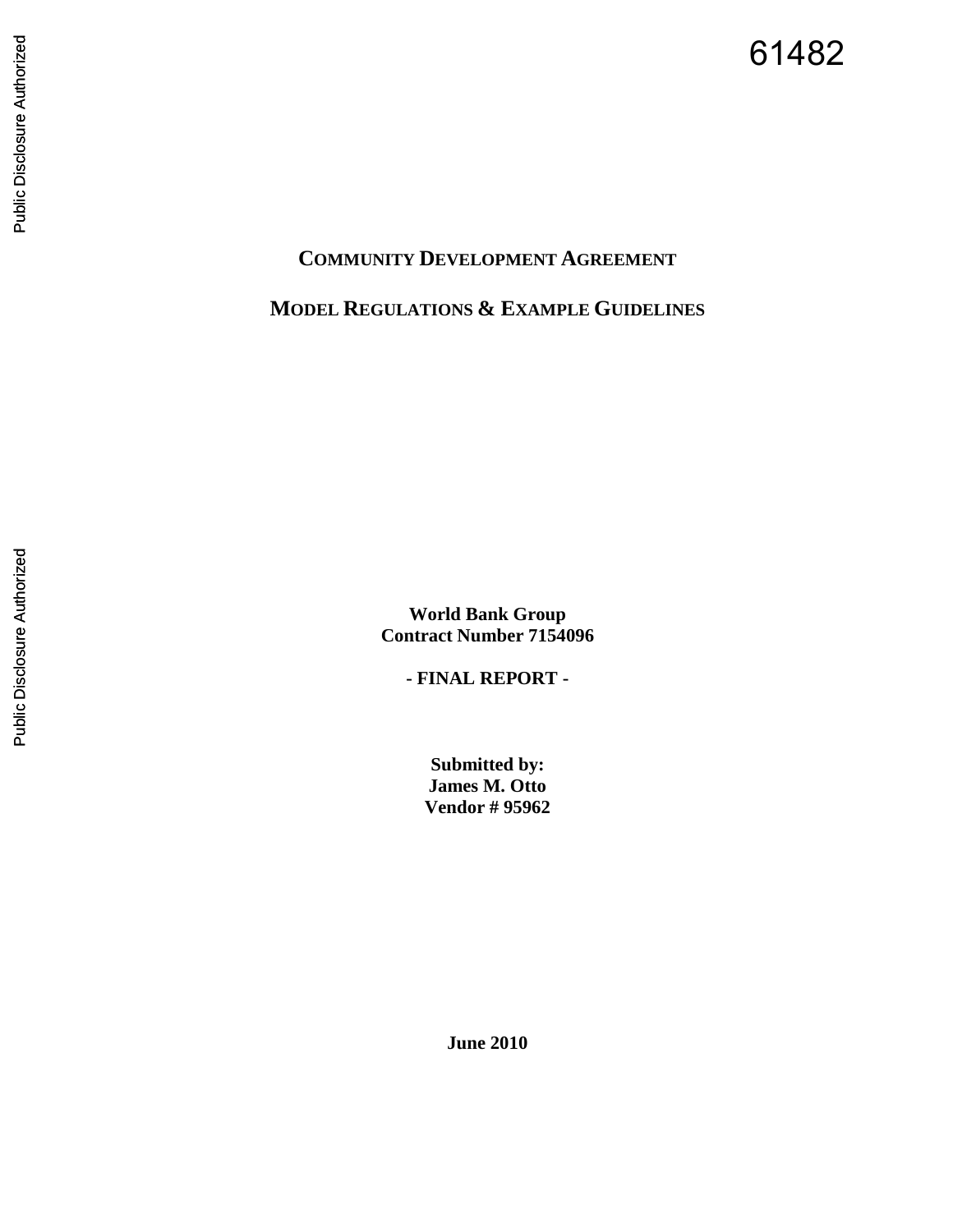## **Community Development Agreement Model Regulations and Example Guidelines**

## **Table of Contents**

| 1. |                                                         |              |
|----|---------------------------------------------------------|--------------|
|    | Phase 1. Technical Development of Model CDA Regulations | <sup>2</sup> |
| 3. |                                                         |              |

| Annex 1. | Annotated Community Development Agreement Model Regulations  5 |      |
|----------|----------------------------------------------------------------|------|
| Annex 2. | Community Development Agreement Model Regulations              | 32   |
| Annex 3. | Example of Community Development Agreement Guidelines          | 58   |
| Annex 4. |                                                                | 75   |
| Annex 5. |                                                                | 77   |
| Annex 6. |                                                                | 78.  |
| Annex 7. |                                                                | -81- |
|          |                                                                |      |

## **Abbreviations**

| <b>CDA</b>   | <b>Community Development Agreement</b>                      |
|--------------|-------------------------------------------------------------|
| <b>COCPO</b> | Oil, Gas and Mining Policy and Operations Unit (World Bank) |
| <b>ICMM</b>  | International Council on Mining and Metals                  |
| <b>IFC</b>   | <b>International Finance Corporation</b>                    |
| <b>WBG</b>   | World Bank Group                                            |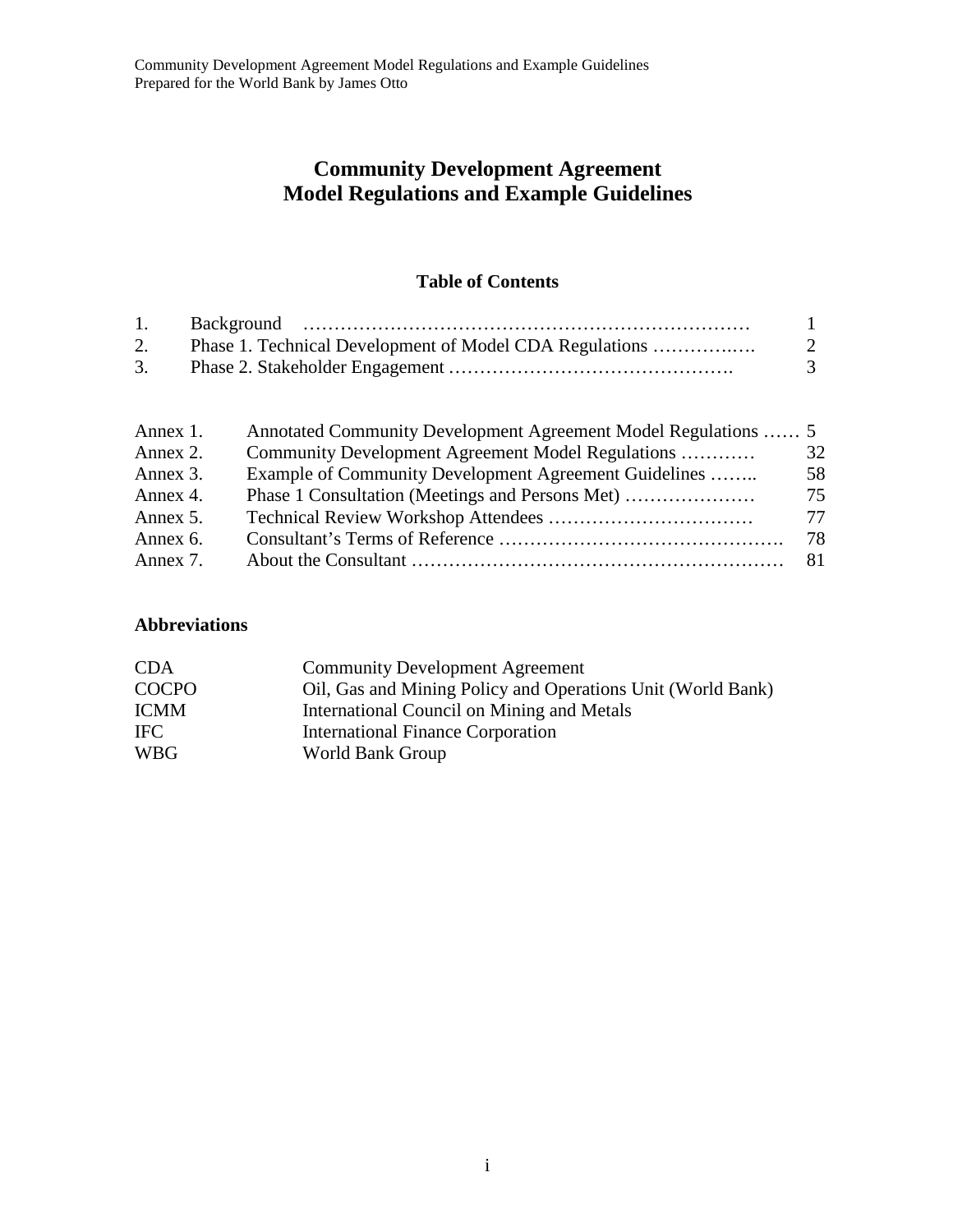## **1. BACKGROUND**

Mines have the potential to impact communities and such impacts can be both positive and negative. Historically, mines have played an important role in impacted communities but that role usually ended with the closure of the mine. More recently, there is a strong interest by governments, communities and mining companies in the sustained development of mine impacted communities. Additionally, communities have become more vocal and self-empowered with regard to their relationship with mining companies, and their expectations for immediate and future benefits have increased. This move toward self-empowerment is often assisted by international or national non-governmental organizations. Increasingly, communities may actively resist new and ongoing mining projects unless they are satisfied that they will sufficiently benefit from such projects. In addition to impact mitigation a new focus is emerging on community development.

Mining companies are concerned about the need and means by which to obtain and maintain their "social licence to operate" including local community support. Various industry-wide initiatives have examined ways by which such support can be proactively obtained and retained including approaches to help define a company's role in community development. These initiatives have resulted in a variety of voluntary approaches. Each company approaches its impacted communities in a different way and may chose different approaches in different nations and communities. Some mining companies make community development a strong priority, others do not.

The World Bank Group (WBG) has a role to play in mining-led development at both the national and community level. At the national level, client countries often focus their requests for WBG assistance on matters such as investment promotion, and administrative, legal and fiscal reform support. Increasingly, there is interest in assistance that addresses the development of mine impacted communities, and the WBG has been involved in developing practical voluntary approaches that can be adopted by industry, government and other stakeholders. Examples of this involvement include, but are not limited to, the Equator Principles (lending principles) and more recently, the "Community Development Toolkit" (jointly developed and published by the World Bank Group and the International Council on Mining and Metals<sup>1</sup>). This report provides another tool that may be useful to aid in the development of mine-impacted communities model community development agreement regulations and example guidelines derived from the model regulations.

Community development agreements (CDAs) are increasingly being used by mining companies as a means to better define their relationships and obligations with impacted communities. They can play a valuable role in managing the expectations of a broad range of stakeholders including, for example, the mining company, the impacted communities, local and national government, and non-governmental organizations. Legislative requirements for CDAs are still rare but increasingly governments are considering legislation that would define when such an agreement is required and what subject matter such an agreement can address.

 $1$  Community Development Toolkit, ESMAP Formal Report Series, Report No. 310/05, October 2005.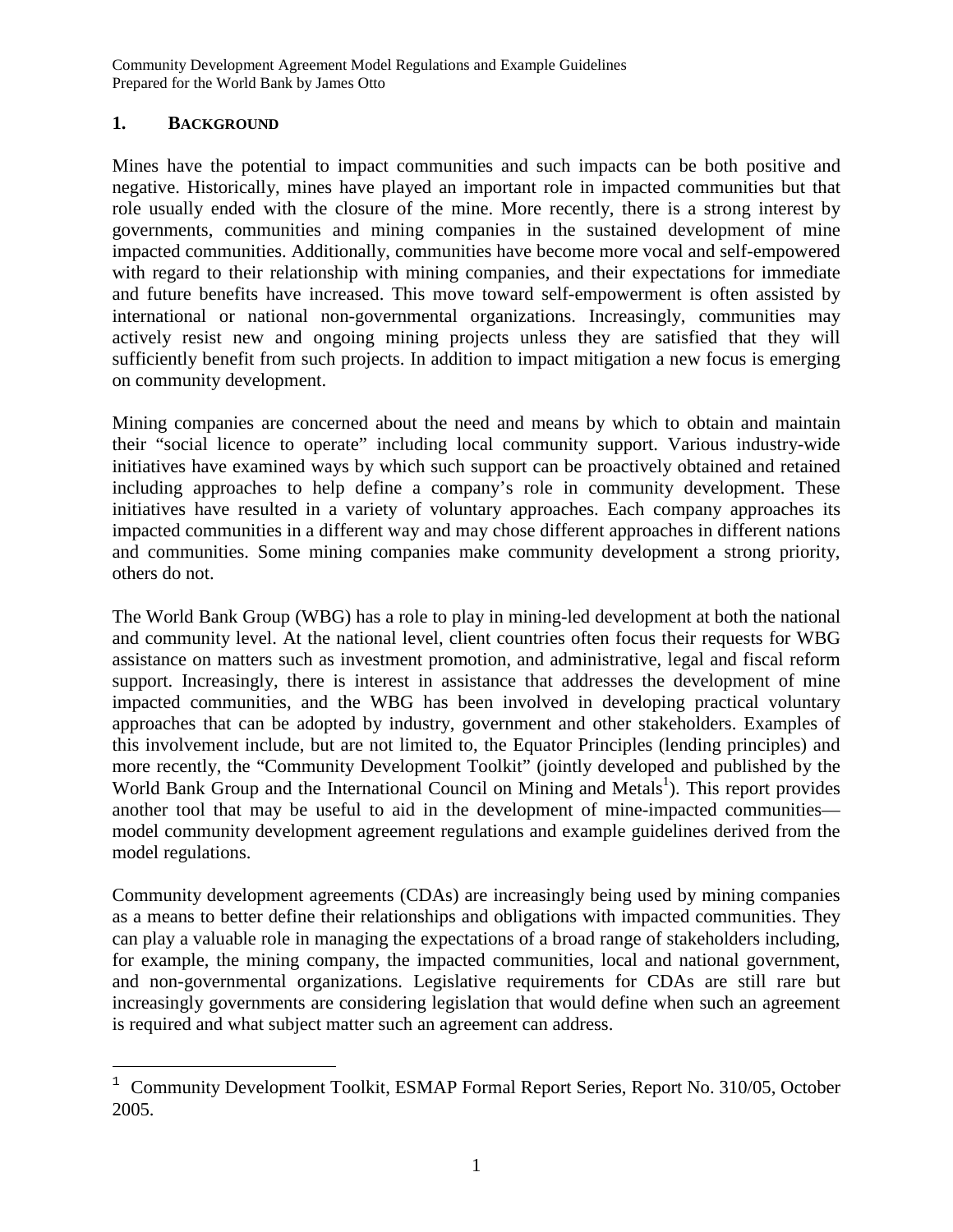The purpose of this report is to provide draft model community development agreement regulations suitable for adoption into legislation or which can be modified for use as guidelines. It is not the intent of this report to suggest that every nation should adopt the model legislation, rather the model legislation is simply another tool that governments can consider as part, or not, of their development strategy. In many nations, the promulgation of regulations is easier than introducing a new or amended mining law, and thus, model regulations were drafted rather than model mining law provisions. However, the model regulations can be amended for inclusion in a mining law. This report also contains an example of how the model CDA regulations can be modified into CDA guidelines. For nations which prefer not to legislate CDA requirements, guidelines can be an attractive alternative. Governments use guidelines in different ways. In some nations, guidelines merely provide information that may be used on a voluntary basis (as illustrated in the example guidelines in Annex 3). In other nations, there may be a requirement in the law that the affected party must accomplish some obligation in accordance with strict administrative guidelines (similar to regulations, but bypassing the necessity to bring regulations into effect through the prescribing power of a Minister/Cabinet/Council or a legislative process).

The limitations of model legislation cannot be overstated. The policies, needs and priorities of governments vary widely and an approach that is well-suited for one country may be unsuitable for another. Likewise, legal drafting styles as well as legal frameworks vary considerably from nation to nation. The model regulations have been drafted in a style that should be amenable to modification into a wide variety of legal systems, and it is expected that governments who want to make use of the model regulations will redraft them so as to meet their own particular development, regulatory and stylistic requirements. It is possible that the model regulations/guidelines may also prove useful for regional regulatory harmonization efforts.

This report is the product of a phased project approach. Phase 1 was designed to prepare a draft set of CDA regulations in consultation with and benefiting from technical experts. Phase 2, of which this report is a part, was intended to obtain feedback from a broad spectrum of stakeholders including governments, private sector, non-governmental organizations, civil society and development experts.

## **2. PHASE 1. TECHNICAL DEVELOPMENT OF MODEL CDA REGULATIONS**

In Phase 1A, B. Bocoum, Senior Mining Specialist, and K. Svensson, Operations Officer, World Bank Oil, Gas and Mining Policy and Operations Unit (COCPO), arranged for the Consultant to talk with WBG staff involved with mining related projects, with selected non-governmental organization experts and industry. The purpose of these talks was to identify examples of best practice approaches, identify past and on-going country and WBG work that might be pertinent to the effort, locate resource materials including toolkits and CDAs, and, in particular, to gain insights from experienced experts (see Annex 4 for a list of meetings and persons met). At the conclusion of Phase 1A, a preliminary outline of regulations was prepared by the Consultant and reviewed by COCPO.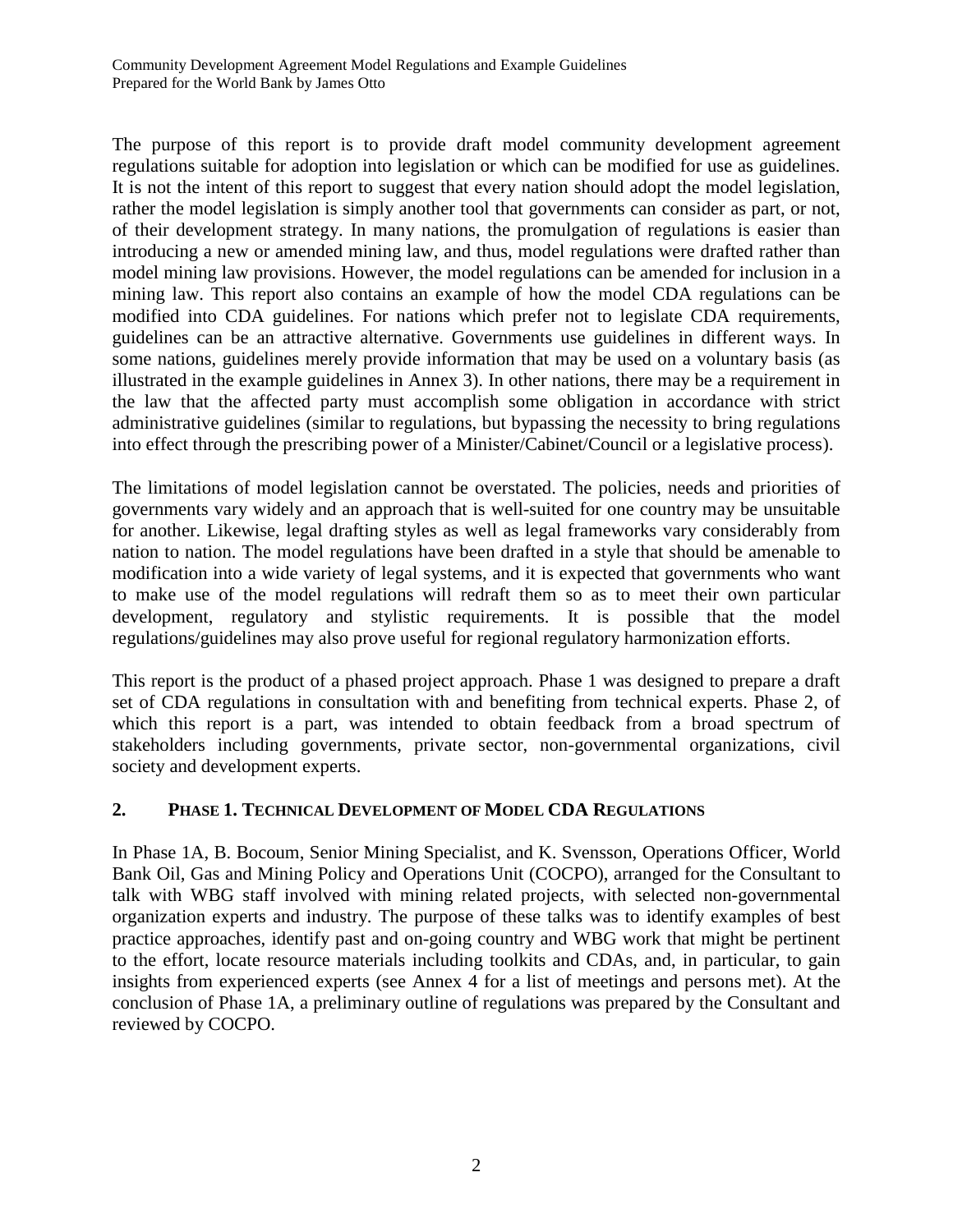During Phase 1B, based on knowledge gained during Phase 1A and on the preliminary regulations outline, the Consultant prepared an initial report containing draft model regulations.<sup>2</sup> The model regulations were prepared taking into consideration an examination of CDAs from geographically diverse nations. Additionally, concepts contained in various WBG toolkits that pertain to community development were considered, along with the advice offered by the experts listed in Annex 4.

In Phase 1C, a Technical Review Workshop was held. Staff from various departments of the WBG, mining industry representatives, social scientists and civil society organizations met at WBG headquarters to review and comment on the phase 1B draft regulations (for attendance, see Annex 5). Based on Phase 1C comments and suggestions, the Consultant revised the draft CDA model regulations, in preparation for the Phase 2 stakeholder engagement process.

## **3. PHASE 2. STAKEHOLDER ENGAGEMENT**

In order to obtain feedback from a broad spectrum of stakeholders (governments, private sector, non-governmental organizations, civil society, development experts) workshops and meetings were held in the first half of 2010.

Two well-attended open-forum sessions were held at the INDABA (Cape Town, South Africa) and PDAC (Toronto, Canada) mining conferences. Useful suggestions were offered by attendees to improve the CDA building block approach used by the Consultant. At these sessions, some industry representatives indicated that CDA guidelines might be useful as an alternative to model CDA regulations, and others preferred a wholly unregulated CDA environment with neither government regulations nor guidelines. Recommendations by social scientists who work at the interface between communities and mining companies to manage the processes which might lead to a CDA or other arrangement were especially useful in identifying ways in which the draft model regulations might be improved. Feedback from representatives of various governments indicated strong support for the CDA concept of community level development. A common concern among many participants was the respective community level role of government and the mining companies, and how these roles might change over the mining cycle of exploration, development, exploitation, closure, and post-closure.

The World Bank CDA team also met with a group of Canadian First Nation Chiefs, representatives and experts. Canadian First Nations have negotiated over 150 "impact and benefits" agreements (a form of CDA) over the last several decades. Of particular importance from this consultation were the lessons learned by First Nations in implementation of their respective agreements. Key issues for this group of stakeholders included: the need for integrated land use planning, the training of community persons in specialized skills (capacity building), the importance of recognizing community cultural values and their integration into the community/company relationship, free prior informed consent, generating future sustained income, local procurement and enforceability of their agreements.

<sup>&</sup>lt;sup>2</sup> James Otto, "Community Development Agreement Model Regulations," prepared for the World Bank Group under contract 7151320; Washington DC: June 20, 2009.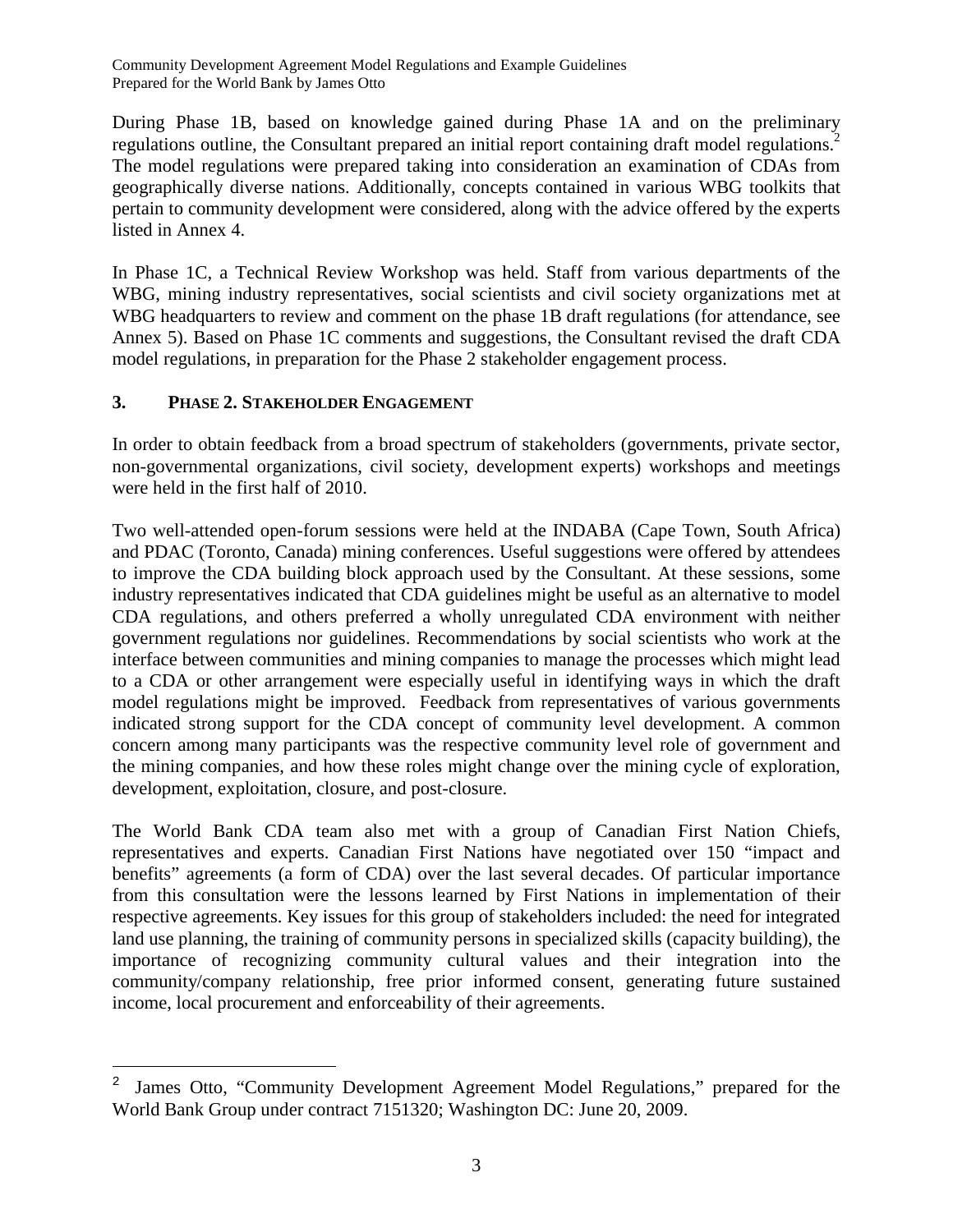A consultation workshop was also held with invited experts from civil society coming from Canada, Kazakhstan, Liberia, Senegal and the USA. Among the most important issues for this group were transparency, integrated planning with government departments, the process and the ability of communities to effectively participate in the CDA process and enforceability.

A final stakeholder workshop was held at WBG headquarters. Participants included government representatives from Ghana, Laos, Nigeria, Papua New Guinea, Peru; civil society representatives from the Canada (First Nations tribes); community development experts; mineral industry representatives; and WBG staff. Workshop participants contributed a wide range of comments including concepts such as an agreed development program plan complete with milestones and expenditure schedule, revenue smoothing, community capacity enhancement, participation by youth representatives, agreement ratification, financial support for community participation in the CDA negotiation process and recognition of traditional value systems.

This final report was prepared taking into consideration the suggestions obtained through the Phase 2 stakeholder engagement process. In addition to the three introductory sections, this report consists of annexes containing: an annotated version of the model CDA regulations; an un-annotated set of the model CDA regulations; example of how the CDA regulations can be modified to a guideline format; a list of Phase 1A meetings and persons met by the Consultant; a list of persons and organizations attending the Phase 1C Technical Review Workshop; the Consultant's terms of reference (Phase 1 and Phase 2) and background information on the Consultant.

There is no single best practice approach that can address every issue arising from the complex relationship between unique communities, miners and governments. The objective of the following model regulations and derived guidelines is to provide examples that may be useful in ongoing efforts to optimize the potential for mines to effectively operate in harmony with and to the benefit of communities affected by their operations.

While preparation of the model regulations (and example guidelines) in this report was commissioned by the WBG, they do not constitute the opinion or position of the WBG and are solely attributable to the Consultant.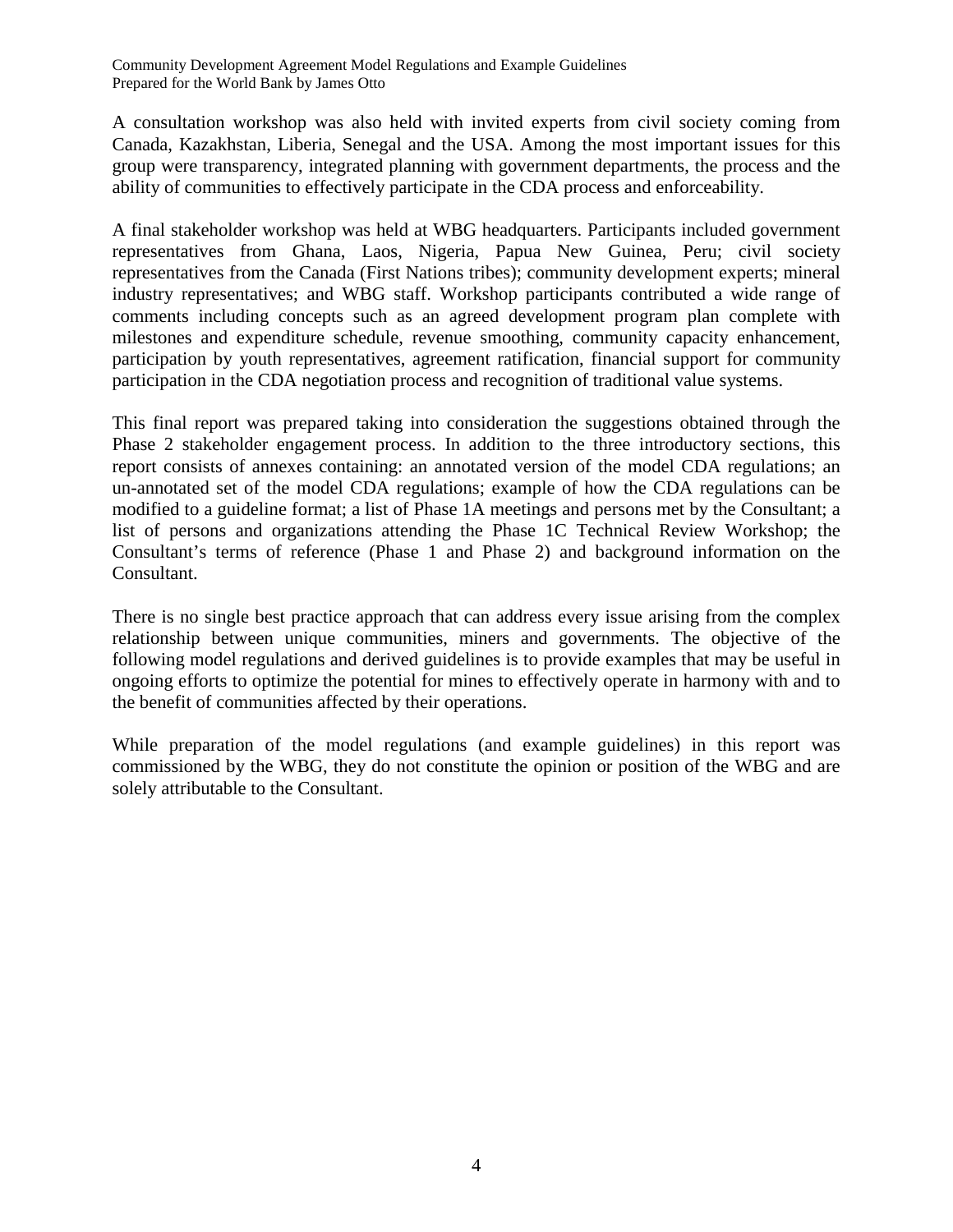## **ANNEX 1. ANNOTATED COMMUNITY DEVELOPMENT AGREEMENT MODEL REGULATIONS**

A special challenge in drafting the model CDA regulations was to define the respective roles of the mining right holder, the impacted communities, local government, central government and non-governmental organizations. Every nation, mine and community is different and it is recognized that substantial modifications may be needed to fit the "model" regulations to a particular government's needs and policies.

The approach taken in the model regulations is to allow the mining rights holder and communities to independently negotiate CDAs. The CDA negotiation process is not defined in the regulations in recognition that each project will be substantially unique. Who comprises a community that qualifies for a CDA is defined in part by the regulations, and a list of qualified communities is submitted by the mining rights holder to the Minister (or other designated responsible government authority), who may approve or amend the list based on consultations with local government. A community may independently apply to be designated a qualified community. Any negotiated CDA is submitted to the Minister (or other designated responsible government authority) who shall approve it provided that all regulatory requirements are met. The central government is not a party to the agreement, but local authorities can be. The mining rights holder must submit periodic reports to the central government for each CDA. All CDAs and periodic reports are public information. The mining rights holder is required to expend a percentage of its revenues on community development activities, and such expenditures must be reported annually. Failure to comply with key regulations can trigger a fine, and some infractions may lead to suspension of the mining right. Non-governmental organizations may be involved in the implementation of individual CDAs at the discretion of the mining rights holder and the community. Regulations also mandate that CDAs are to be negotiated taking into consideration government's local and regional development plans.

List of regulations:

- 1. Citation
- 2. Regulations supplement [*Mining Act / Code Minier*]
- 3. Object
- 4. Interpretation
- 5. General obligation to promote community development
- 6. Where community development agreement is required
- 7. Content of community development agreement
- 8. Capacity of community to negotiate
- 9. Approval of community development agreement
- 10. Community development agreements to compliment other agreements and development plans
- 11. One agreement may include more than one qualified community
- 12. Replacement of multiple agreements with single agreement
- 13. New community members
- 14. New communities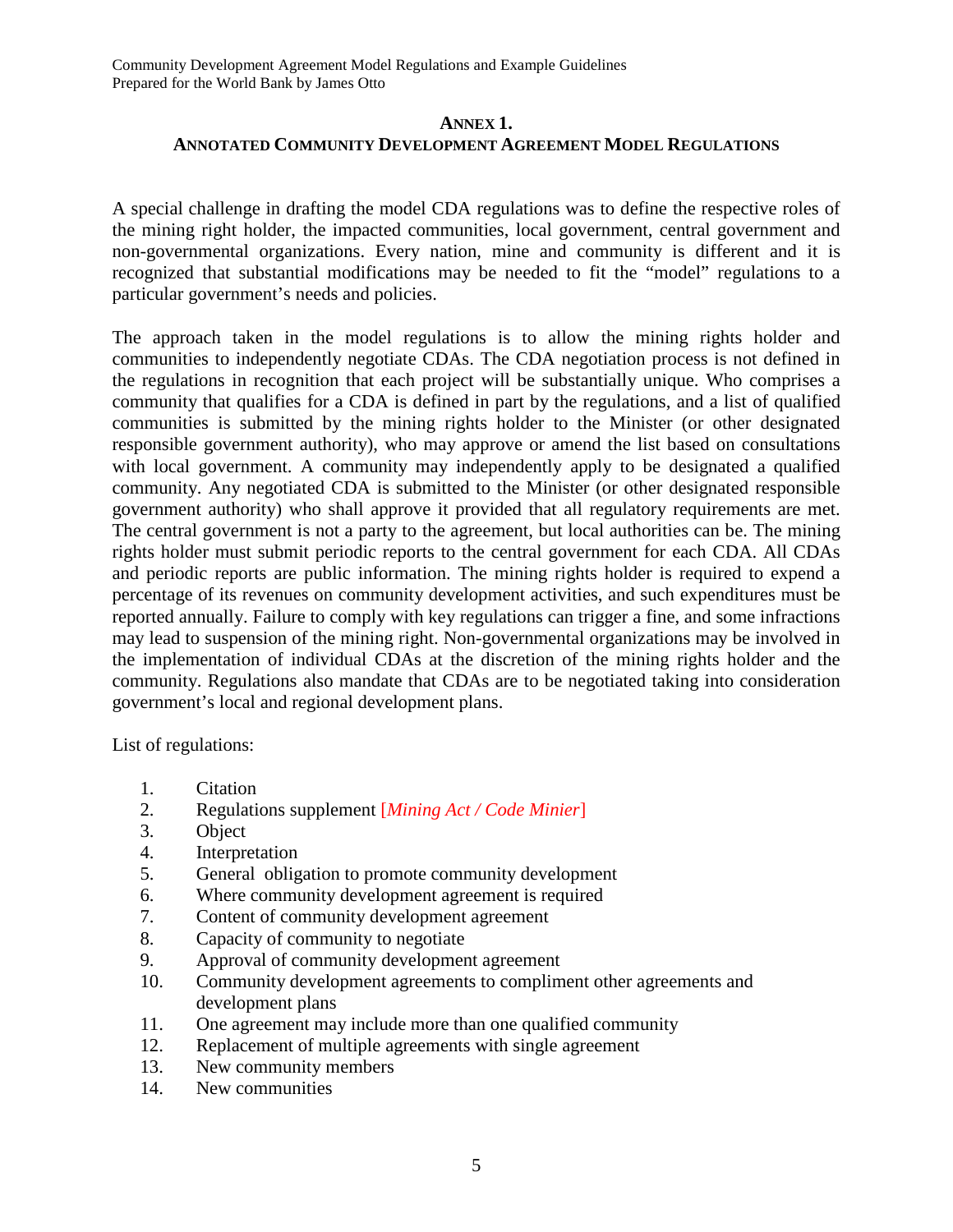- 15. Only one agreement required where the community is the same
- 16. Minimum expenditure requirement
- 17. Ministry to respect community development agreements
- 18. Reporting requirements
- 19. Community development agreements and periodic reports available to the public
- 20. Transfer
- 21. Penalties
- 22. Suspension of mining rights
- 23. Regulations to apply to preexisting mining rights
- 24. Regulations to prevail if inconsistent with mining agreement
- Schedule 1. Fees
- Schedule 2. Community Development Agreement Report Form

*Regulations*] shall prevail.

Schedule 3. Community Development Expenditure Annual Report Form

#### **Citation, commencement**  1. These regulations may be cited as the [*Mining (Community Development Agreement)*] Regulations, 20[*XX*] and shall come into force on [date]. *Comment: while drafted here as regulations, the content of the model regulations can be modified to be used as articles in a mining code, standalone law, or as guidelines.*  **Regulations supplement [***Mining Act / Code Minier***]** 2. These regulations are supplemental to the [*Mining Act/Code Minier*] and the [*General Mining Regulations*] and are to be observed in conjunction therewith as far as practicable, but should at any time any inconsistency occur between a provision in these regulations and provisions in the [*General Mining Regulations*], the [*General Mining*

*Comment: another approach would be to simply amend the general mining regulations incorporating the CDA regulations.*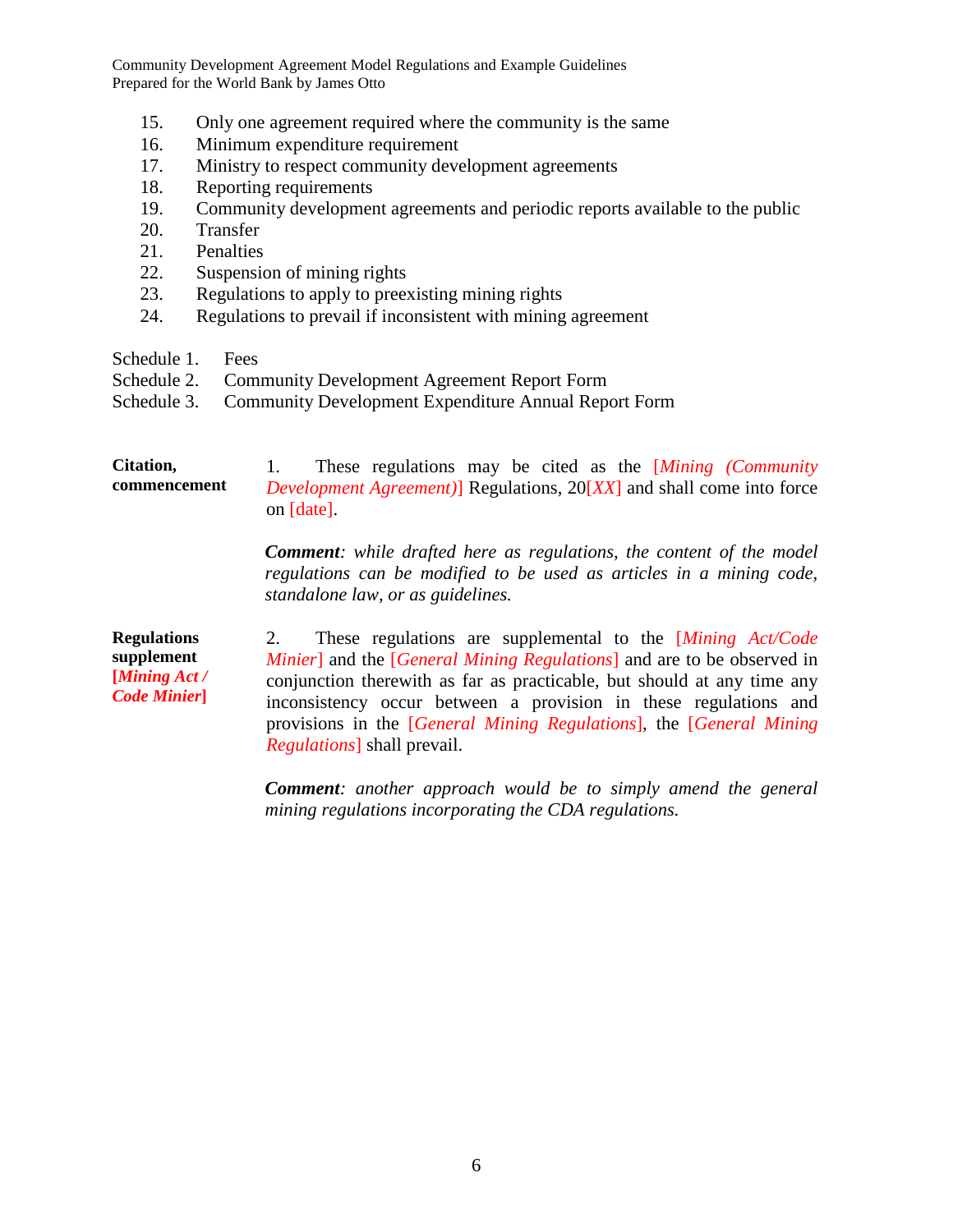**Object** 3. The objects of these regulations are:

- (a) to enhance the sustainable social, cultural and economic well-being of communities impacted by mining operations;
- (b) to define when community development agreements are required and to provide a framework for such agreements;
- (c) to ensure accountability and transparency in mining related community development.

*Comment: many nations follow a drafting style that allows the object of the regulations to be part of the regulations, others do not. In the later case, this regulation can be deleted.* 

**Interpretation** 4. In these regulations, except where otherwise expressly provided –

**"community development agreement**" means a community development agreement approved pursuant to these regulations;

**"general mining regulations"** means [*citation for the primary regulations made under the mining act/code minier*];

**"**[*Local Authority*]**"** means [*insert appropriate government entity*]**;** *Comment: the intent here is to identify the level of government that is primarily concerned with local community governance and planning tasks.* 

"[*Mining Act/Code Minier*]" means [*insert citation here for the mining act/code minier*];

"**mining righ**t" means [*name of authorization(s) that grants large scale mining rights under the mining law/code minier such as large scale mining licence, mining lease, mining concession, …*];

*Comment: the intent here is to identify the name of the appropriate legal authorization(s) to which the CDA requirements apply. Many nations have several forms of mining authorization (artisanal permit, small-scale mining licence, mining lease …). Any type of authorization that the regulations should apply to should be named here.* 

"[*Minister, Ministry, Director of Mines***]**" means the [*Minister, Ministry, Director of Mines*] for the time being charged with the primary responsibility for mines and mining;

*Comment: national legal drafting style guidelines may specify*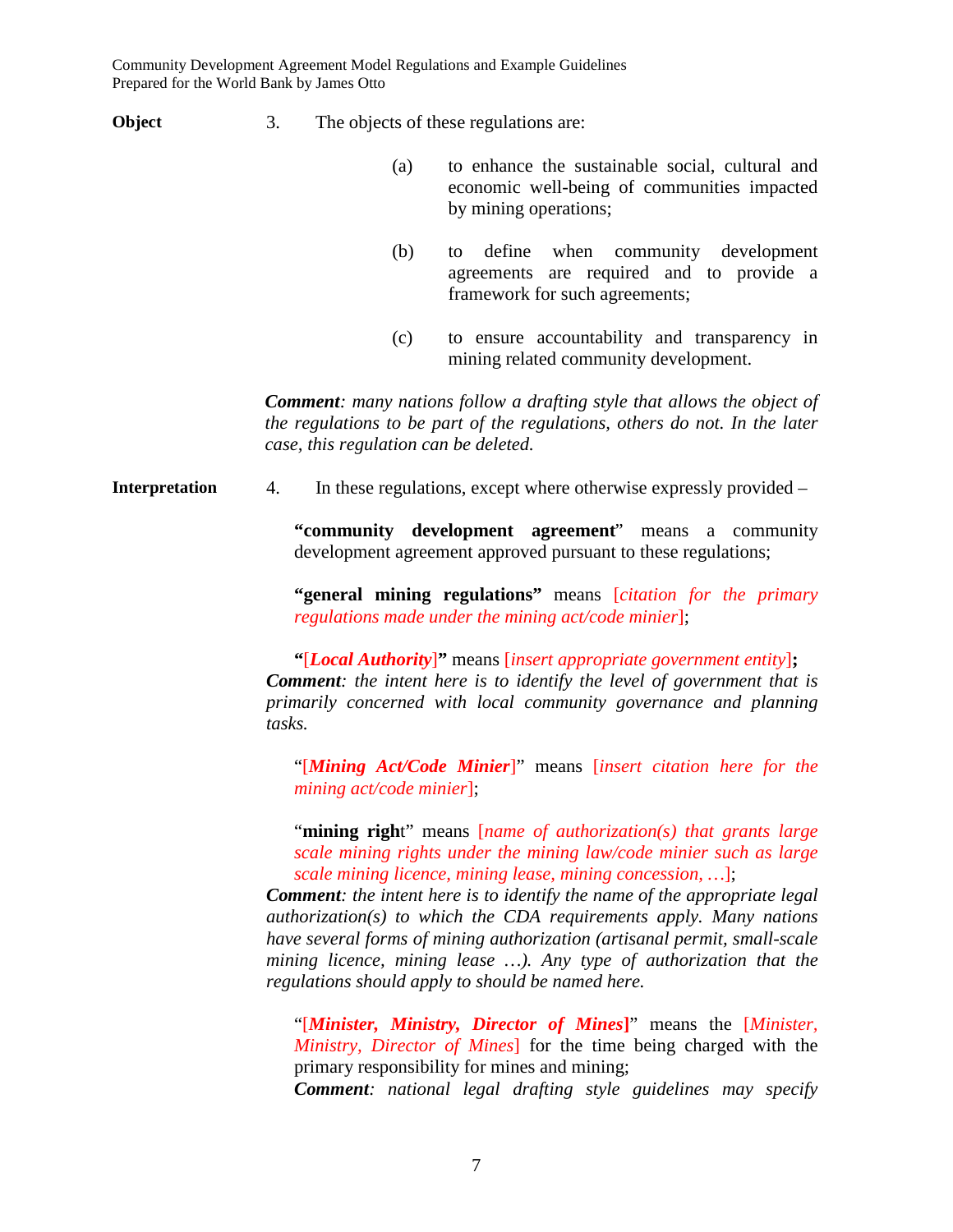*whether the persons title (Minister) or agency (Ministry) is to be used. The designated authority can be any governmental person/entity that is responsible in the circumstances. In many nations, regulations designate the responsible Minister as having the lead role, but such role could also reside with a technocrat such as a director of mines, chief inspector of mines, or other officer that has approving or enforcement powers under the mining act.* 

## Alternative 1.

**"qualified community"** means a community that has the potential to be significantly negatively or positively impacted by mining operations;

*Comment: the intent here is to identify what constitutes a qualified community for the purpose of CDAs. Alternative 1 is broadly worded and allows for broad interpretation. Any number of communities can be qualified communities.*

## Alternative 2.

**"qualified community"** means a community that has been specifically identified in an [environmental and social impact assessment] required under the [Environmental Protection Act] as having the potential to be significantly negatively or positively impacted by mining operations;

## Alternative 3.

**"qualified community"** means the single community of persons mutually agreed by the mining right holder and the [local authority]: Provided, if the mining right holder and [local authority] cannot agree on which community is the host community, the mining right holder may notify the [*Minister, Director of Mines* ] requesting clarification, and the [*Minister, Director of Mines* ] shall notify the mining right holder, specifying which community is the qualified community;

*Comment: Alternative 3 is much narrower than the other alternatives*  which allow for multiple CDAs. The strength of this option is that it *allows all CDA efforts to be focused on a single community perhaps resulting in a "center for development" (a center for development can act as a central resource for neighboring communities, by providing centralized services). If CDA resources are spread among several or many communities, perhaps no one community benefits enough to achieve a significantly strengthened development potential. The weakness of this approach is that communities not selected may harbor resentment and ill-will. While this approach may have high development potential, it also may pose political challenges in nonautocratic societies.*

## Alternative 4.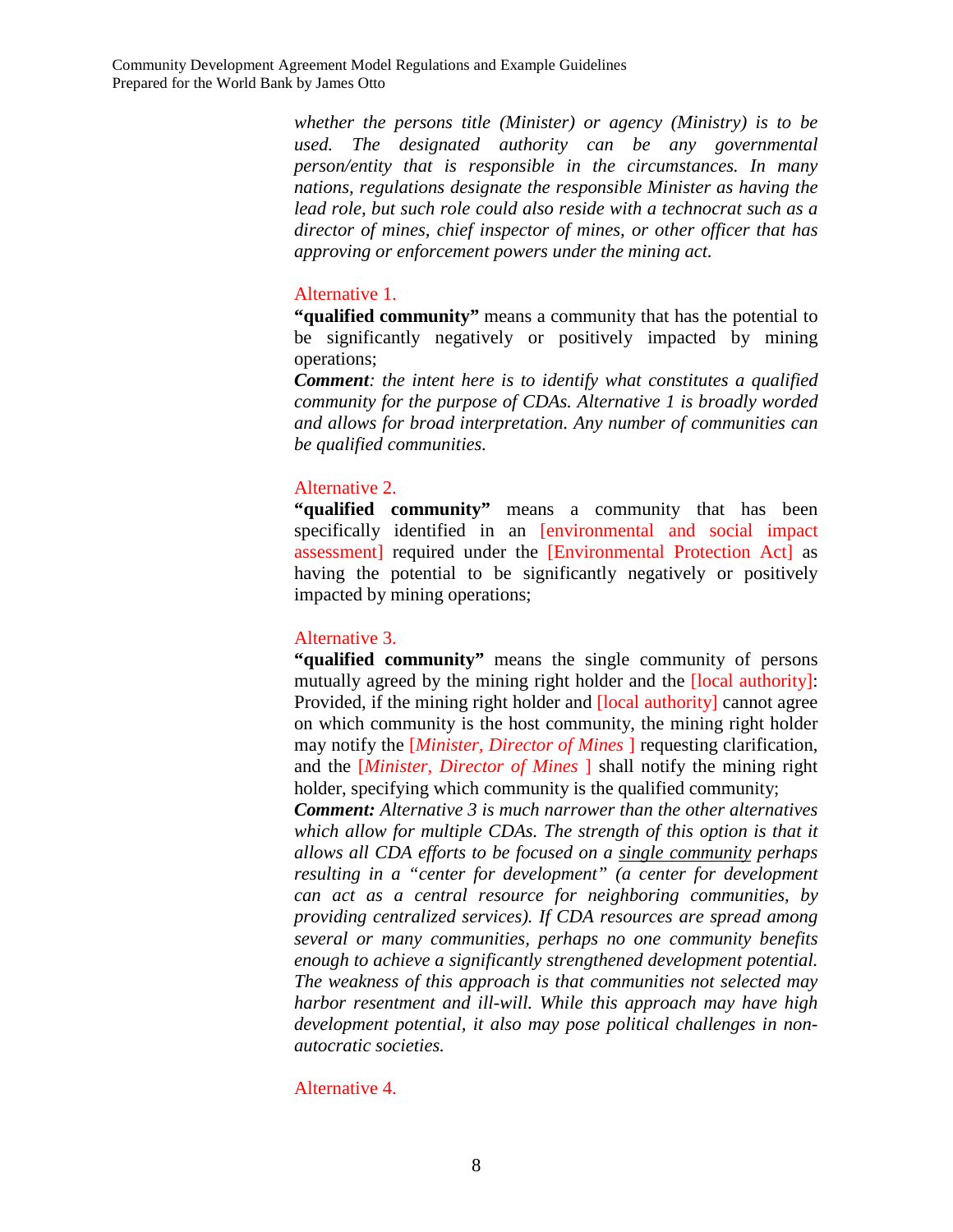> **"qualified community"** means a community of persons residing within [*text (number)*] kilometers of any boundary defining the mining right area;

> *Comment: Alternative 4 is a simplistic approach, but may have potential in high population density areas, or conversely, where populations are located far away from mining areas.*

> **"ratified community development agreement"** means a community development agreement that has been approved by the respective community according to such process and in such manner as is customary for such community to make decisions on matters affecting the community as a whole.

> *Comment: Communities have different ways and means of organization and decision-making even within a small geographical region. The definition is worded to address a wide range of possibilities.*

> **"sub-community"** means a group of persons classified as a subcommunity for the purposes of these regulations by the [*Minister, Ministry, Director of Mines*], in consultation with the [*Local Authority*], because their number is too small to comprise a qualified community, but who are for the purposes of these regulations deemed part of a qualified community.

> *Comment: the intent here is to identify what constitutes a subcommunity for the purpose of CDAs. For example, there may be many clans that comprise a tribe. Should each clan be entitled to a CDA or only the tribe? The regulations that address CDA content direct that the concerns of sub-communities be part of the CDA.*

5. The holder of a mining right shall assist in the development of communities affected by its operations to promote sustainable development, enhance the general welfare and the quality of life of the inhabitants, and shall recognize and respect the rights, customs, traditions and religion of local communities.

*Comment: this is a general obligation that applies whether or not a CDA is required.* 

6. -

(1)

**Where community development agreement is required** 

*Comment: if a mine is small, its impact potential, either positive or negative, on communities can be small or negligible. Thus, this regulation is used to define what scale of mine requires CDAs. The cutoff can be based on throughput, number of workers, sales, or any other basis. Where a mining law provides a special licence for larger scale operations, the scale requirement can be deleted and instead "mining right" can be defined to be that type of licence. Another way to define* 

**General obligation to promote community development**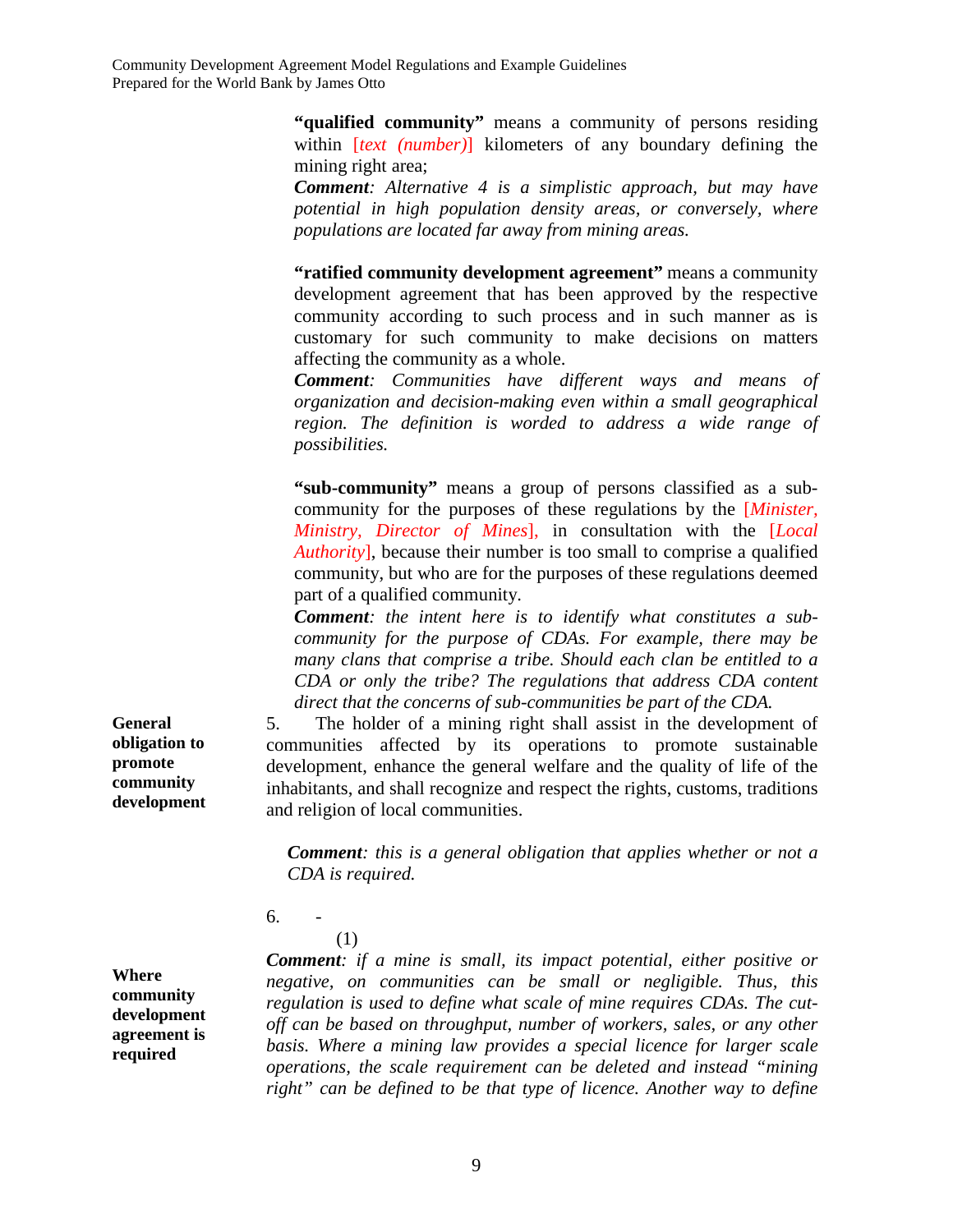*qualified community is to link the need for a CDA to the requirement to prepare an environmental and social impact assessment, or as the result of such a study. Several alternatives examples are provided below.* 

Alternative 1. The holder of a mining right is required to have and implement ratified community development agreements with all qualified communities if its approved mining operation will or does exceed any of the following limits:

- (a) in the case of extraction of minerals from primarily alluvial deposits, where annual throughput is more than [*x cubic metres*] per year; or
- (b) in the case of underground mining operations, where annual combined run-of-mine ore and waste production is more than [*x tonnes*] per year (waste material not exiting mine mouth to be excluded); or
- (c) in the case of open-cast mining operations extracting minerals from primarily non-alluvial deposits, where annual combined run-of-mine ore, rock, waste and overburden production is more than [*x tonnes*] per year; or
- (d) where the holder of a mining right employs or contracts or will employ or contract more than [*x*] employees or workers at the mine site on a typical working day after the commencement of mineral production (including all shifts).

Alternative 2. The holder of a mining right is required to have and implement ratified community development agreements with all qualified communities.

Alternative 3. Where the holder of a mining right is required to complete and submit an [environmental and social impact assessment] under any law then in force and the assessment finds that communities may be significantly negatively or positively impacted by mining operations, the holder of the mining right is required to have and implement ratified community development agreements with all qualified communities.

- (2) The holder of a mining right shall-
	- (a) before commencing mine development (or where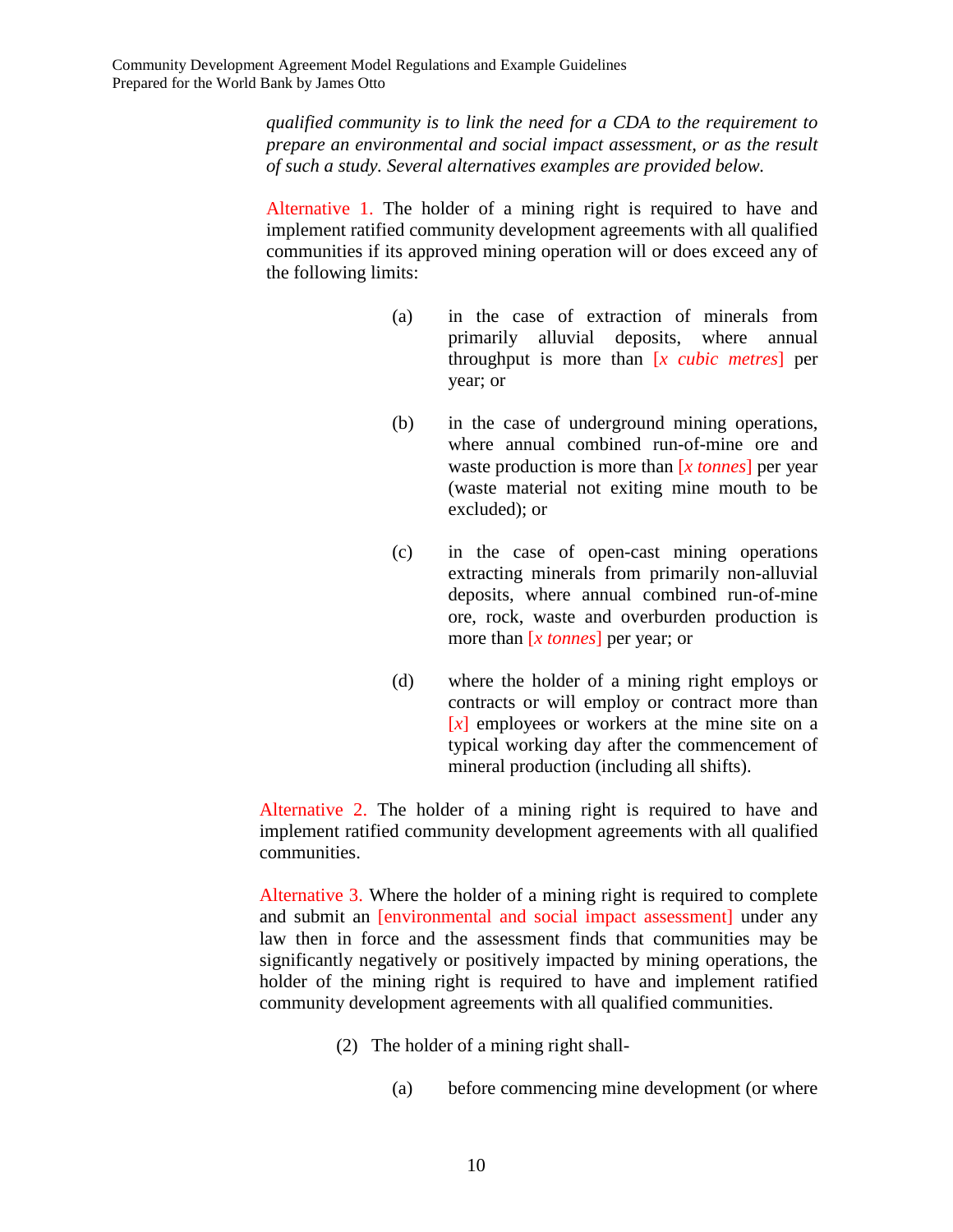the mining right came into force before the publication date of these regulations and mine development has already commenced or has been completed, within one hundred and eighty (180) calendar days of such publication date), and

(b) at (5) five year intervals after the year in which mining commences (or where the mining right came into force before the publication date of these regulations and mining commenced before such publication date, at (5) year intervals from the date on which mining commenced),

identify all qualified communities and submit a draft list of such qualified communities to the [*Minister, Ministry, Director of Mines*], but if there are no qualified communities, this regulation does not apply.

*Comment: A challenge for companies is to determine what constitutes a community for the purpose of CDAs. This regulation puts the initial burden on the company to identify qualified communities. Mines can operate for many years and some communities may vanish and others appear. Thus, there is a need from time to time to examine who constitutes a qualified community. The timing requirement takes into account that, often, the holder of a mining right is not the same entity as the party that held a prior exploration right. In practice, it is possible (and laudable) that substantial consultations may have taken place earlier than the required trigger time in this regulation. Such consultations are beyond the scope of this regulation.* 

(3) The [*Minister, Ministry, Director of Mines*], in consultation with the [*Local Authority*], shall within sixty (60) calendar days of receiving a submission under sub-regulation (2) approve or amend the draft qualified community list, and where it amends the list it shall notify the mining right holder explaining the reasons for such modification. *Comment: This sub-regulation provides the government with the authority to add or delete communities from the list proposed by the company. These regulations come into force under the mining law so the* 

*appropriate minister is the minister for mines. However, government expertise on local communities most likely resides with local government so the minister is required to consult with the local authority.* 

(4) Any community of persons may at any time notify the [*Minister, Ministry, Director of Mines*] that it believes it is a qualified community.

*Comment: This sub-regulation allows a community that feels it has been*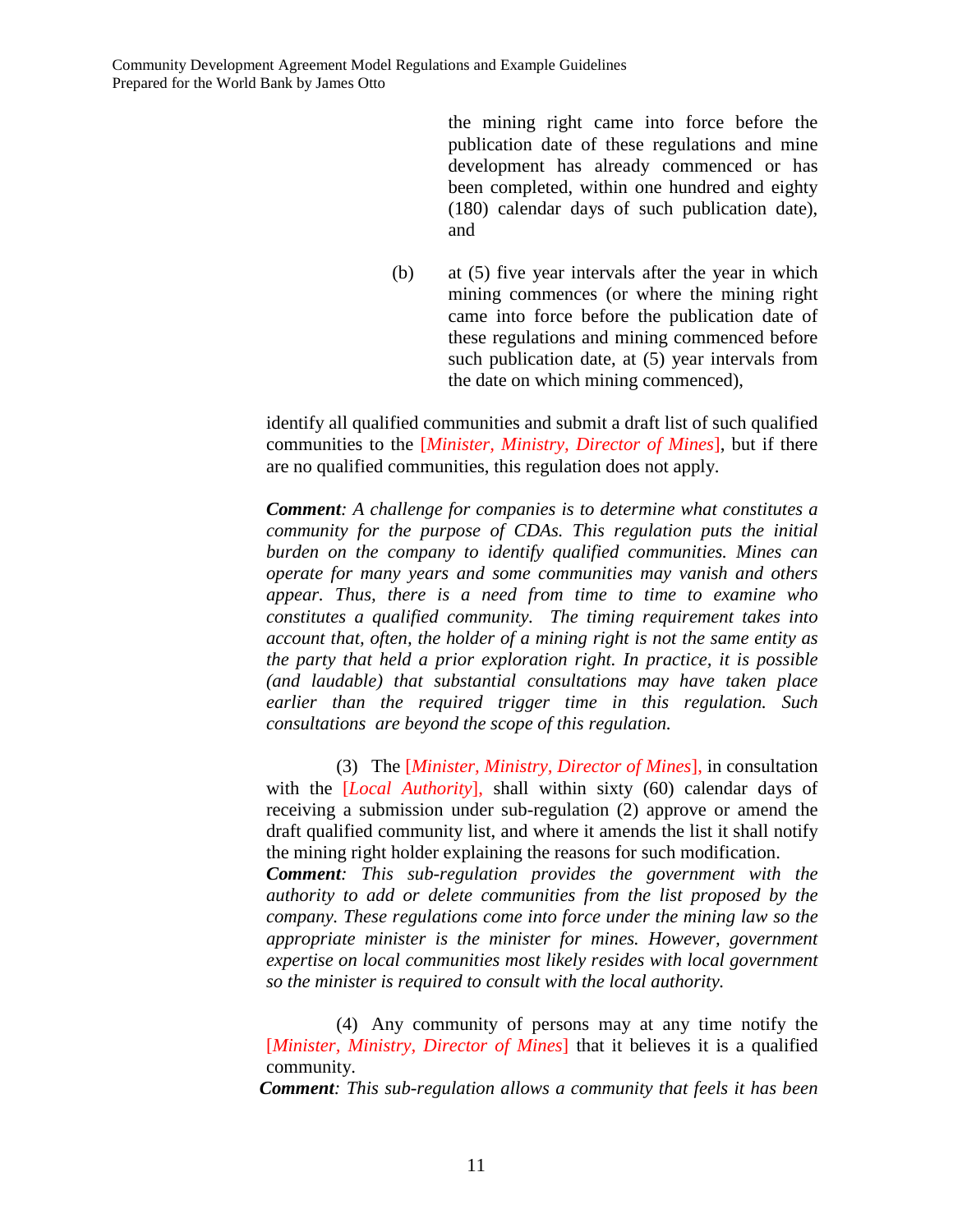*overlooked, or perhaps considered by the company as part of another community, to apply to be classified as a qualified community.* 

(5) The [*Minister, Ministry, Director of Mines*], in consultation with the [*Local Authority*], shall within sixty (60) calendar days of receiving a submission under sub-regulation (4) notify both the community of persons and the holder of the mining right whether the community of persons is a qualified community, and if it is not a qualified community, explain the reasons why not and whether it is to be considered a sub-community of a qualified community.

(6) The [*Minister, Ministry, Director of Mines*], in consultation with the [*Local Authority*], may reject the request submitted under subregulation (4) as a non-qualified community where that community of persons –

- (a) does not meet the definition of a qualified community; or
- (b) because of its small size is considered a subcommunity of a qualified community.

*Comment: In almost all cases, prior exploration will have been done before a mining right is obtained, and such exploration may have been done by the same company that is awarded the mining right, or as is often the case, by another company. During the exploration stage, the exploring company may have entered into "early stage agreements" with communities. The regulation below does not require that such early stage agreements be mandatorily made part of a mining right holder's CDA- that would be a decision for the mining right holder and the community to decide at the time the CDA is negotiated. An alternative is to require that early stage agreements be honored in a CDA. Careful consideration should be given to any such later requirement because the explorer may not be the miner, and what the explorer "promised" may be unrealistic or inappropriate for execution by the miner and community.* 

**Content of community development**  7. -

**agreement** 

(1) Subject to sub-regulation 7(3), the holder of a mining right who is required to have ratified community development agreements shall negotiate with each qualified community the terms of a community development agreement, and such agreements shall include at least the following provisions:

> (a) the person, persons, board, committee, foundation, trust, forum, body or other entity which shall manage the agreement;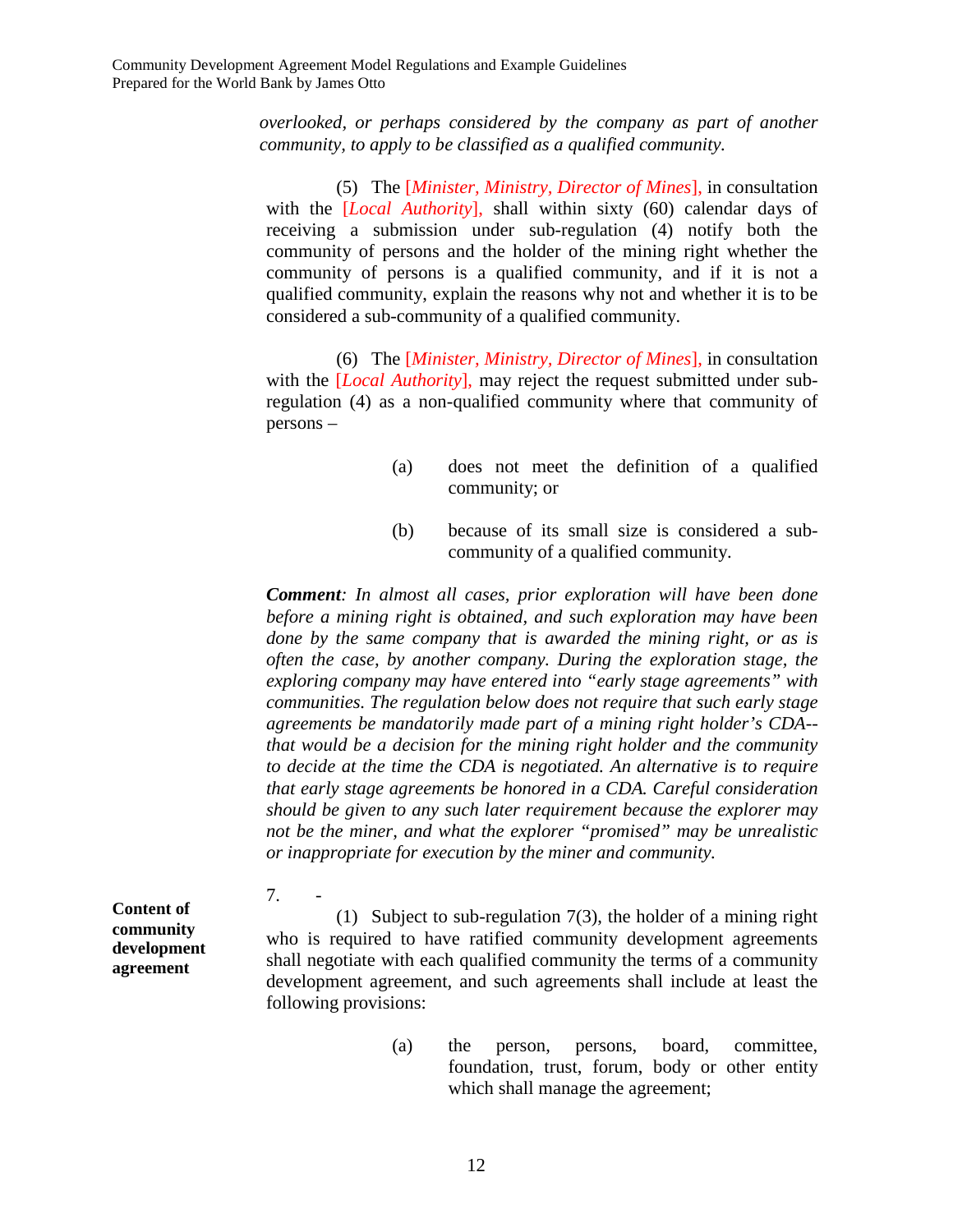*Comment: An examination of existing CDAs revealed that each agreement had some sort of organizational structure for implementing the agreement. The wording here is broad to allow flexibility as may fit unique circumstances.* 

> (b) the person or body that represents the qualified community for the purposes of the agreement;

*Comment: It is not always clear who represents a community. This may be especially a problem if there are a number of sub-communities, or widely dispersed individual families or clans. Thus, the agreement will need to clearly define who represents the community. This determination may be a lengthy process as it may entail the need to develop linkages between community members that currently do not exist.* 

- (c) the means by which a registry of persons comprising the community will be developed, maintained and updated;
- (d) the means by which members of a qualified community will participate in the community's agreement related decision-making processes;
- (e) the means by which the interests of women, youth, minority and marginalized groups and sub-communities of the qualified community will be represented in the community's agreement related decision-making processes and implementation;
- (f) the goals and objectives of the community development agreement;
- (g) a community development program plan which shall include at least the following::
	- (i) objectives,
	- (ii) milestones;
	- (iii) implementation timetable;
	- (iv) schedule of anticipated expenditures;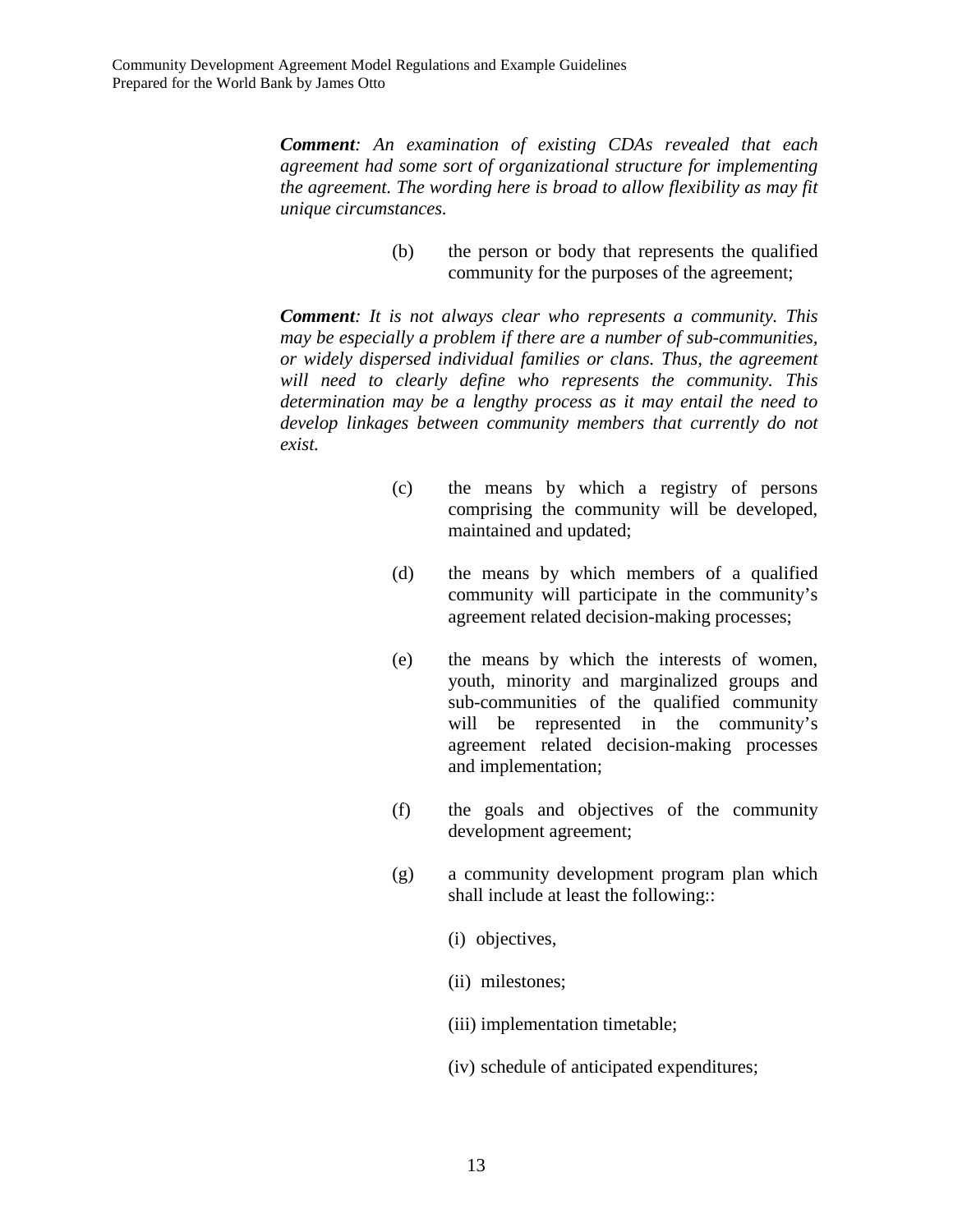- (v) metrics by which to measure progress;
- (vi) periodic reporting including actual expenditures;
- (vii) how the plan works in coordination with government plans, services, infrastructure and activities provided to or affecting the community;
- (viii) how the provision of any service provided by the mining right holder to the community will be terminated or transferred to the community, government or other entity;
- (ix) how and when the plan will be periodically updated;
- (x) how the plan and amendments to the plan will be ratified by the community; and
- (xi) .such other content as may be mutually agreed by the community and the mining right holder.
- (h) the roles and obligations of the holder of the mining right to the qualified community, which may or may not be part the development program plan required under sub-regulation  $7(1)(g)$ , including but not limited to:
	- (i) undertakings with respect to the social and economic contributions that the project will make to the sustainability of the community;
	- (ii) assistance in creating self-sustaining, income-generating activities, such as but not limited to, production of goods and services needed by the mine and the community;
	- (iii)consultation with the community in the planning of mine closure and post-closure measures that seek to prepare the community for the eventual closure of the mining operations;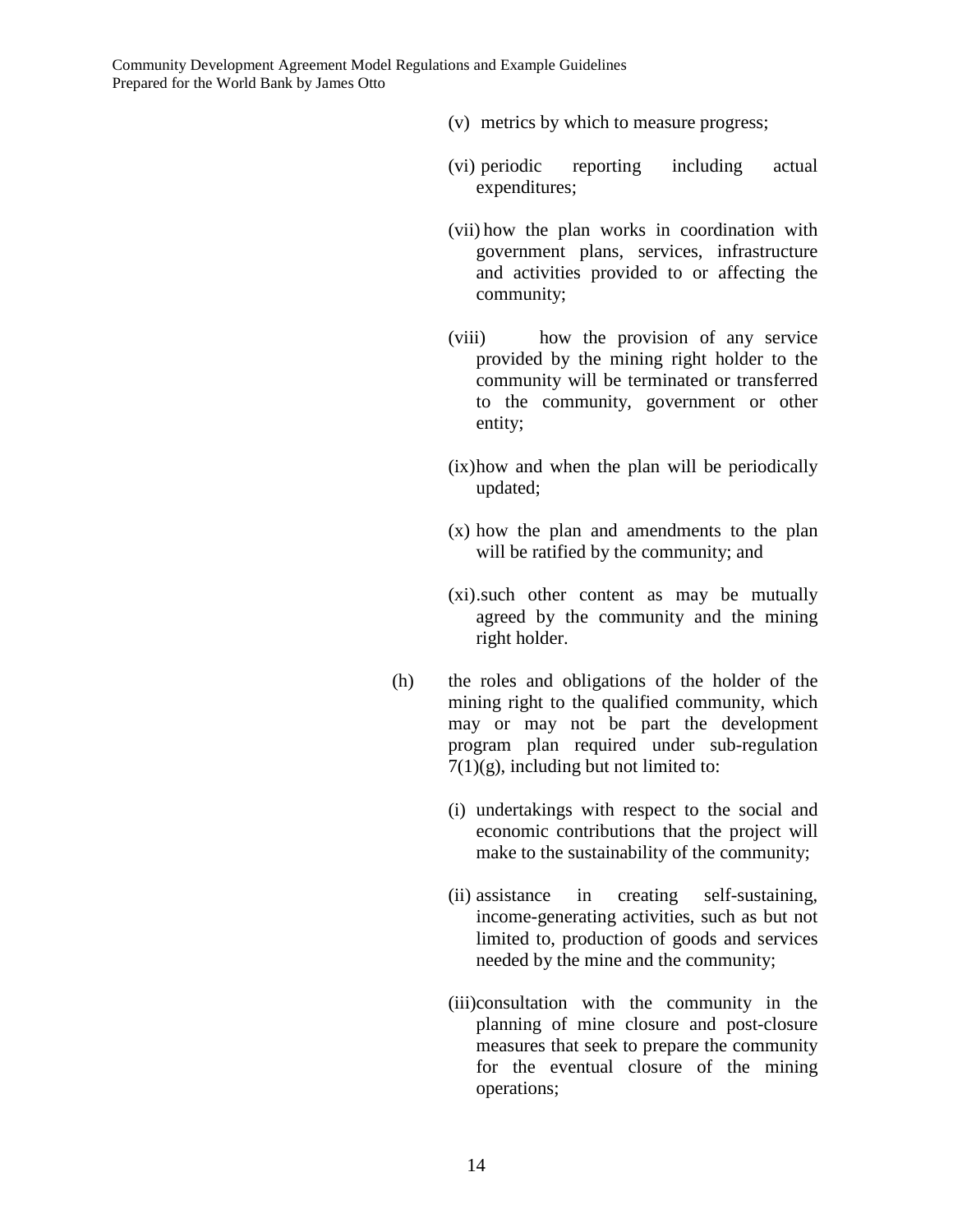- (i) the roles and obligations of the qualified community to the holder of the mining right;
- (j) the roles and obligations of the [Local Authority], if it is a party to the community development agreement or otherwise so chooses to be obligated;
- (k) the means by which the community development agreement shall be reviewed by the holder of the mining right and qualified community every five (5) calendar years, and the commitment to be bound by the current agreement in the event that any modifications to the agreement sought by one party cannot be mutually agreed with the other party;

## *Comment: This paragraph allows the CDA to evolve as situations change.*

- (l) the consultative and monitoring frameworks between the holder of the mining right and the qualified community, and the means by which the community may participate in the planning, implementation, management, measurement (including indicators) and monitoring of activities carried out under the agreement;
- (m) the language(s) to be used in the preparation of reports, plans, and other written matters required under the agreement;
- (n) the means by which any funds made available under the agreement are to be disbursed, for what purposes they may be disbursed, what accounts must be kept and by whom, and reporting and auditing requirements;
- (o) the mechanisms whereby the qualified community, and sub-communities and members of the qualified community may lodge a grievance with the mining right holder;
- (p) the mechanisms whereby the mining right holder may lodge a grievance with the qualified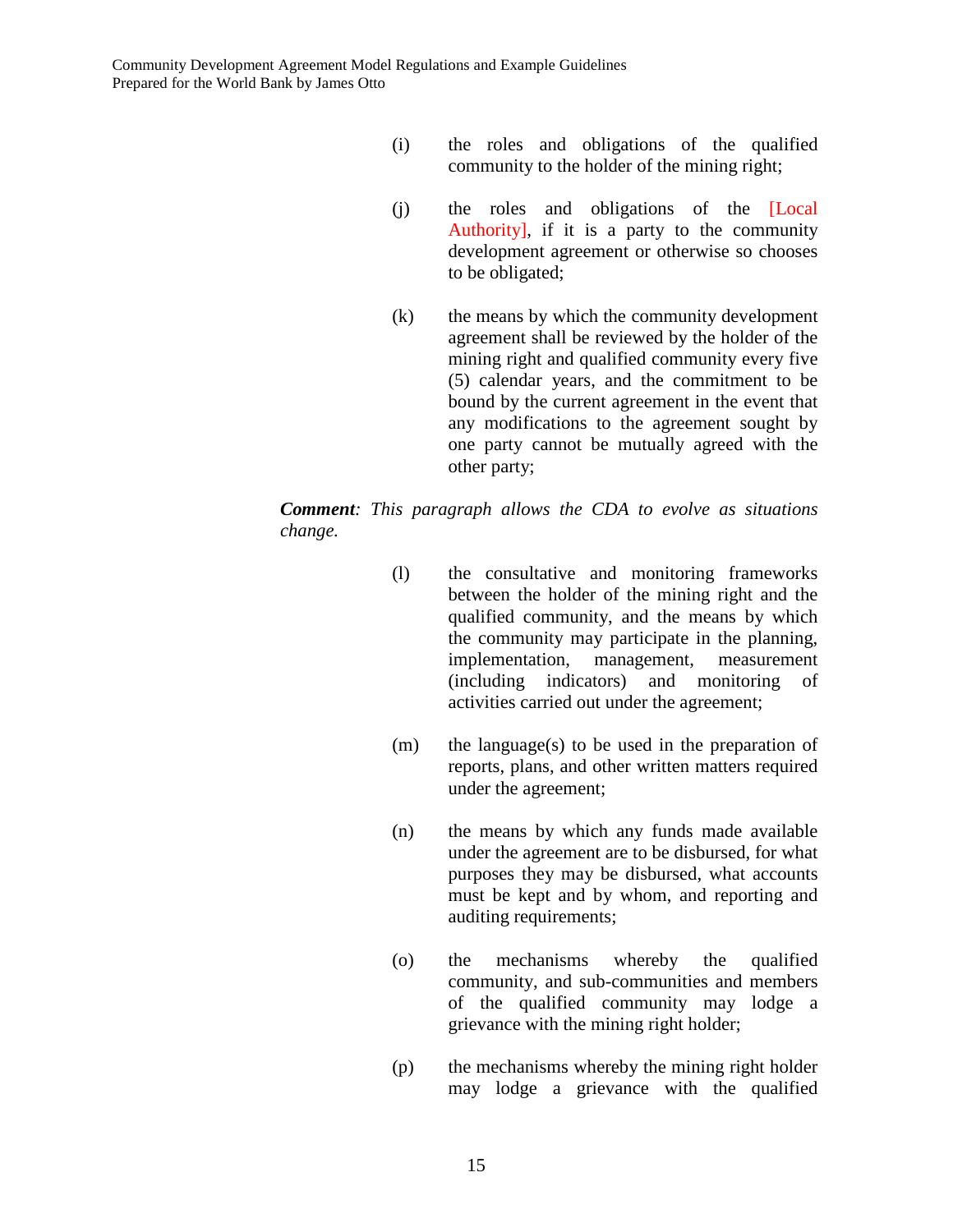community;

- (q) a statement to the effect that both the holder of the mining right and qualified community agree that any dispute regarding the agreement shall in the first instance be resolved by consultation between the holder and the qualified community representative(s);
- (r) the dispute resolution mechanism to be used when consultation between the holder and the qualified community representative(s) fails;
- (s) the process by which the agreement may be modified;
- (t) severability of articles;
- (u) the applicable law, which shall be the law of [*name of country*];
- (v) reasons and procedure for declaring force majeure;
- (w) duration of the agreement;
- (x) termination of the agreement;
- (y) assignment of the agreement or any right or obligation there under;
- (z) transfer of all community development agreement rights and obligations to any party to whom the mining right holder transfers its mining right;
- (aa) how notifications to respective parties shall be done;
- (bb) location where the agreement may be accessed by members of the community;
- (cc) the agreement signatories, which may for the qualified community be the representatives of the community, representatives of subcommunities comprising the community,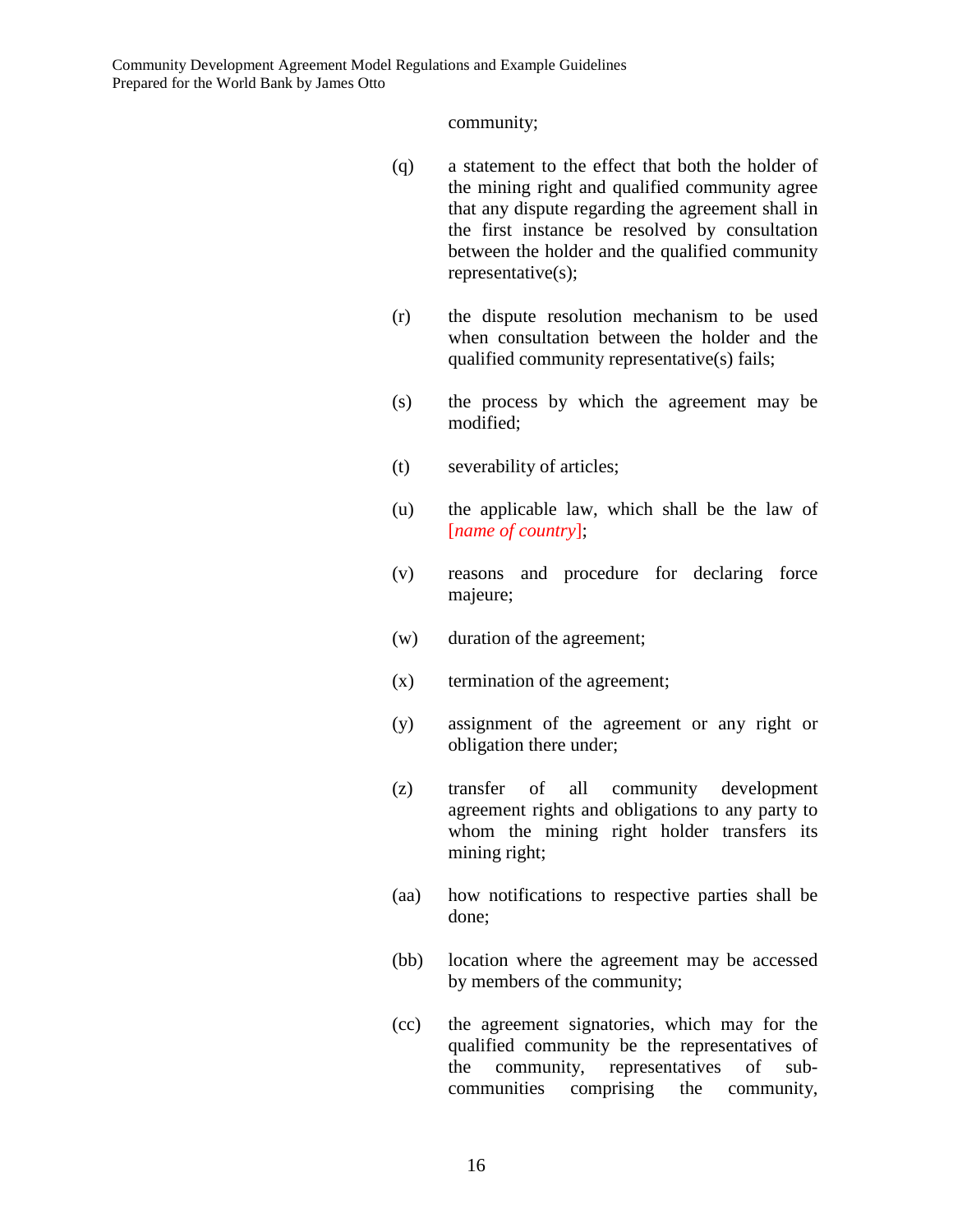community members or any combination thereof, non-governmental organizations, and others as the need requires.

*Comment: The community signatories to a CDA are not always readily identifiable and this regulation provides substantial flexibility. In some instances, for example, it may be useful to have every family-head sign and in other situations, just the town mayor.* 

(2) Subject to sub-regulation 7(3), a community development agreement shall take into account the unique circumstances of the holder of the mining right and qualified community, and the issues to be addressed in the agreement and development program plan may include all or some or none of the following: -

- (a) role of local government;
- (b) educational scholarship, apprenticeship, technical training and employment opportunities for the people of the community;
- (c) employment quota or percentage allocation for sub-communities;
- (d) financial or other forms of contributory support for infrastructural development and maintenance such as education, health or other community services, roads, water and power;
- (e) assistance with the creation, development and support to small-scale and micro enterprises;
- (f) special programs which benefit women;
- (g) special programs which benefit youth;
- (h) special programs which benefit sub-communities within the qualified community;
- (i) agricultural product marketing;
- (j) protection of natural resources;
- (k) support for cultural heritage and sports;
- (l) treatment of cultural and sacred sites;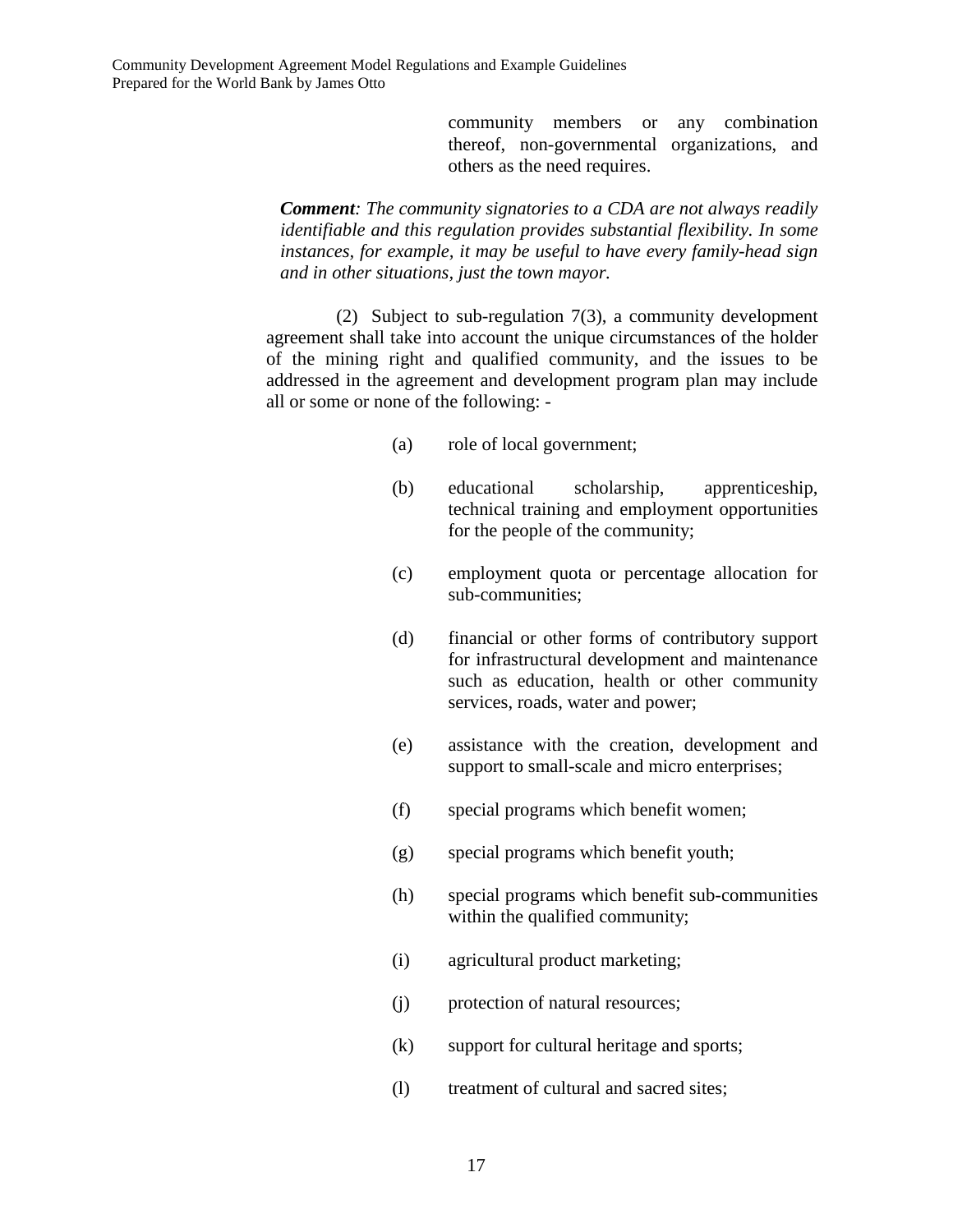- (m) treatment of ecological systems, including restoration and enhancement, for traditional activities such as hunting and gathering;
- (n) language training to further employment prospects;
- (o) how cultural values will be respected;
- (p) cross-cultural training requirements;
- (q) malaria, AIDs and drug dependency prevention and intervention;
- (r) land access;
- (s) the assumption of specified obligations of the mining right holder by the qualified community, sub-communities and/or government on an evolving basis and/or upon termination of the agreement;
- (t) methods and procedures of environment and socio-economic management, and local governance enhancement;
- (u) requirements with regard to third parties such as the mining right holder's contractors and suppliers;
- (v) the involvement of non-governmental organizations; and
- (w) other matters as may be agreed.

*Comment: This list of "optional" provisions is based on a review of CDAs from jurisdictions in Africa, Asia, North America and the Pacific. The last listed provision, (v), provides flexibility for additional provisions. While this sub-regulation is not absolutely necessary, because the items are at the option of the parties, it was included to provide a framework for negotiations between the mining right holder and the qualified community. The list could be shortened to exclude items that are not specifically related to mining such as d, g, l, p, q and r. Under ideal circumstances some of these items ought to be the sole responsibility of government but many existing agreements do address*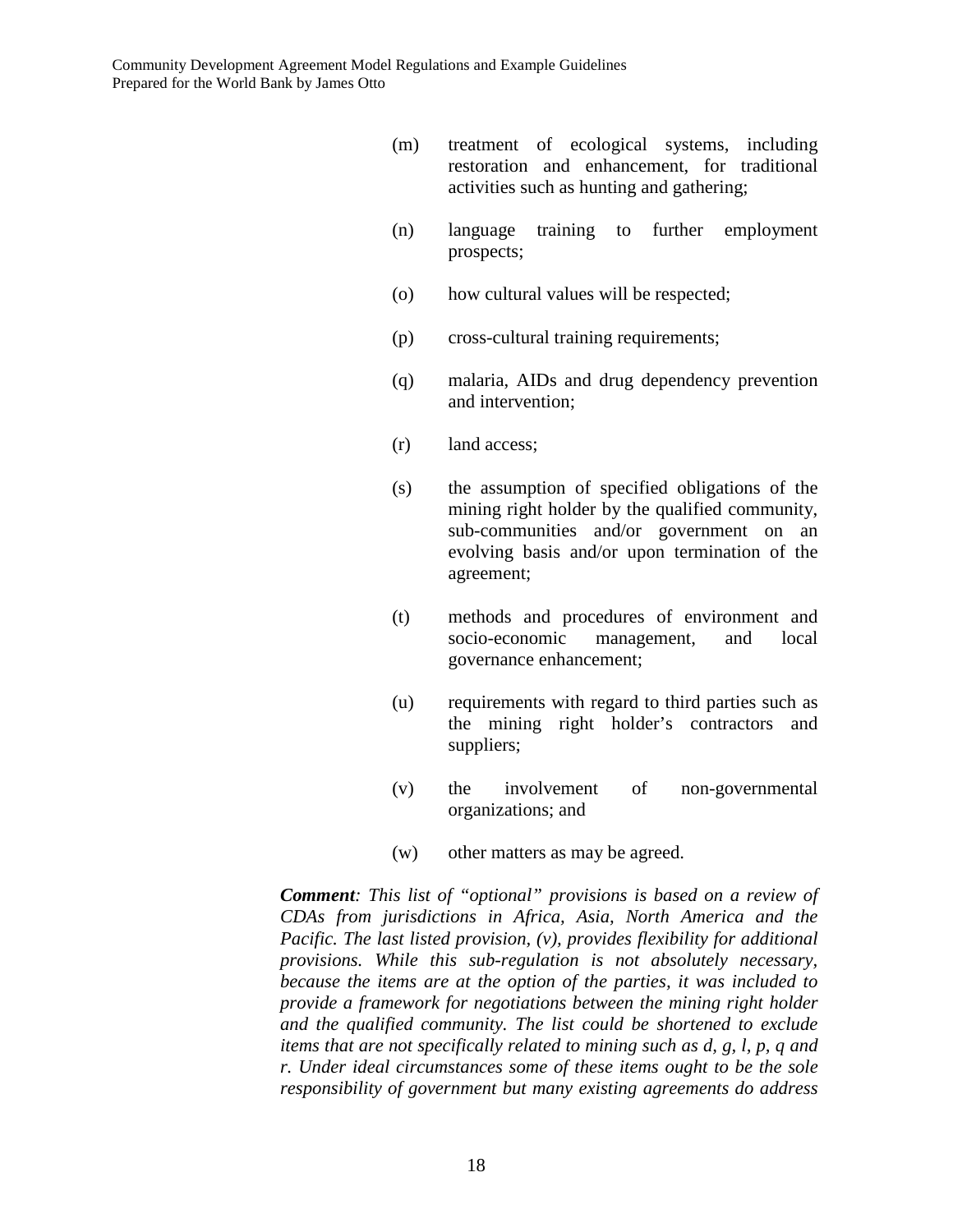*these subjects because government has not effectively fulfilled its role. It is anticipated that governments when drafting CDA regulations/guidelines will modify this list accordingly.* 

(3) Goals, objectives, obligations and activities specified in a community development agreement should aim to achieve sustained community development which –

- (a) lasts from generation to generation;
- (b) is based on the actual needs of the community;
- (c) is maintainable within available income;
- (d) is well planned, monitored and evaluated;
- (e) has long term benefits;
- (f) prepares the community for closure of the mine;
- (g) compliments but does not replace governmentled development and services;
- (h) is in accord and compliments local and regional government development plans;
- (i) recognizes and incorporates traditional knowledge.

*Comment: This sub-regulation provides the guiding principles for CDAs and can be incorporated in part or in whole in a CDA's preamble.* 

(4) The [*Local Authority*] may be but is not required to be a party to a community development agreement.

*Comment: Many existing CDAs do not include local government as a party, but in some circumstances, this may be useful. In particular, where a CDA obliges the mining rights holder to provide a service, the CDA can describe how this provision of service will eventually be done by local government so that at mine closure the service can be continued. A regulation is not provided whereby the central government may be a party to a CDA. Central government's role is restricted to that of the regulator.* 

(5) A community development agreement may not address any of the following matters –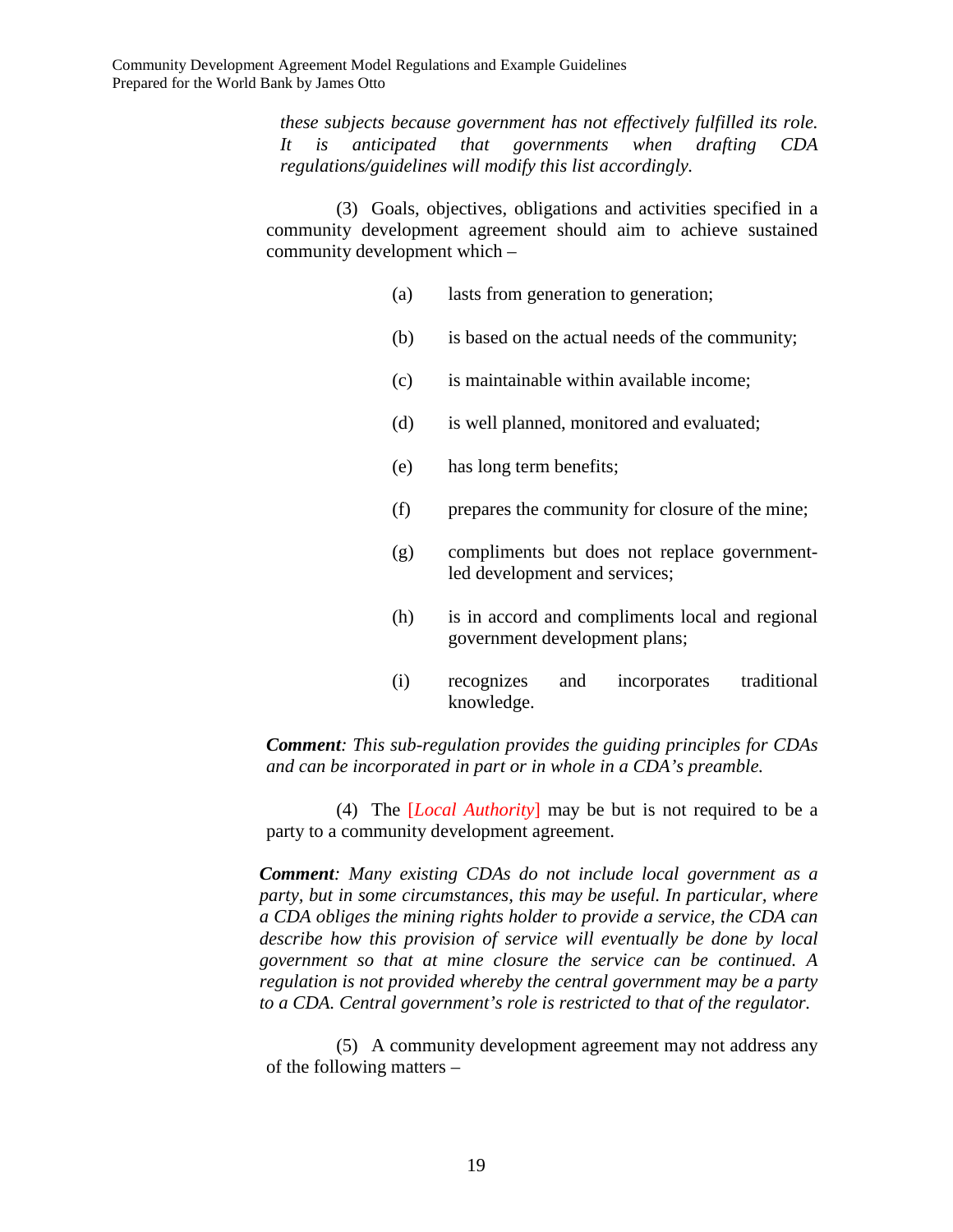- (a) the imposition of any additional rent, fee, or tax for the benefit of the qualified community that is not set out by law;
- (b) the provision of any passenger car, small truck, or four-by-four vehicle to any individual or single family unit of the qualified community or to the qualified community, other than a specialized purpose vehicle such as an ambulance, fire engine, water truck, or bus;
- (c) the provision of any monetary amount, service, good, or facility for the sole benefit of an individual or single family unit; or
- (d) any matter that is illegal under any law then in force.

*Comment: Experience has shown that CDAs can be used and manipulated to promote the interests of a few elite individuals or families within the community. These provisions seek to reduce activities which would not be in the interest of the whole community.* 

(6) A community development agreement shall be in [*official language*] but where a substantial proportion of the community members are not fluent in [*official language*], the mining right holder party to such agreement shall make available to representatives of the qualified community translated unofficial copies in the local language or dialect.

**Capacity of community to negotiate** 8. Where a qualified community lacks the capacity to effectively negotiate a community development agreement, the mining right holder shall assist to build that capacity including the provision of such funds to the community for capacity-building and preparation as are reasonable in the circumstances.

> *Comment:* Many communities have little or no experience with the mining sequence and may not be able to effectively represent the community's interest in negotiating a community development agreement. Capacity building as part of the process may be essential. Capacity building can involve, for example, the hiring of specialists by the community of independent experts to assist the community in understanding the implication of the project and to represent their interests.

**Approval of community development agreement**   $9.$ (1) A community development agreement or revised community development agreement agreed and signed by the authorized representatives of a holder of a mining right and a qualified community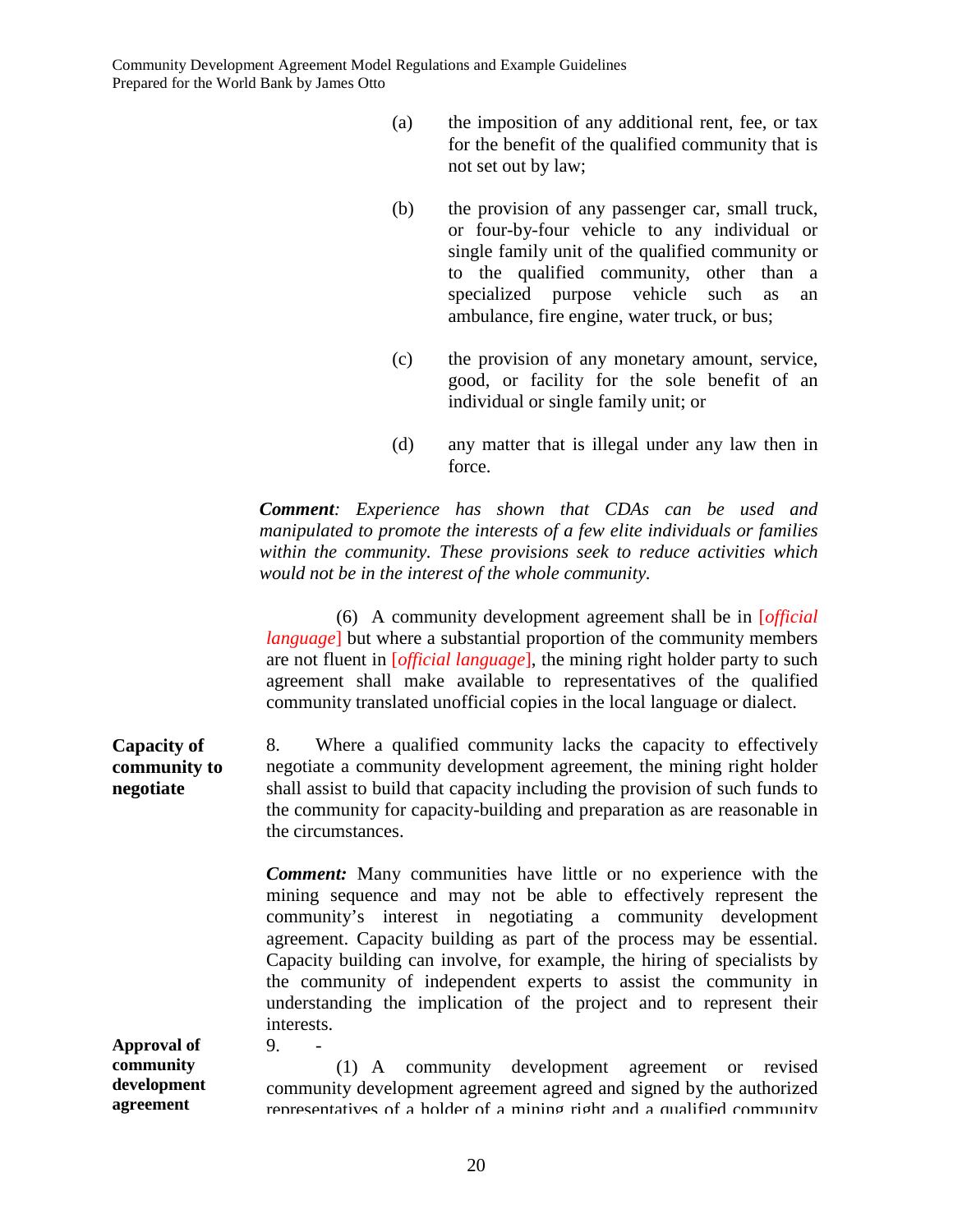> representatives of a holder of a mining right and a qualified community shall be submitted for approval to the [*Minister, Ministry, Director of Mines*] who shall, if the agreement meets the requirements set out in regulation 7, approve such agreement within forty-five (45) calendar days of it being submitted.

> *Comment: This regulatory oversight insures that CDAs contain all mandatory content and establishes a key role of the Minister (or other government entity or person) responsible for the regulations.*

> (2) The holder of a mining right submitting a community development agreement for approval shall pay the non-refundable processing fee specified in Schedule 1.

*Comment: It is suggested that the fee be more than nominal. The government may expend substantial money in verifying the content of a proposed CDA, and the fee should be enough to offset all such costs, even if the fee flows to the treasury rather than to the implementing department.* 

(3) A community development agreement shall come into force upon its approval by the [*Minister, Ministry, Director of Mines*].

(4) If a community development agreement or revised community development agreement is not approved, the [*Minister, Ministry, Director of Mines*] shall notify both the holder of mining right and the qualified community representative, and such notices shall contain the specific reasons for denial and the means or directions by which such reasons may be corrected.

(5) The [*Minister, Ministry, Director of Mines*] shall cause, within thirty (30) calendar days from the date on which a notification is made under paragraph (4) of this sub-regulation, a copy of the notification to be put on open file at the [*Mining Cadastre Office, Department of Mines, Ministry*] for access by the public.

(6) The holder of the mining right and the qualified community representatives may submit any number of revised community development agreements and such submissions do not require the payment of any additional processing fee.

(7) If the holder of the mining right and a qualified community are unable to agree on the terms of a community development agreement, they may by mutual consent seek to resolve their differences through mediation.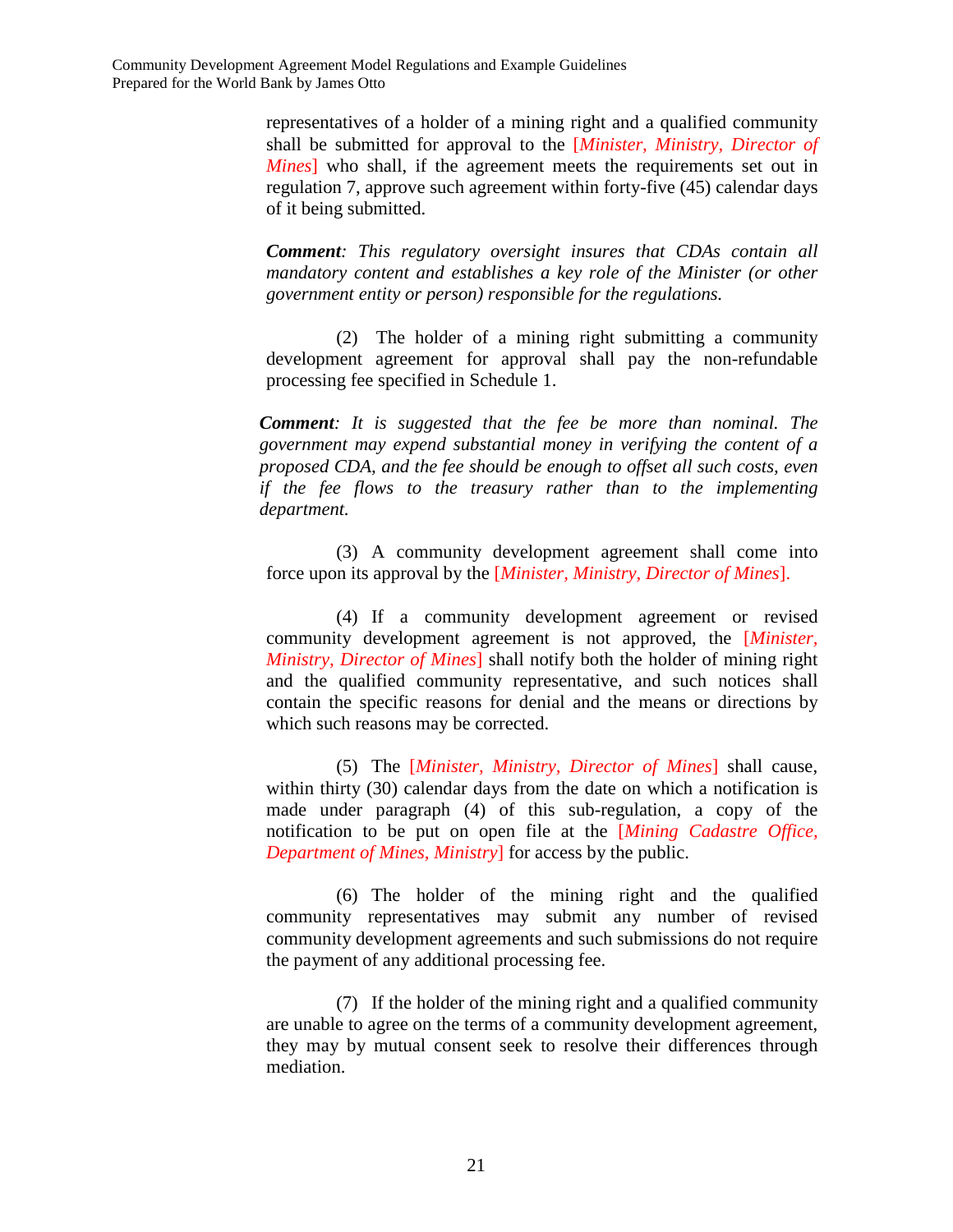(8) If the holder of the mining right and a qualified community fail after reasonable good faith attempts to conclude a community development agreement by the time the mining right holder is ready to commence development work on the mining rights area, the holder or the qualified community may refer the matter, jointly or individually, by notification to the [*Minister, Ministry, Director of Mines*] for resolution, and the decision of the [*Minister, Ministry, Director of Mines*], in consultation with the [*Local Authority*], thereon shall be final.

*Comment: This is a key sub-regulation. It allows the Minister or other designated person or entity responsible for the regulations to in effect impose a CDA where a community or mining right holder cannot agree on essential terms. In most nations, minerals belong to the state or to the people of the state as a whole, and for this reason, most nations consider minerals development a national or state, and not community, decision. If the nation follows the "prior free informed consent" philosophy this subregulation will require modification removing this ministerial power.* 

(9) A notification under sub-regulation (8) from either or both parties shall include the draft community development agreement proposed by the party, description of the efforts to negotiate an agreement or revised agreement, issues that have been agreed, issues which have not been agreed, and proposals to resolve issues, and the [*Minister, Ministry, Director Mines*] shall determine the matter within sixty (60) calendar days of such notification.

(10) The [*Minister, Ministry, Director of Mines*] shall within thirty (30) calendar days from the date on which a community development agreement is approved cause a copy of the agreement or revised agreement to be put on open file at the [*Mining Cadastre Office, Department of Mines, Ministry*].

*Comment: This sub-regulation provides for maximum transparency and accountability.* 

10. The holder of a mining right that is required to enter into a community development agreement with a qualified community shall take into consideration --

- (a) any community development agreements it has with other qualified communities so that such agreements compliment one another to achieve synergistic development across the communities;
- (b) any existing community development agreements entered into by that qualified

**Community development agreements to compliment other agreements and development plans**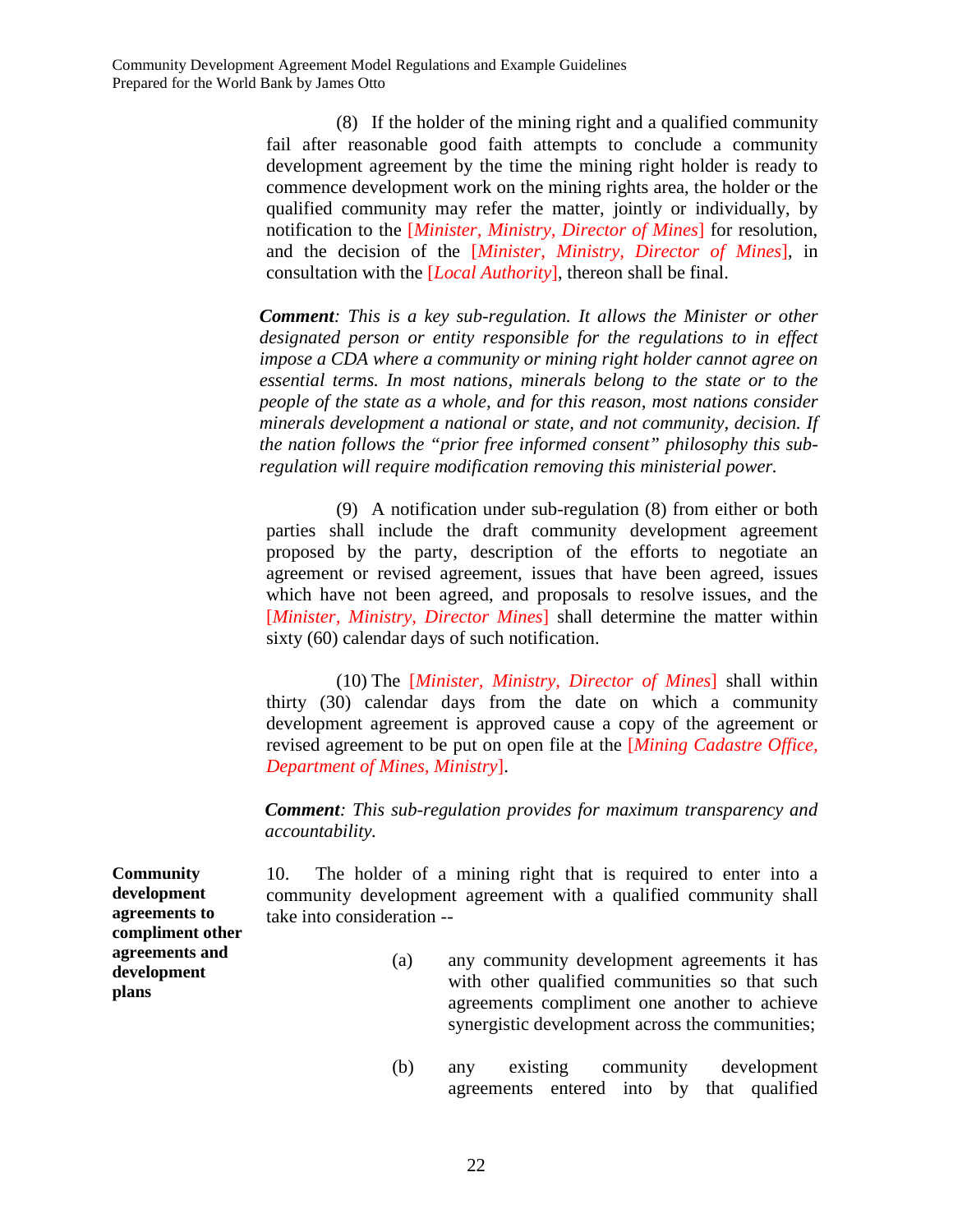community with other holders of mining rights so that its community development agreement compliments such existing agreements, and such mining right holder may, but is not required to, become a party to any such existing agreements;

- (c) any government local or regional development plans or schemes so that the agreement is in harmony with and compliments such plans or schemes; and
- (d) any government services provided or which will be provided to a qualified community so as not to displace that service.

*Comment: There may be a variety of parties who if they coordinate their efforts can achieve more optimal development than if each works independently.* 

| One agreement<br>may include<br>more than one<br>qualified<br>community  | Where the holder of a mining right is required to enter into ratified<br>11.<br>community development agreements with more than one qualified<br>community, the holder may enter into one or several community<br>development agreements that include multiple qualified communities, but<br>the holder must have a separate community development agreement with<br>a qualified community that does not want to be part of a multiple party<br>agreement. |  |  |  |  |  |  |
|--------------------------------------------------------------------------|------------------------------------------------------------------------------------------------------------------------------------------------------------------------------------------------------------------------------------------------------------------------------------------------------------------------------------------------------------------------------------------------------------------------------------------------------------|--|--|--|--|--|--|
| <b>Replacement of</b><br>multiple<br>agreements with<br>single agreement | Where the holder of a mining right has entered into more than one<br>12.<br>ratified community development agreement and the parties to two or<br>more of these agreements now want to replace their agreements with a<br>single community development agreement, such new agreement shall be<br>submitted for approval under regulation 9.                                                                                                                |  |  |  |  |  |  |
| <b>New community</b><br>members                                          | Any person or group of persons not appearing in the registry of<br>13.<br>persons constituting a qualified community may with the approval of the<br>body responsible for the management of a CDA be added to such registry<br>at any time and shall then be considered a member of that qualified<br>community.                                                                                                                                           |  |  |  |  |  |  |
| <b>New communities</b>                                                   | Any community of persons that is not approved and listed by the<br>14.<br>[Minister, Ministry, Director of Mines] as a qualified community                                                                                                                                                                                                                                                                                                                 |  |  |  |  |  |  |

- (a) on the date that a mining right holder commenced mining operations (if after the publication date of these regulations), or
- (b) one hundred and eighty calendar days (180) after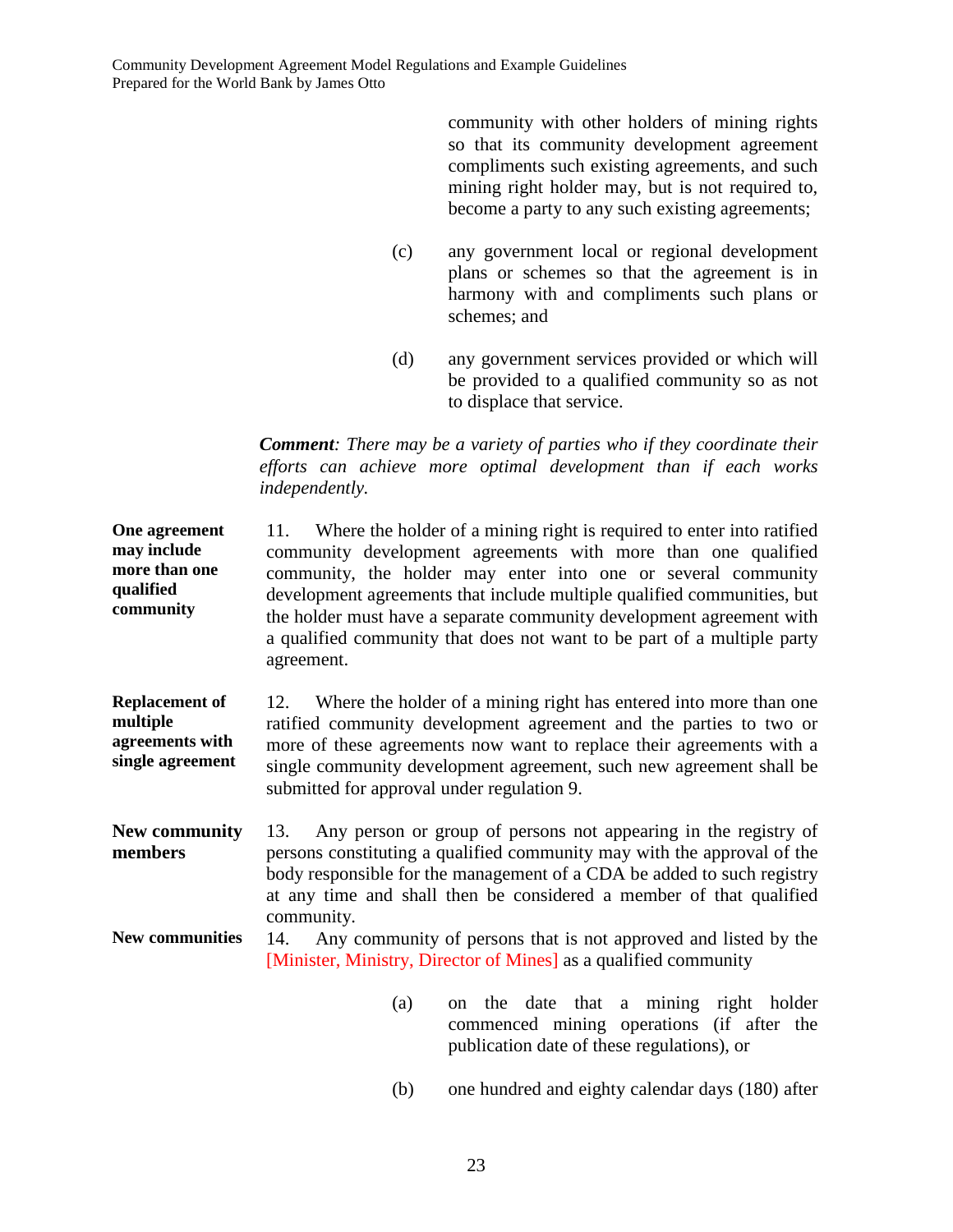the publication date of these regulations (if mining operations commenced before such publication date)

is not a qualified community and a community development agreement with such a community shall be at the option of the mining right holder.

*Comment: The opening of a mine can result in a migration of persons to the area and the establishment of "squatter camps." A CDA requirement could act as an additional incentive for such migration absent a regulation such as this one. However, realizing that a CDA might be useful in the future, an option is left open to the mining rights holder.* 

**Only one agreement required where the community is the same**  15. Where a person is the holder of more than one mining right and these regulations would otherwise require the holder to enter into a ratified community development agreement with the same community under each mining right, only a single community development agreement and [ *semi-annual* ] community development reports are required with regard to that community.

**Minimum expenditure requirement**  16. -

(1) The holder of a mining right who has entered into one or more ratified community development agreements shall expend

- (i) in the first calendar year following the commencement of mineral sales, no less than [ *text* ] percent ([ *number* ] %) of the gross revenue amount earned pursuant to that right from mineral sales in the previous calendar year;
- (ii) in the second calendar year following the commencement of mineral sales, no less than [ *text* ] percent ([ *number* ] %) of the gross revenue amount earned pursuant to that right from mineral sales in the previous two calendar years divided by two  $(2)$ ;
- (iii) in the third calendar year following the commencement of mineral sales and in each subsequent calendar year no less than [ *text* ] percent ([ *number* ] %) of the gross revenue amount earned pursuant to that right from mineral sales in the previous three calendar years divided by three (3)

to implement the agreement(s) or otherwise promote community development.

*Comment: This sub-regulation provides clear guidance on the fiscal amount that must be expended. By knowing roughly the amount*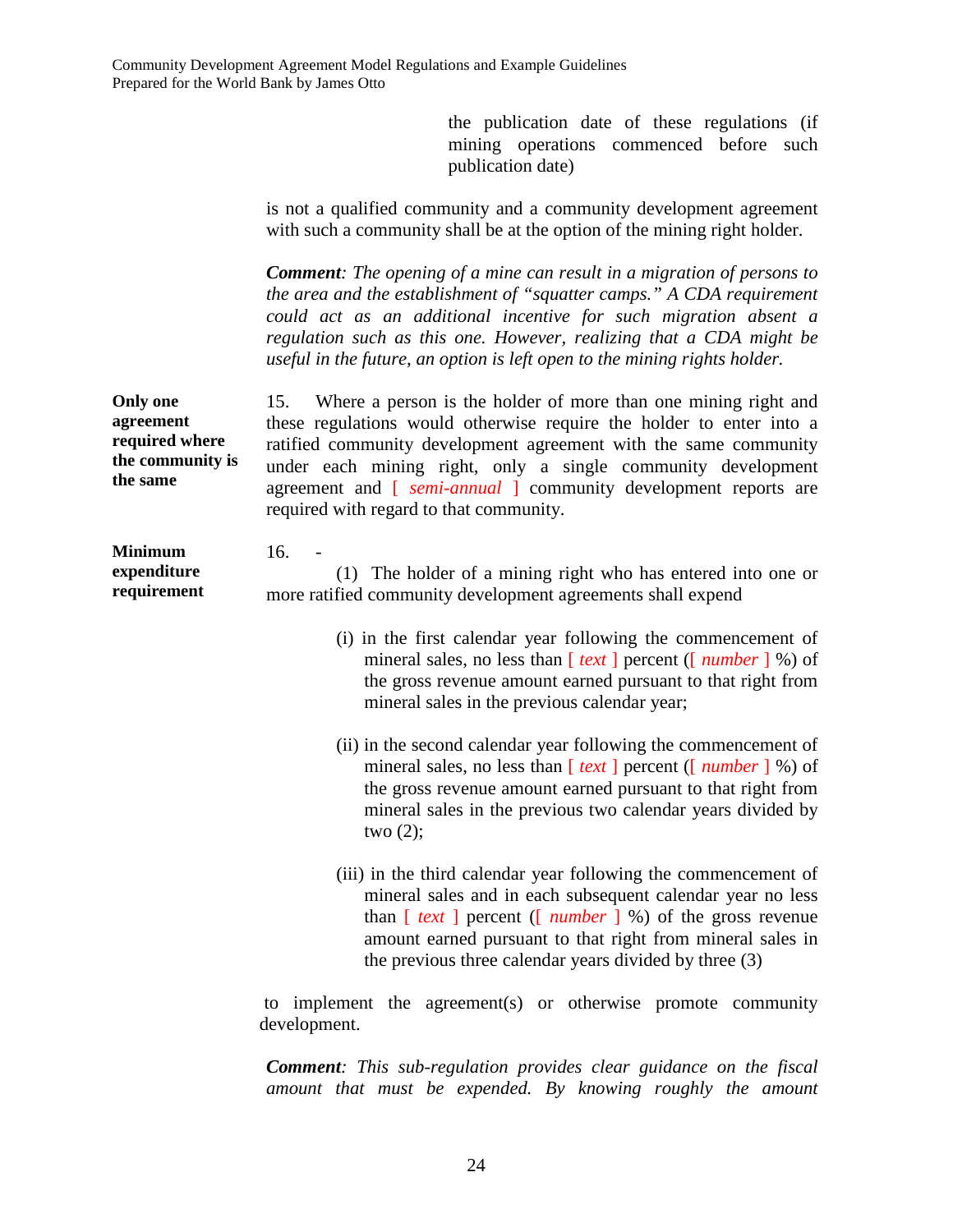*mandated for development (the feasibility study will provide an estimate of revenues) it will make it easier to negotiate CDAs. This amount can be spent on CDA activities plus other activities related to community development but which are not part of a project's CDAs. The averaging method is suggested so as to provide revenue smoothing.* 

(2) If during any calendar year, the holder of a mining right expends an amount on community development in excess of the annual minimum expenditure amount required, such excess amount may be applied to satisfy up to [ *text* ] percent ([ *number* ] %) of its expenditure requirement in the next calendar year.

(3) If during any calendar year during the term of the mining right the holder thereof does not expend an amount at least equal to the minimum annual expenditure amount required under sub-regulation 16(1), including any excess amount carried forward from the previous calendar year pursuant to sub-regulation 16(2), the mining right shall be subject to suspension.

### *Comment: This sub-regulation is intended to foster compliance.*

(4) The value of community development related work, if the expenditures are reasonable, documented in sufficient detail to establish their authenticity to the satisfaction of the [*Director of the Mining Cadastre, Director of Mines, Minister, Ministry*], and directly related to the objectives of one or more ratified community development agreements includes:

*Comment: This sub-regulation restricts what can be counted as community development for the purposes of minimum expenditure requirements. The list reflects the types of activities recommended in WBG community development related toolkits as well as other useful work.* 

- (a) at full cost, whether incurred directly by the mining right holder or indirectly through payments to a contractor, community trust, community foundation or other legal entity,
	- (i) work or funds irrevocably committed to fulfill any obligation of the mining right holder specified in a ratified community development agreement;
	- (ii) salaries and benefits of any person responsible for managing the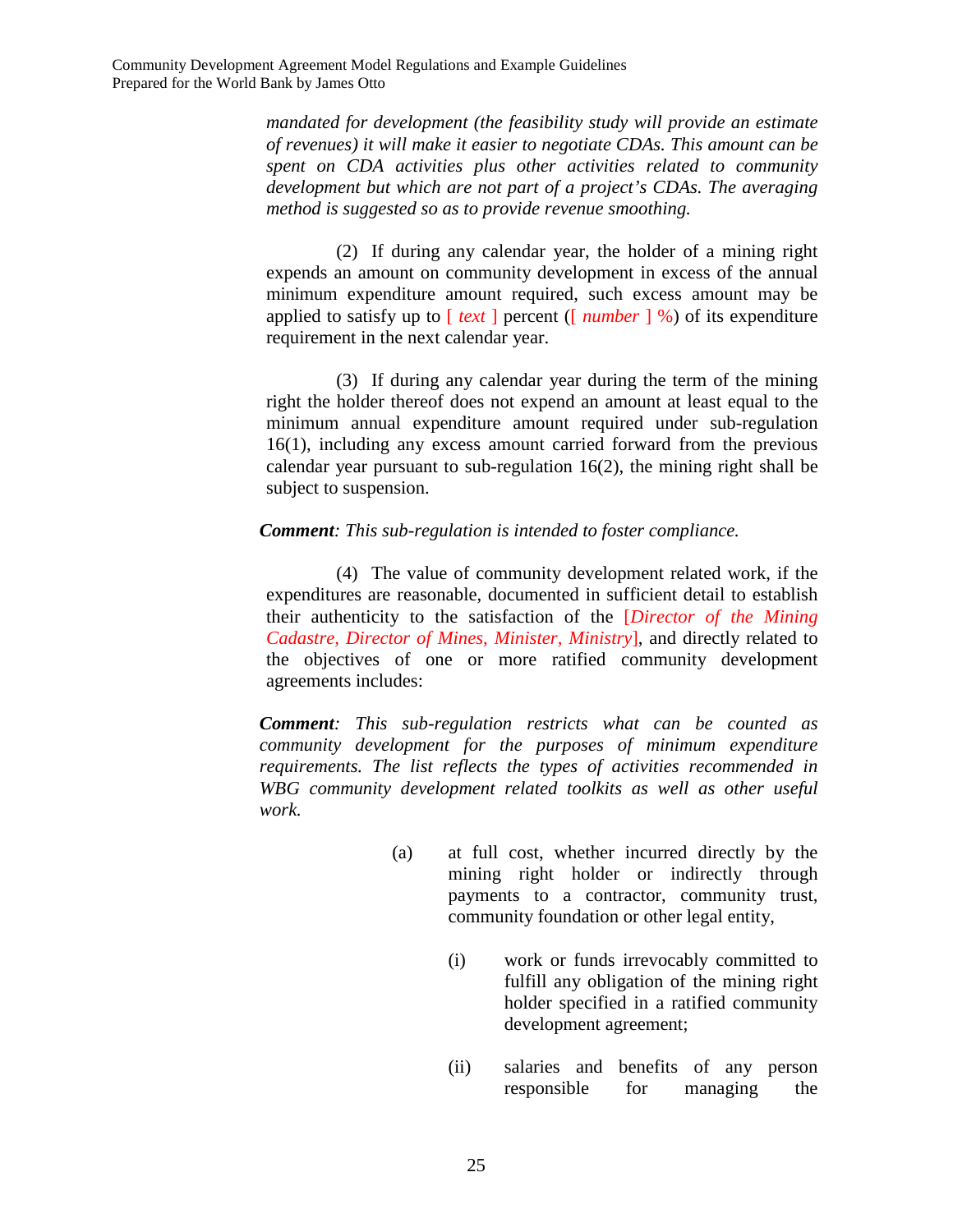implementation of one or more community development agreements where such responsibilities comprise over fifty percent (50%) of that person's time;

- (iii) social baseline studies (the gathering and compilation of baseline data that describes the state of the ecological, social and economic environment and characteristics of the populations living in the area);
- (iv) social impact and opportunities assessment work (assessment of the potential ecological, social and economic impacts of the project upon communities and measures to offset potential negative impacts and maximize positive impacts);
- (v) competencies assessment (measuring and recording the skills in a community);
- (vi) participatory planning (the preparation of development program plans where community members participate in the planning effort);
- (vii) community and mining operation mapping (maps depicting what the community perceives as its community space, where mining operations will take place and when, where access is open, restricted, or closed);
- (viii) institutional analysis processes (processes for identifying and discussing what institutions are present in and around a community);
- (ix) problem census taking (processes by which community members articulate the problems they consider need addressing in their community);
- (x) implementation of [*Local Authority*] regional and community development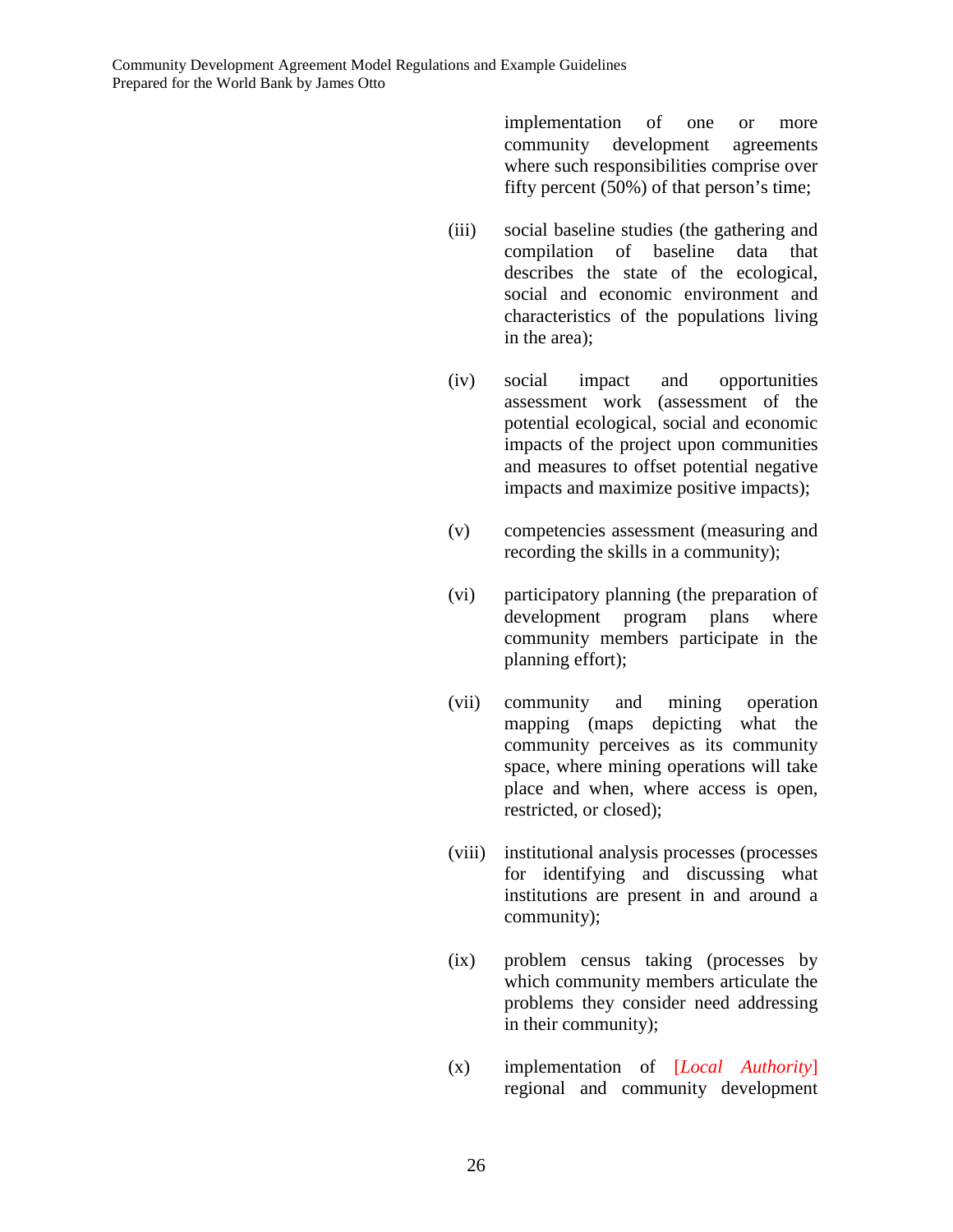program plans;

- (xi) training programs for members of a qualified community;
- (xii) consultation processes between the mining right holder and a qualified community or members of a qualified community and or local government which are related to the creation or implementation of a community development agreement;
- (xiii) community development agreement monitoring;
- (xiv) conflict management activities (the implementation of a grievance process, other than Court actions, as stipulated in a community development agreement);
- (xv) such other expenditures as may be reasonably approved in writing by the [*Director of the Mining Cadastre, Director of Mines, Minister, Ministry*].
- (b) to a total of not more than [ *text* ] percent ([ *number* ] %) of the total of all expenditures claimed under (a), work that benefits more than a single qualified community that is not in furtherance of any individual community development agreement but such work is approved in writing by the [*local planning authority*] as qualifying as community development work (such as shared infrastructure);
- (c) to a total of not more than [ *text* ] percent ([ *number* ] %) of the total of all expenditures claimed under (a), administrative expenses;
- (d) funds extended to a community in order for that community to build its capacity and enable it to effectively negotiate a community development agreement may be carried forward for expenditure reporting purposes to the first year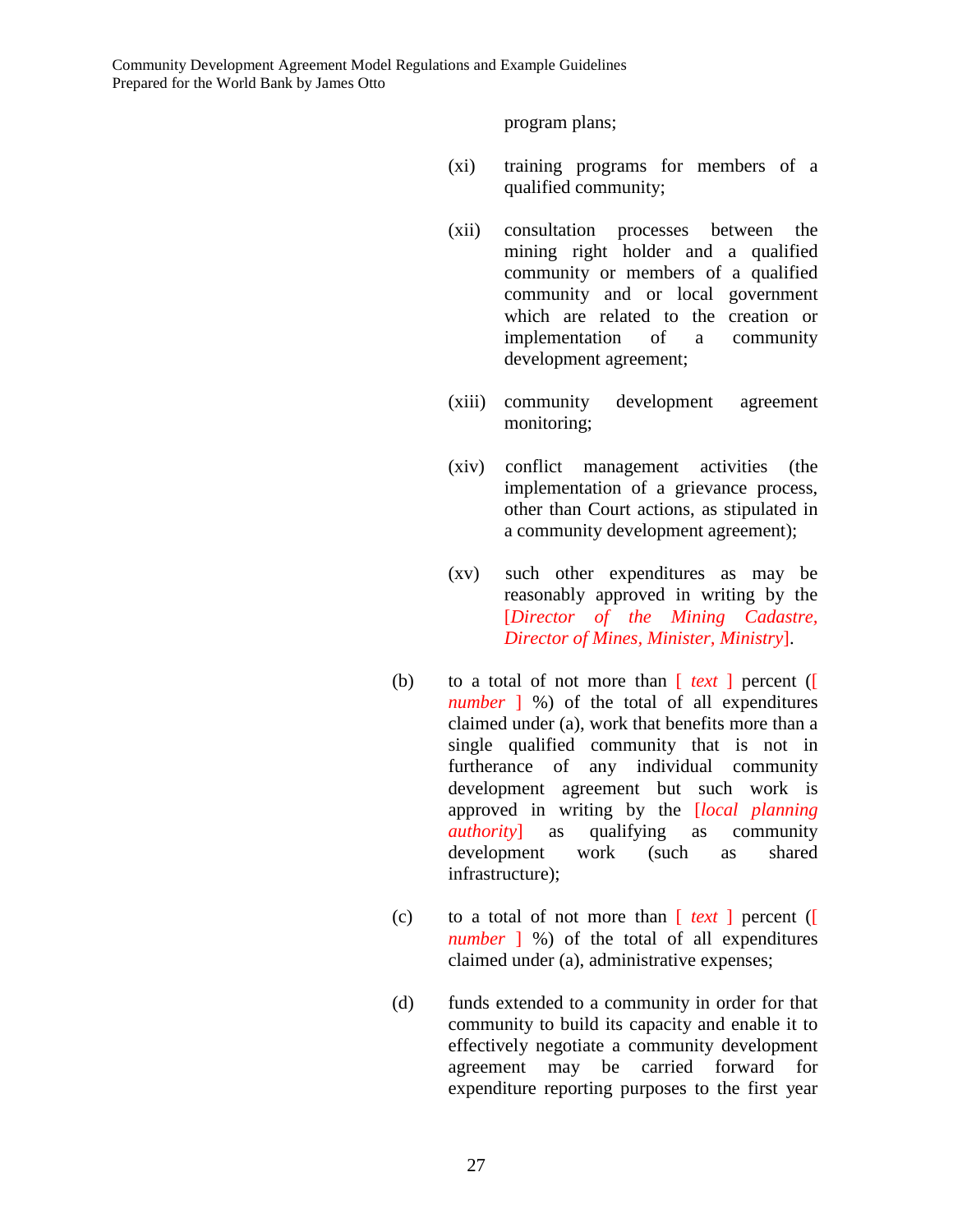of mineral sales and then claimed as a qualifying expenditure in equal amounts over the next five (5) years.

(5) The value of community development related work does not include:

- (a) the payment by the holder of a mining right to any salaried worker it employs except as provided under sub-regulation 16(4)(a)(ii);
- (b) the purchase of any good from a qualified community or community member that will be consumed by the project.

17. The Ministry shall use its best efforts to respect and facilitate approved community development agreements.

**respect community development agreements** 

**Ministry to** 

**Reporting requirements**  18. –

(1) The holder of a mining right shall [ *semi-annually* ] submit to the [*Mining Cadastre Office, Department of Mines, Ministry*] for every community development agreement to which it is a party -

- (a) a report substantially as set out in Schedule 2 {Community Development Agreement [ S*emi-Annual* ] Report } no later than [ *date* ], describing objectives, activities, milestones and results for January through June in that calendar year,
- (b) a report substantially as set out in Schedule 2 {Community Development Agreement [ S*emi-Annual* ] Report } no later than  $\int$  *date* ], describing objectives, activities, milestones and results for July through December during the prior calendar year, and
- (c) a report and attachments substantially as set out in Schedule 3 {Community Development Annual Expenditure Report not later than [ *date* ] detailing its community development expenditures and total expenditure for January through December during the prior calendar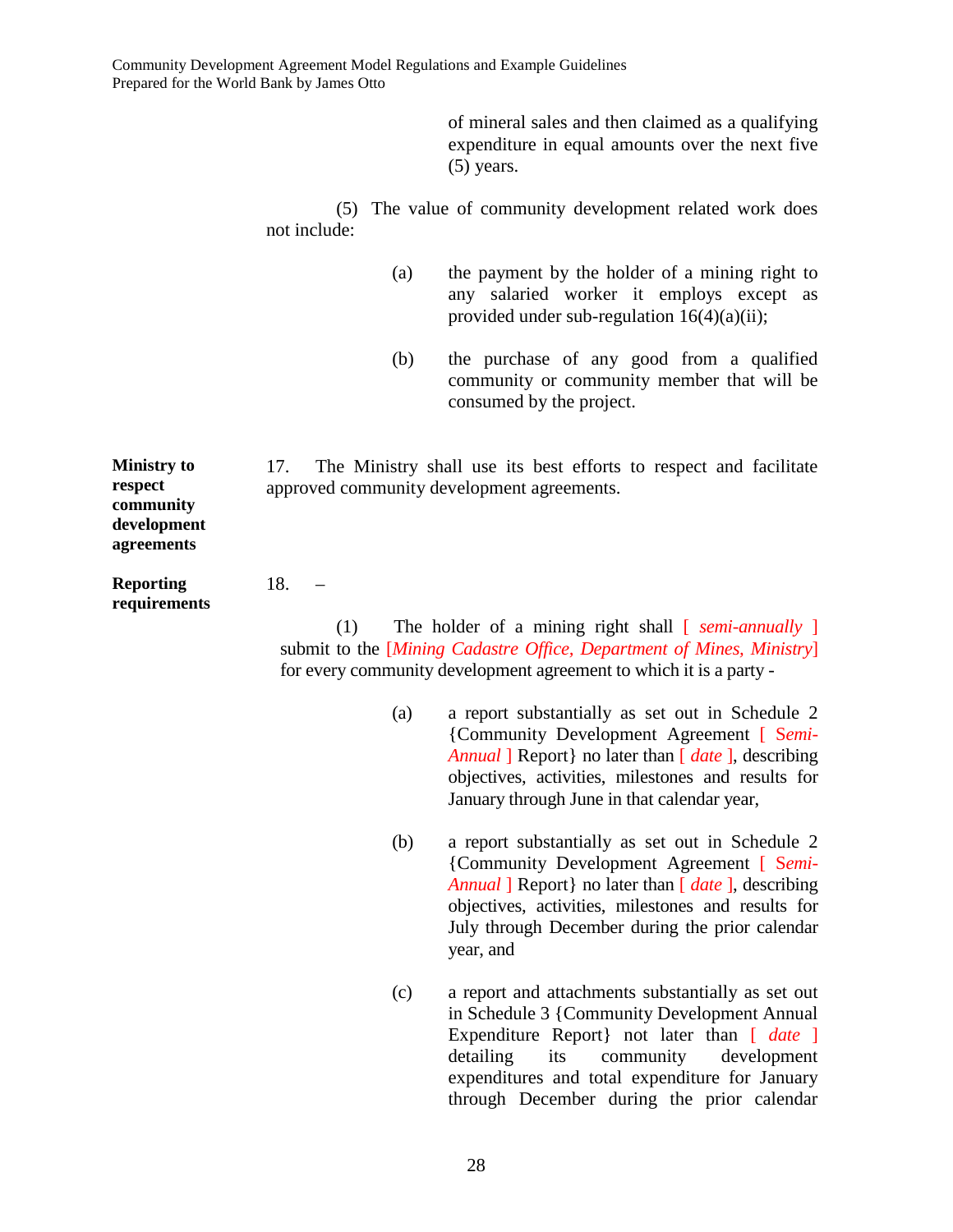year, signed by the holder's resident manager: such report shall be sufficiently detailed, including a breakdown of expenditures as per sub-regulation 16(4), for the [*Mining Cadastre Office, Department of Mines, Ministry*] to verify that the amount and types of expenditure meet minimum expenditure requirements.

(2) The holder of a mining right shall submit the reports required in paragraphs  $(1)(a)$ ,  $(1)(b)$  and  $(1)(c)$  of this sub-regulation in [*official language*], but where a substantial proportion of the members of the qualified community which is party to the community development agreement being reported on are not fluent in [*official language*] the mining right holder shall submit such reports in both [*official language*] and in the local language or dialect used by that community.

*Comment: Reports are necessary to enable the regulator to determine whether requirements are being met. An annual report should be the minimum reporting requirement, and more frequent reporting (semiannual, quarterly, monthly) may be useful in some circumstances. A semi-annual reporting requirement example is provided in the model regulation.*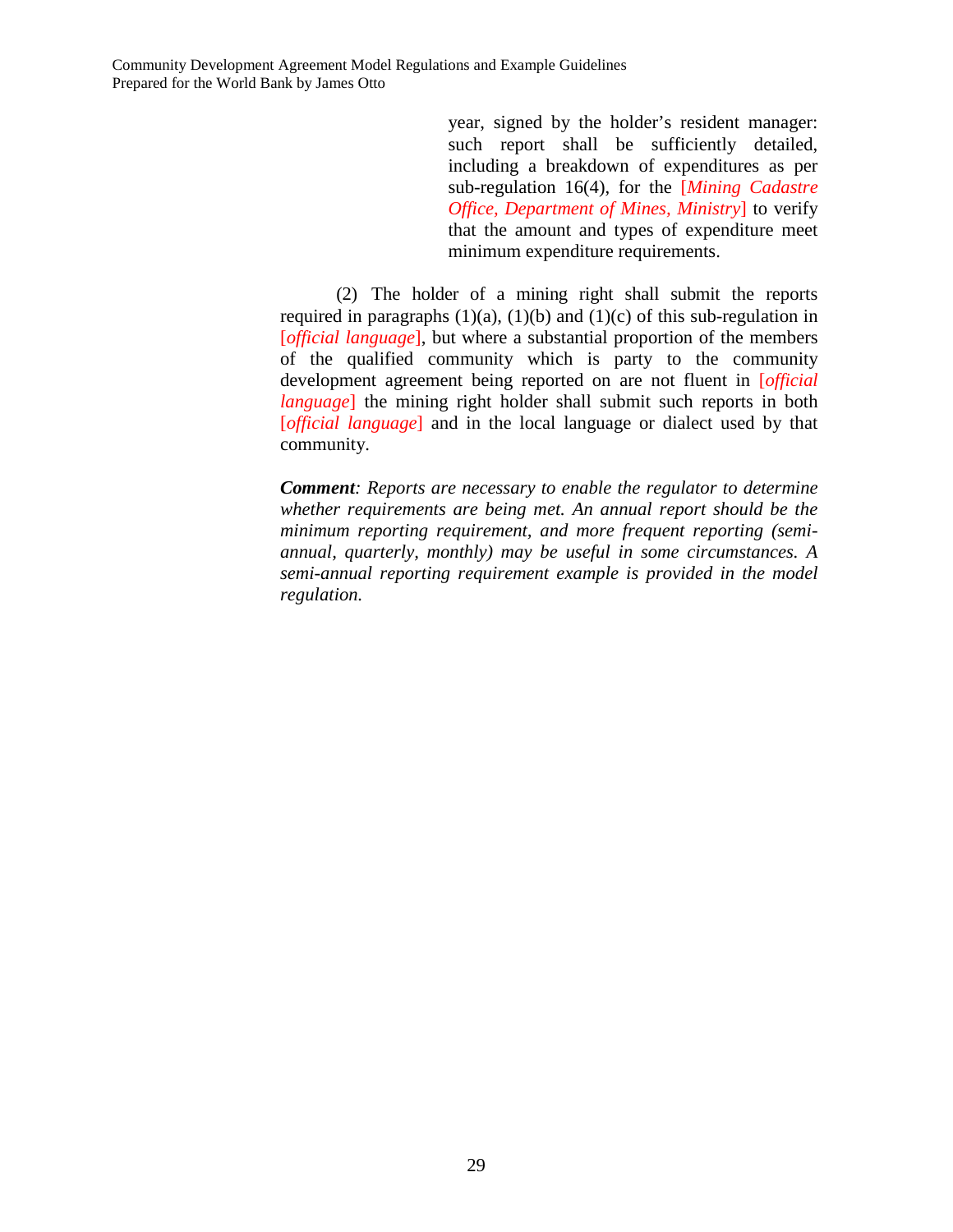**Community development agreements and periodic reports available to the public**

19. -

(1) All community development agreements, community development agreement [*semi-annual*] reports and community development annual expenditure reports (including all required attachments) submitted by past and present holders of a mining right in furtherance of these regulations shall be open to free inspection by members of the public at the [*Mining Cadastre Office, Department of Mines, Ministry*] during normal Government office hours.

(2) On payment of the fee prescribed in Schedule 1 of these regulations, any member of the Public shall be entitled to obtain a copy from the [*Mining Cadastre Office, Department of Mines, Ministry*] of any community development agreement, community development agreement [ *semi-annual* ] report, or community development annual expenditure report submitted by a past or present holder of a mining right.

(3) A community development agreement, community development agreement [*semi-annual*] reports and community development annual expenditure reports (including all required attachments) submitted by the holder of a mining right in furtherance of these regulations shall be open to free inspection by any member of the qualified community party to such agreement at the office of the mining right holder located closest to that community during normal office hours.

*Comment: This regulation insures transparency.*

**Transfer** 20. When a mining right is transferred to another party, the transferee shall be deemed to assume all rights and obligations of the transferor under any community development agreement relating to the mining right.

> *Comment: Mines often change ownership, and this provision provides a means to accommodate a change in mine ownership.*

**Penalties** 21. A person who contravenes regulation 18(1) is guilty of an offence and is liable on summary conviction to a fine not exceeding [*X*].

**Suspension of mining rights**   $22.$ (1) The [*Minister, Ministry, Director of Mines*] may suspend without limit a mining right if the mining right holder fails to substantially comply with -

> (a) sub-regulation 6(1) (requirement to have and implement community development agreements with all qualified communities); or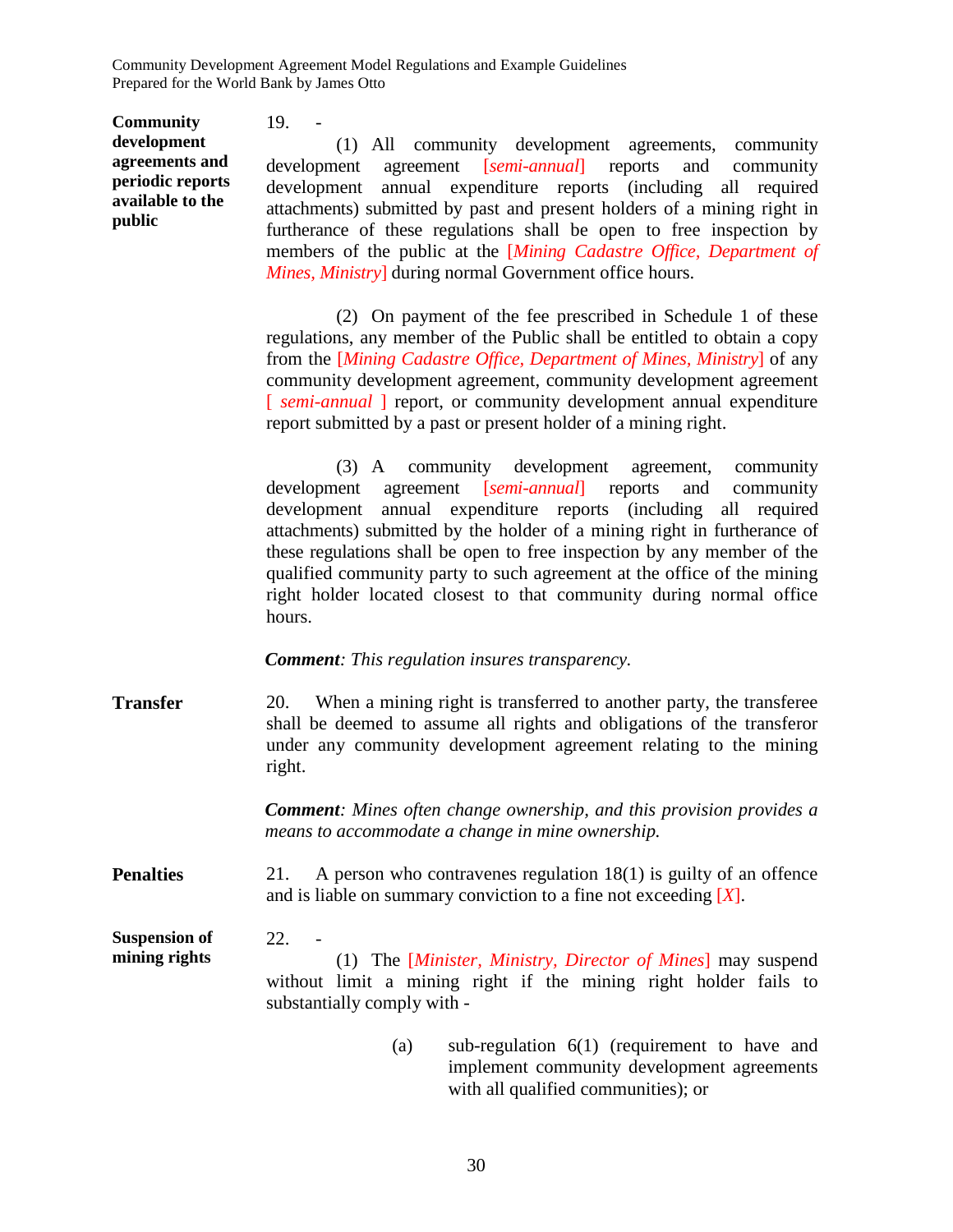- (b) sub-regulation 6(2) (requirement to identify all qualified communities); or
- (c) sub-regulation 16(1) (requirement to expend annual amount on community development).

(2) The [*Minister, Ministry, Director of Mines*] shall, before suspending any mining right give notice to the mining right holder and shall, in such a notice require the holder to remedy in not less than (90) ninety calendar days any breach of these regulations.

*Comment: This regulation is important to achieve compliance. The threat of mining right suspension should insure that mining rights holders will substantially comply with the regulations.*

**Regulations to apply to preexisting mining rights**  23. The holder of a mining right that currently is in force but which was granted prior to the adoption of these regulations is subject to these regulations and shall be in compliance with them no later than two calendar years from the publication date of these regulations.

**Regulations to prevail if inconsistent with mining agreement**  24. Should at any time any inconsistency occur between a provision in these regulations and terms or conditions in a mining agreement approved by the Government as an act of law, these regulations shall prevail unless such agreement came into force after these regulations and it specifically states that the mining agreement provisions shall prevail.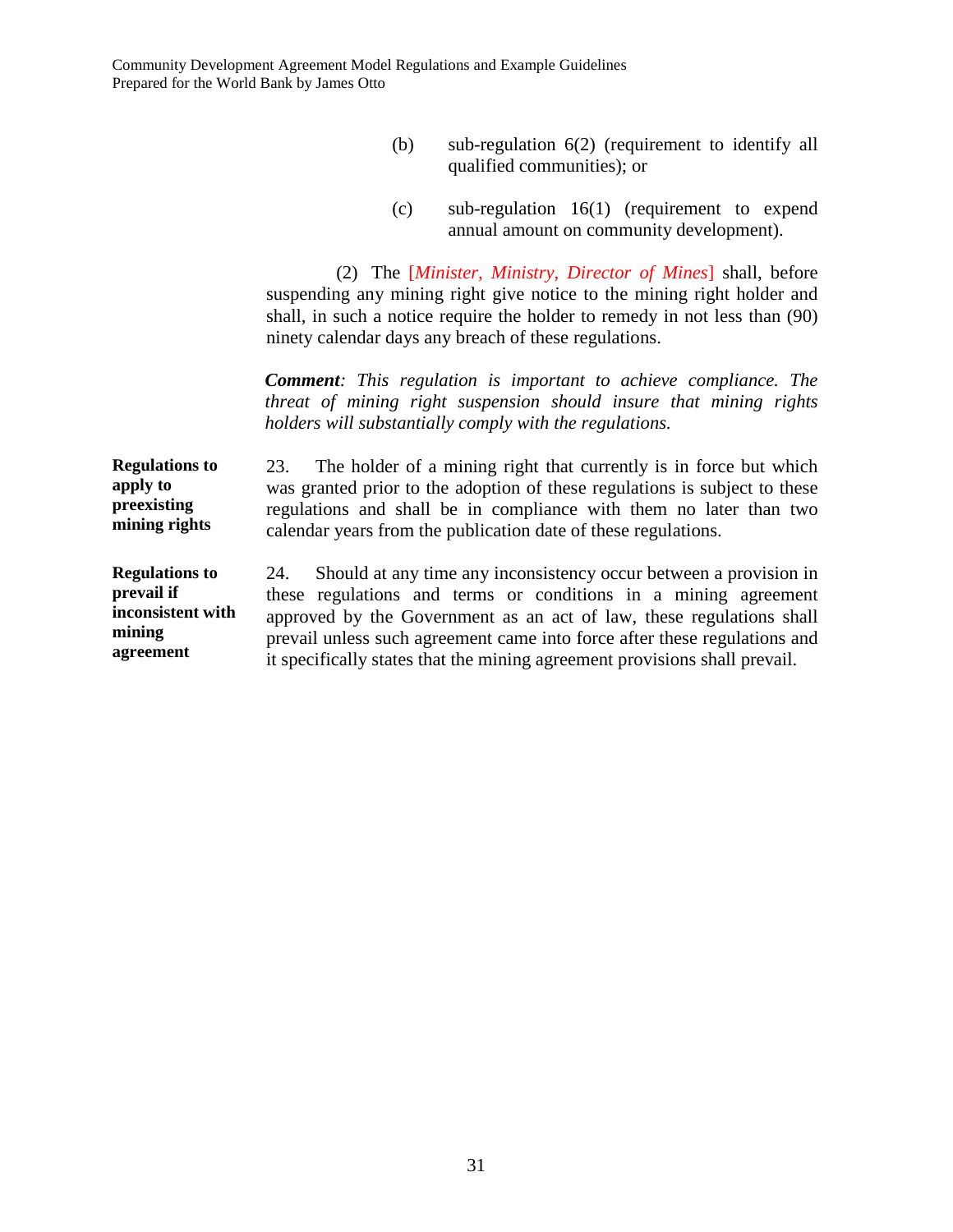## **ANNEX 2. COMMUNITY DEVELOPMENT AGREEMENT MODEL REGULATIONS**

- 1. Citation
- 2. Regulations supplement [*Mining Act / Code Minier*]
- 3. Object
- 4. Interpretation
- 5. General obligation to promote community development
- 6. Where community development agreement is required
- 7. Content of community development agreement
- 8. Capacity of community to negotiate
- 9. Approval of community development agreement
- 10. Community development agreements to compliment other agreements and development plans
- 11. One agreement may include more than one qualified community
- 12. Replacement of multiple agreements with single agreement
- 13. New community members
- 14. New communities
- 15. Only one agreement required where the community is the same
- 16. Minimum expenditure requirement
- 17. Ministry to respect community development agreements
- 18. Reporting requirements
- 19. Community development agreements and periodic reports available to the public
- 20. Transfer
- 21. Penalties
- 22. Suspension of mining rights
- 23. Regulations to apply to preexisting mining rights
- 24. Regulations to prevail if inconsistent with mining agreement
- Schedule 1. Fees
- Schedule 2. Community Development Agreement [ *Semi-Annual* ] Report Form
- Schedule 3. Community Development Expenditure Annual Report Form

| Citation,   |            | These regulations may be cited as the <i>Mining (Community</i> )              |  |  |  |  |
|-------------|------------|-------------------------------------------------------------------------------|--|--|--|--|
| commencment |            | <i>Development Agreement</i> )] Regulations, 20[XX] and shall come into force |  |  |  |  |
|             | on [date]. |                                                                               |  |  |  |  |

**Regulations supplement [***Mining Act / Code Minier***]** 2. These regulations are supplemental to the [*Mining Act/Code Minier*] and the [*General Mining Regulations*] and are to be observed in conjunction therewith as far as practicable, but should at any time any inconsistency occur between a provision in these regulations and provisions in the [*General Mining Regulations*], the [*General Mining Regulations*] shall prevail.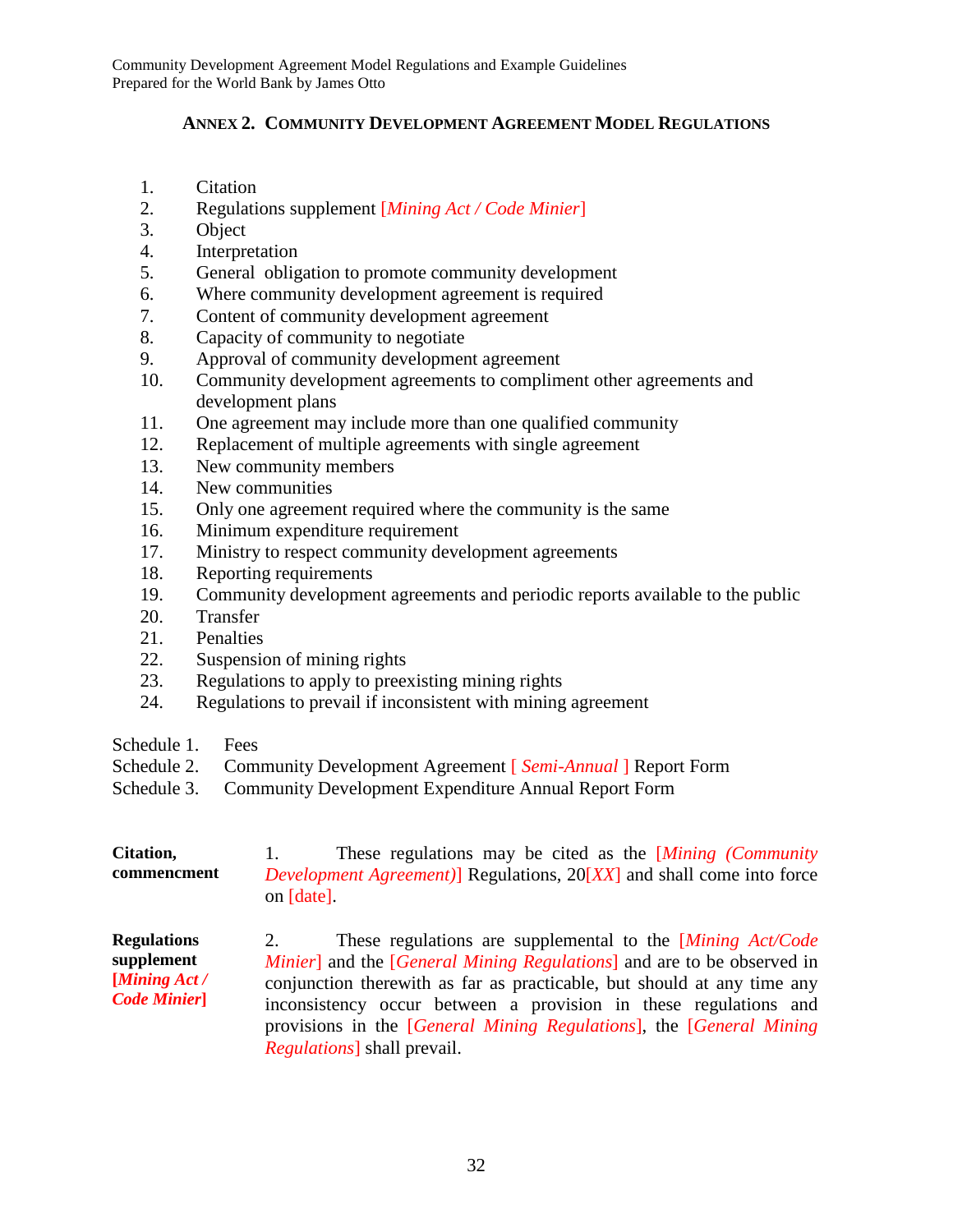**Object** 3. The objects of these regulations are:

- (a) to enhance the sustainable social, cultural and economic well-being of communities impacted by mining operations;
- (b) to define when community development agreements are required and to provide a framework for such agreements;
- (c) to ensure accountability and transparency in mining related community development.

**Interpretation** 4. In these regulations, except where otherwise expressly provided –

> **"community development agreement**" means a community development agreement approved pursuant to these regulations;

> **"general mining regulations"** means [*citation for the primary regulations made under the mining act/code minier*];

**"**[*Local Authority*]**"** means [*insert appropriate government entity*]**;**

"[*Mining Act/Code Minier*]" means [*insert citation here for the mining act/code minier*];

"**mining righ**t" means [*name of the authorization that grants large scale mining rights under the mining law/code minier such as large scale mining licence, mining lease, mining concession, …*];

"[*Minister, Ministry, Director of Mines***]**" means the [*minister, ministry, Director of Mines*] for the time being charged with the primary responsibility for mines and mining;

## Alternative 1.

**"qualified community"** means a community that has the potential to be significantly negatively or positively impacted by mining operations;

Alternative 2.

**"qualified community"** means a community that has been specifically identified in an [environmental and social impact assessment] required under the [Environmental Protection Act] as having the potential to be significantly negatively or positively impacted by mining operations; Alternative 3.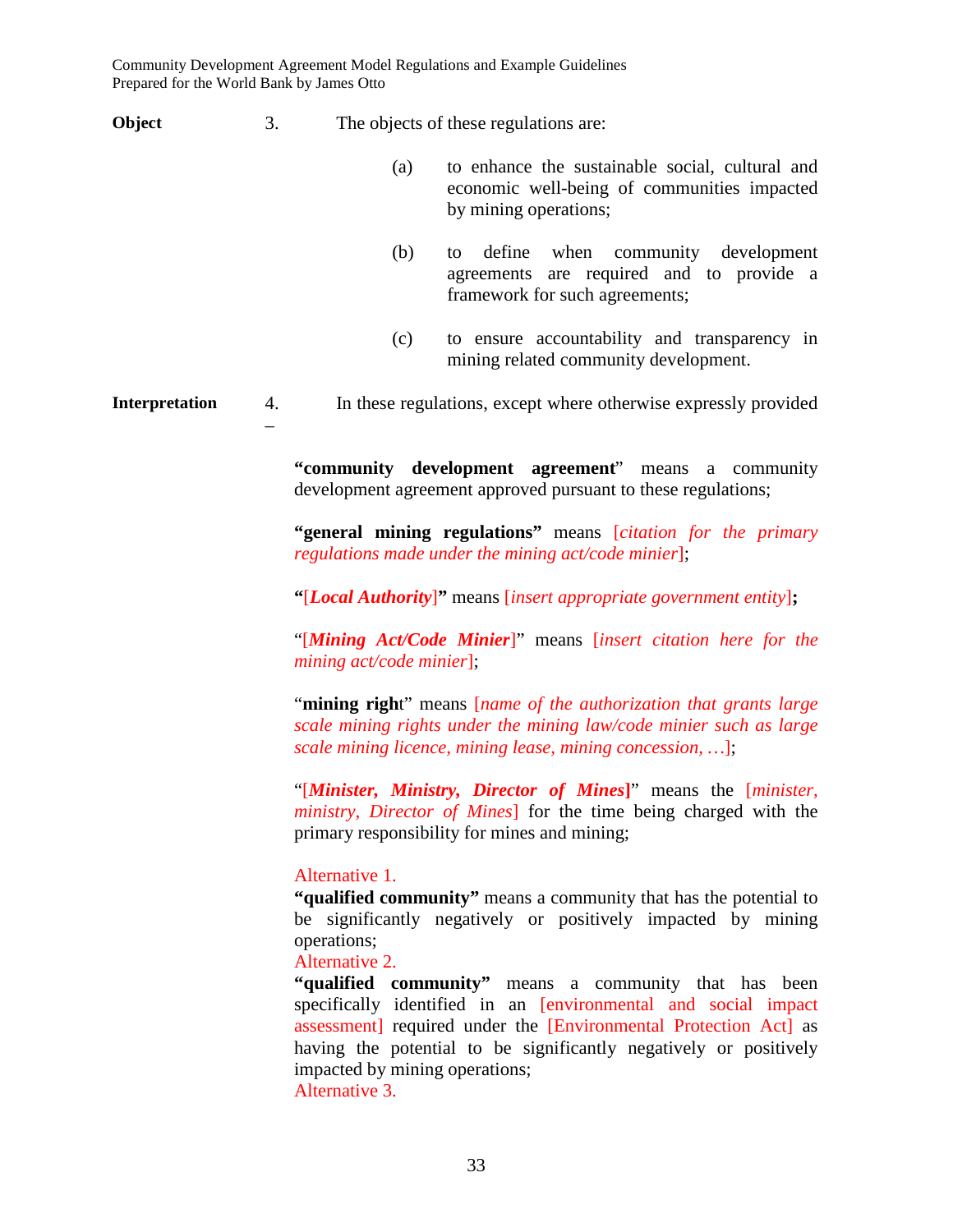**"qualified community"** means the single community of persons mutually agreed by the mining right holder and the [*local authority*]: Provided, if the mining right holder and [*local authority*] cannot agree on which community is the qualified community, the mining right holder may notify the [*Minister, Ministry, Director of Mines*] requesting clarification, and the [*Minister, Ministry, Director of Mines*] shall notify the mining right holder, specifying which community is the qualified community.

Alternative 4.

**"qualified community"** means a community of persons residing within [*text (number)*] kilometers of any boundary defining the mining right area.

**"ratified community development agreement"** means a community development agreement that has been approved by the respective community according to such process and in such manner as is customary for such community to make decisions on matters affecting the community as a whole.

**"sub-community"** means a group of persons classified as a subcommunity for the purposes of these regulations by the [*Minister, Ministry, Director of Mines*], in consultation with the [*Local Authority*], because their number is too small to comprise a qualified community, but who are for the purposes of these regulations deemed part of a qualified community.

5. The holder of a mining right shall assist in the development of communities affected by its operations to promote sustainable development, enhance the general welfare and the quality of life of the inhabitants, and shall recognize and respect the rights, customs, traditions and religion of local communities.

**Where community development agreement is required** 

**General obligation to promote community development** 

(1)

6. –

Alternative 1. The holder of a mining right is required to have and implement community development agreements with all qualified communities if its approved mining operation will or does exceed any of the following limits:

> (a) in the case of extraction of minerals from primarily alluvial deposits, where annual throughput is more than [*x cubic metres*] per year; or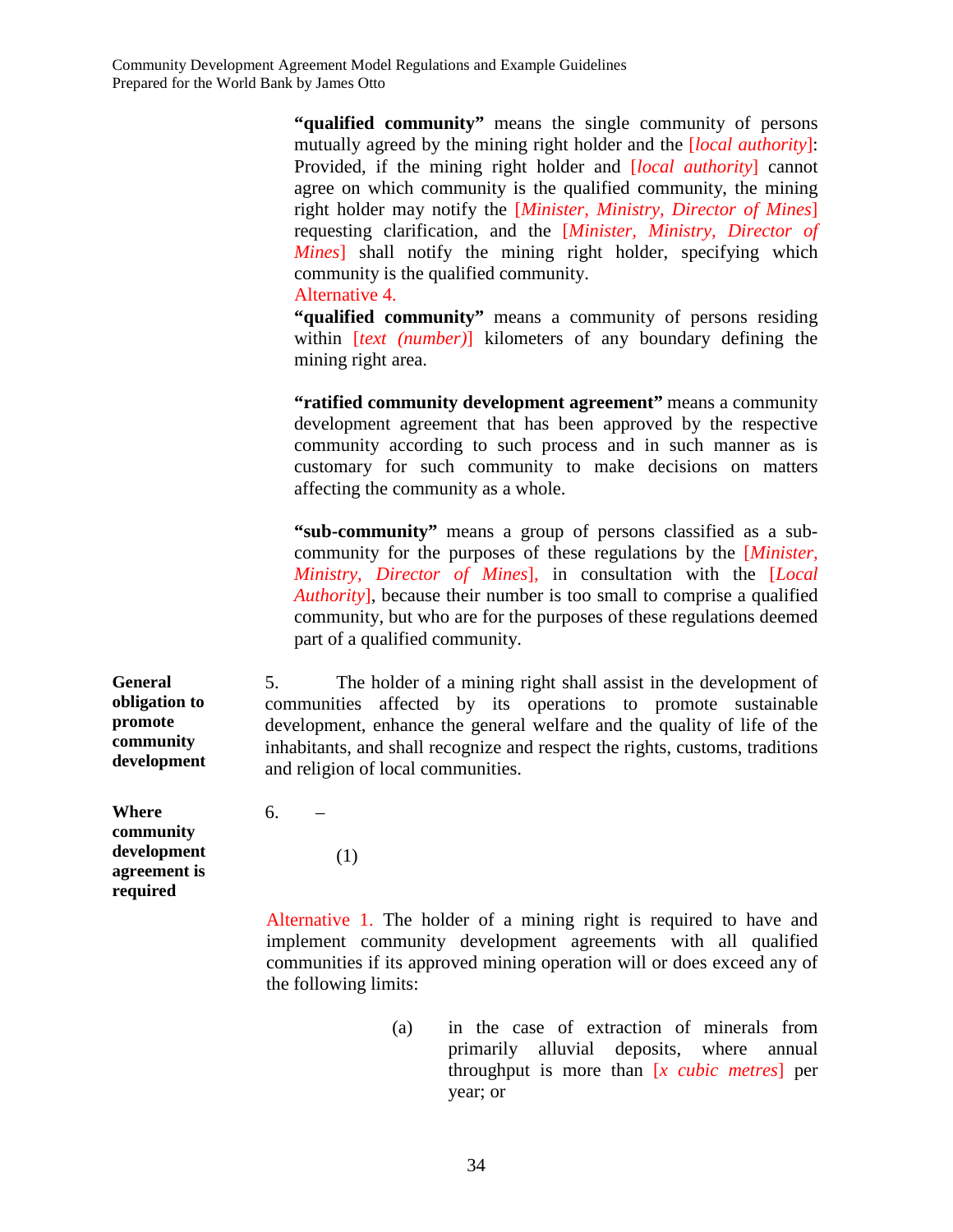- (b) in the case of underground mining operations, where annual combined run-of-mine ore and waste production is more than [*x tonnes*] per year (waste material not exiting mine mouth to be excluded); or
- (c) in the case of open-cast mining operations extracting minerals from primarily non-alluvial deposits, where annual combined run-of-mine ore, rock, waste and overburden production is more than  $\lfloor x \rfloor$  per year; or
- (d) where the holder of a mining right employs or contracts or will employ or contract more than [*x*] employees or workers at the mine site on a typical working day after the commencement of mineral production (including all shifts).

Alternative 2. The holder of a mining right is required to have and implement community development agreements with all qualified communities.

Alternative 3. If the holder of a mining right is required to complete and submit an environmental and social impact assessment under any law then in force and the assessment finds that communities may be significantly negatively or positively impacted by mining operations, the holder of the mining right is required to have and implement community development agreements with all qualified communities.

- (2) The holder of a mining right shall-
	- (a) before commencing mine development (or where the mining right came into force before the publication date of these regulations and mine development has already commenced or has been completed, within one hundred and eighty (180) calendar days of such publication date), and
	- (b) at (5) five year intervals after the year in which mining commences (or where the mining right came into force before the publication date of these regulations and mining commenced before such publication date, at (5) year intervals from the date on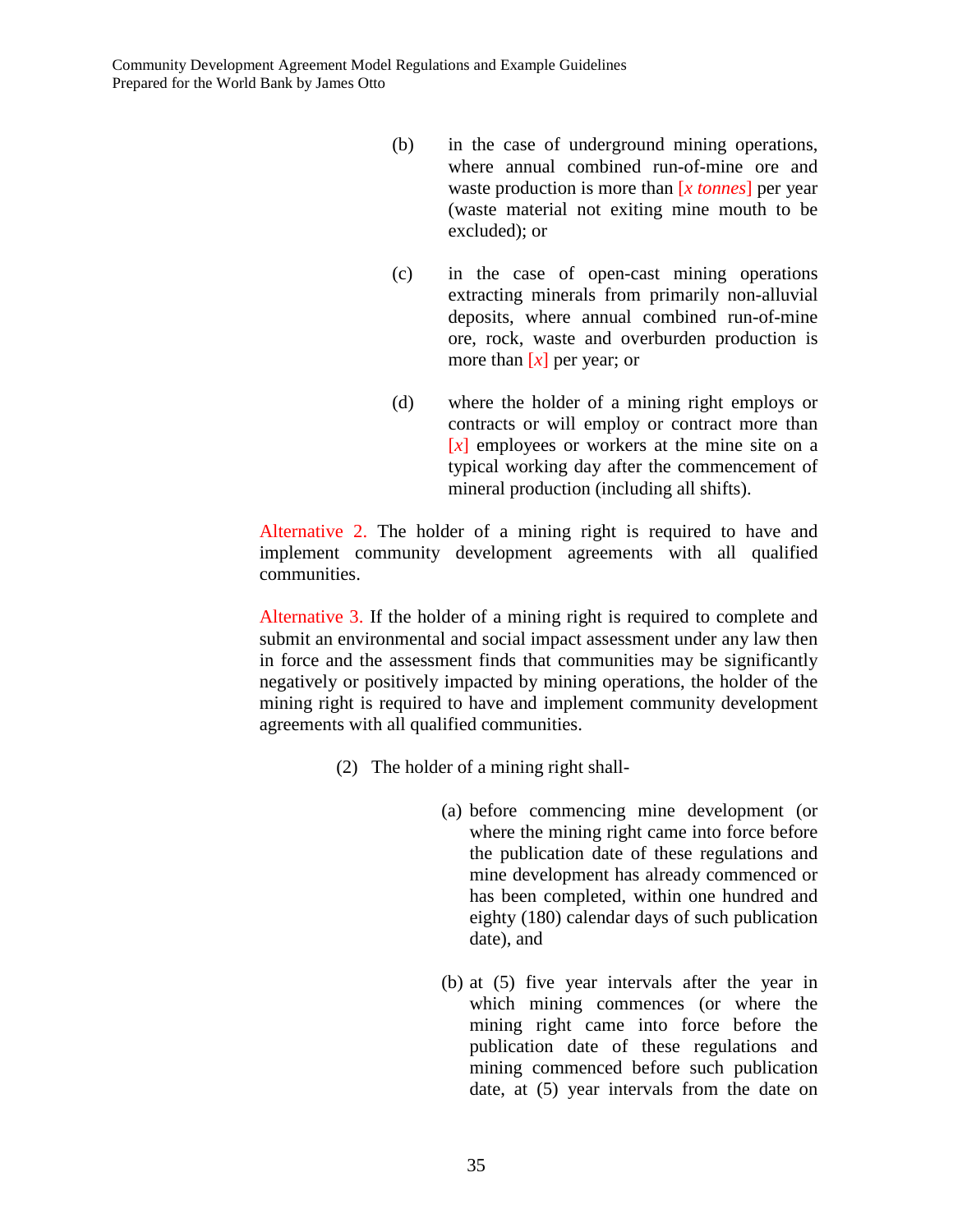which mining commenced),

identify all qualified communities and submit a draft list of such qualified communities to the [*Minister, Ministry, Director of Mines*], but if there are no qualified communities, this regulation does not apply.

(3) The *[Minister, Ministry, Director of Mines*], in consultation with the [*Local Authority*], shall within sixty (60) calendar days of receiving a submission under sub-regulation (2) approve or amend the draft qualified community list, and where it amends the list it shall notify the mining right holder explaining the reasons for such modification.

(4) Any community of persons may at any time notify the [*Minister, Ministry, Director of Mines*] that it believes it is a qualified community.

(5) The [*Minister, Ministry, Director of Mines*], in consultation with the [*Local Authority*], shall within sixty (60) calendar days of receiving a submission under sub-regulation (4) notify both the community of persons and the holder of the mining right whether the community of persons is a qualified community, and if it is not a qualified community, explain the reasons why not and whether it is to be considered a sub-community of a qualified community.

(6) The [*Minister, Ministry, Director of Mines*], in consultation with the [*Local Authority*], may reject the request submitted under subregulation (4) as a non-qualified community where that community of persons –

- (a) does not meet the definition of a qualified community; or
- (b) because of its small size is considered a subcommunity of a qualified community.

**Content of community development agreement** 

7. -

(1) Subject to sub-regulation 7(3), the holder of a mining right who is required to have ratified community development agreements shall negotiate with each qualified community the terms of a community development agreement, and such agreements shall include at least the following provisions:

> (a) the person, persons, board, committee, foundation, trust, forum, body or other entity which shall manage the agreement;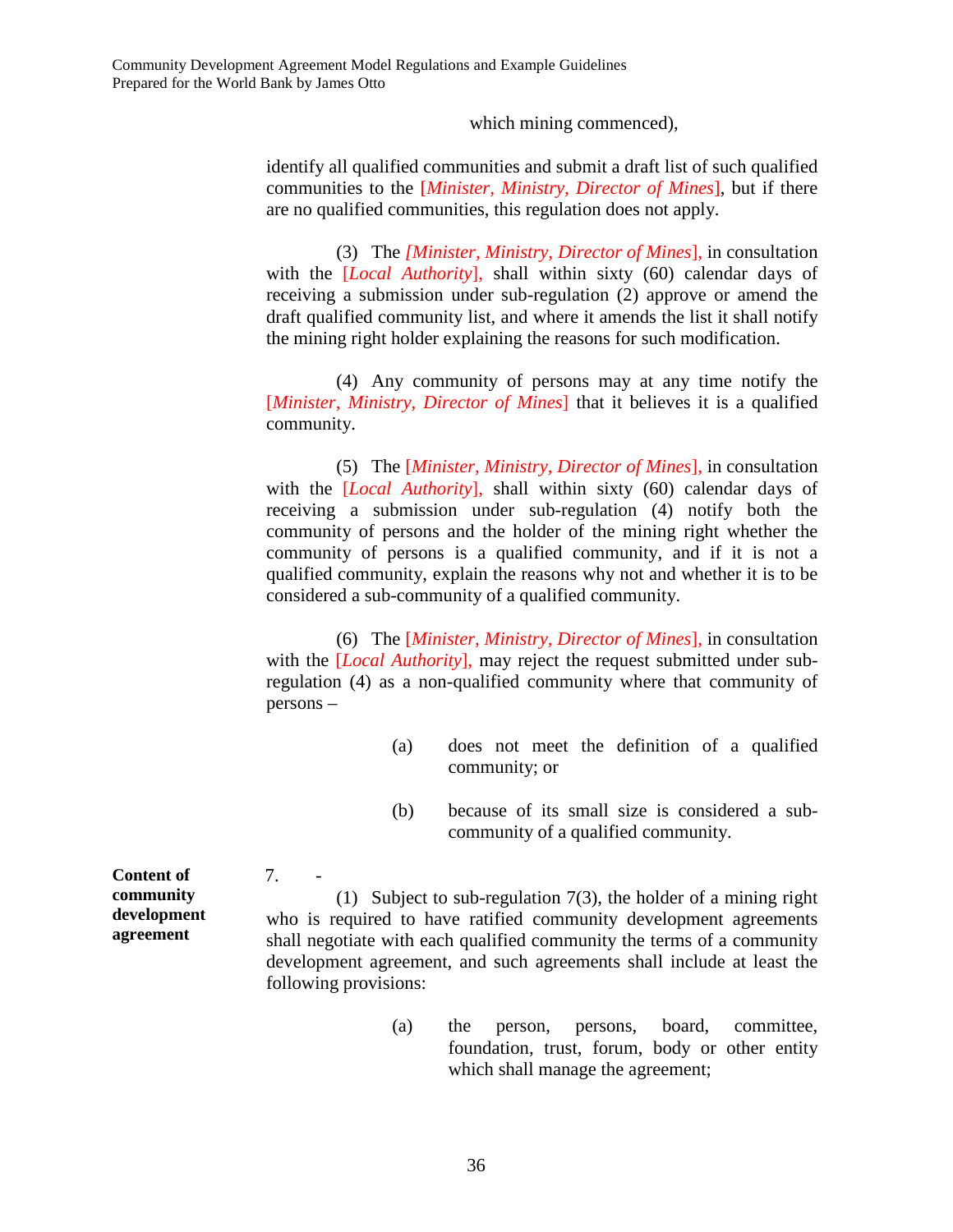- (b) the person or body that represents the qualified community for the purposes of the agreement;
- (c) the means by which a registry of persons comprising the community will be developed, maintained and updated;
- (d) the means by which members of a qualified community will participate in the community's agreement related decision-making processes;
- (e) the means by which the interests of women, youth, minority and marginalized groups and sub-communities of the qualified community will be represented in the community's agreement related decision-making processes and implementation;
- (f) the goals and objectives of the community development agreement;
- (g) a community development program plan which shall include at least the following::
	- (i) objectives,
	- (ii) milestones;
	- (iii)implementation timetable;
	- (iv) schedule of anticipated expenditures;
	- (v) metrics by which to measure progress;
	- (vi) periodic reporting including actual expenditures;
	- (vii) how the plan works in coordination with government plans, services, infrastructure and activities provided to or affecting the community;
	- (viii) how the provision of any service provided by the mining right holder to the community will be terminated or transferred to the community, government or other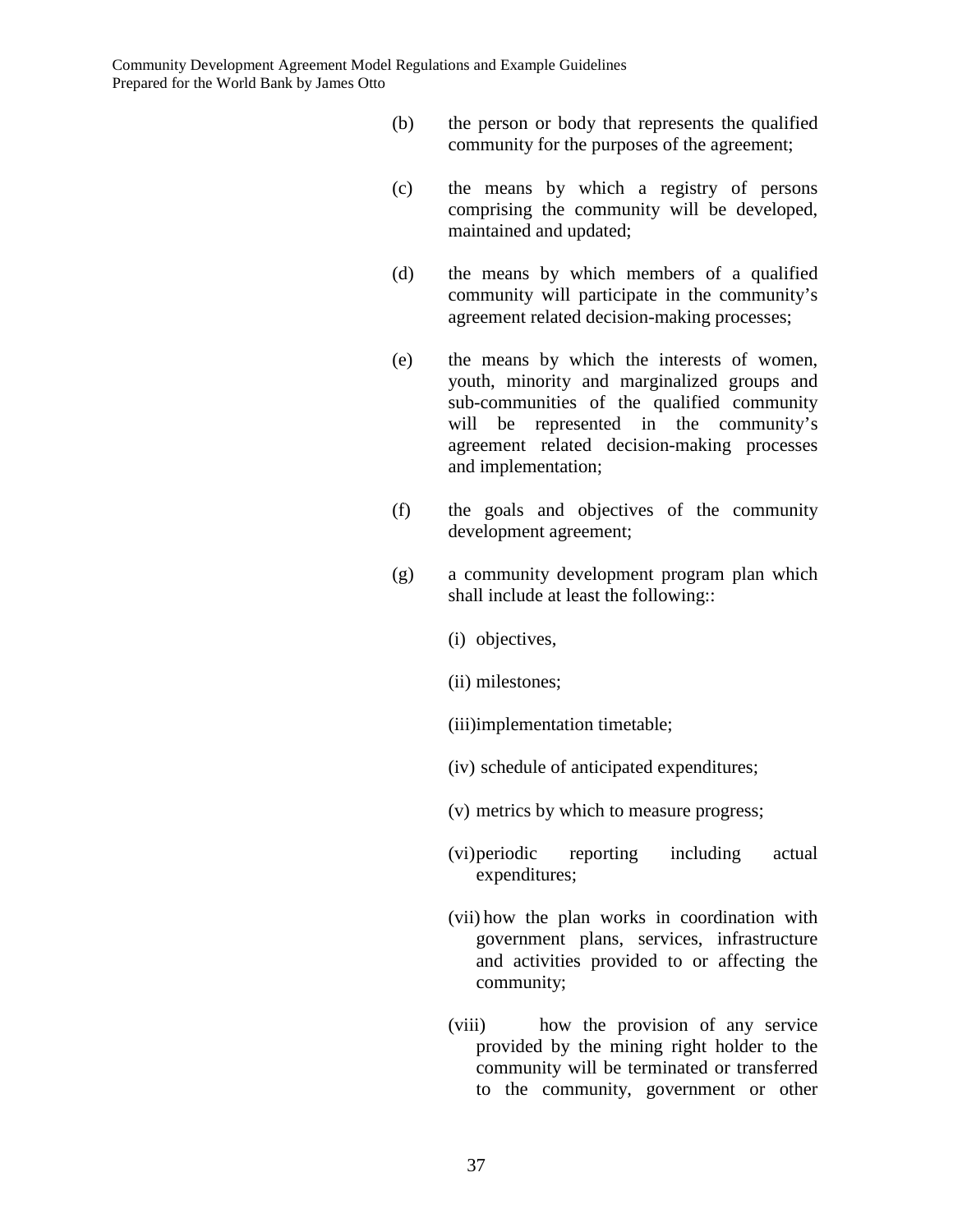entity;

- (ix) how and when the plan will be periodically updated;
- (x) how the plan and amendments to the plan will be ratified by the community; and
- (xi) such other content as may be mutually agreed by the community and the mining right holder;
- (h) the roles and obligations of the holder of the mining right to the qualified community, which may or may not be part the development program plan required under sub-regulation  $7(1)(g)$ , including but not limited to:
	- (i) undertakings with respect to the social and economic contributions that the project will make to the sustainability of the community;
	- (ii) assistance in creating self-sustaining, income-generating activities, such as but not limited to, production of goods and services needed by the mine and the community;
	- (iii) consultation with the community in the planning of mine closure and postclosure measures that seek to prepare the community for the eventual closure of the mining operations;
- (i) the roles and obligations of the qualified community to the holder of the mining right;
- (j) the roles and obligations of the [Local Authority], if it is a party to the community development agreement or otherwise so chooses to be obligated;
- (k) the means by which the community development agreement shall be reviewed by the holder of the mining right and qualified community every five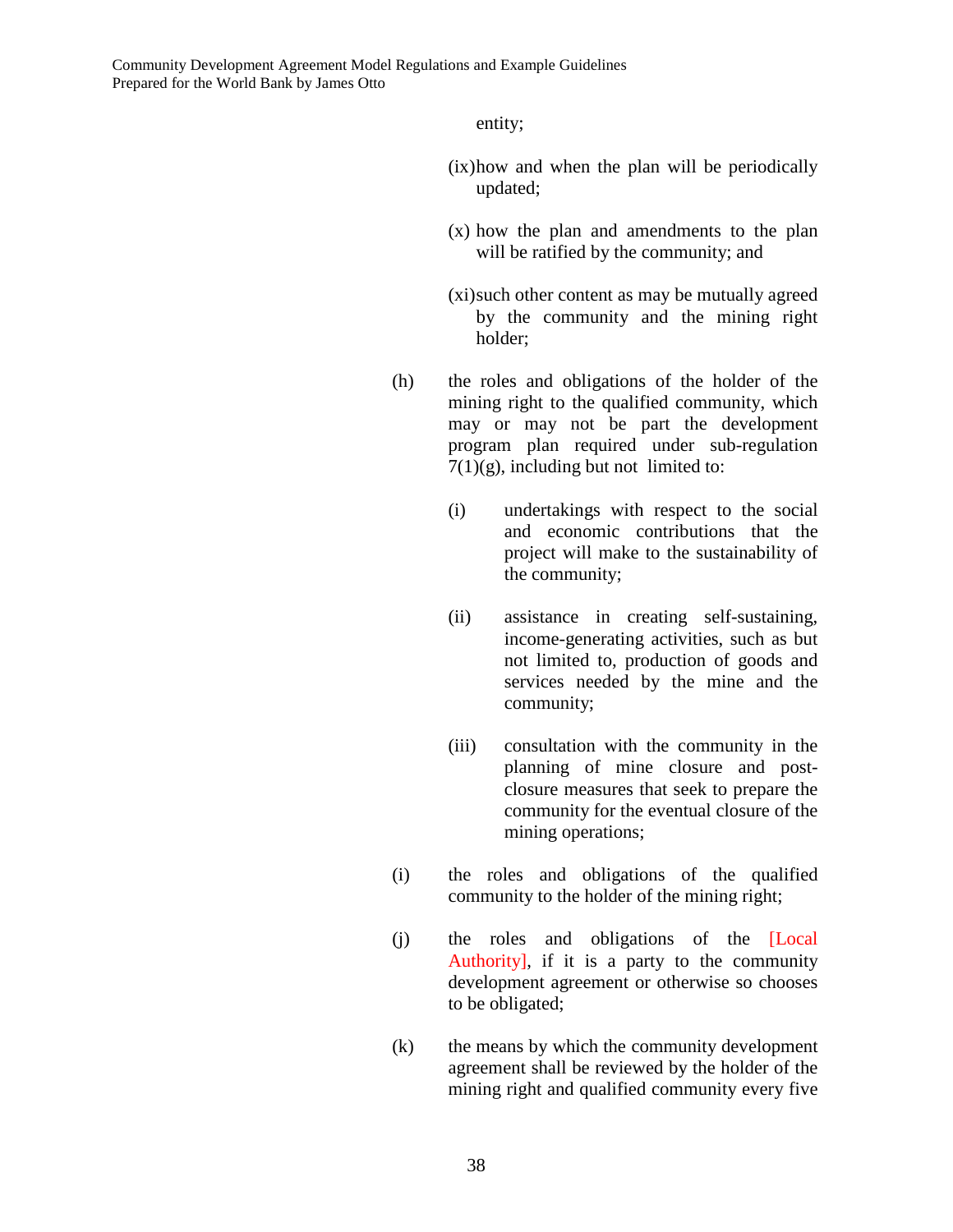(5) calendar years, and the commitment to be bound by the current agreement in the event that any modifications to the agreement sought by one party cannot be mutually agreed with the other party;

- (l) the consultative and monitoring frameworks between the holder of the mining right and the qualified community, and the means by which the community may participate in the planning, implementation, management, measurement (including indicators) and monitoring of activities carried out under the agreement;
- (m) the language(s) to be used in the preparation of reports, plans, and other written matters required under the agreement;
- (n) the means by which any funds made available under the agreement are to be disbursed, for what purposes they may be disbursed, what accounts must be kept and by whom, and reporting and auditing requirements;
- (o) the mechanisms whereby the qualified community, and sub-communities and members of the qualified community may lodge a grievance with the mining right holder;
- (p) the mechanisms whereby the mining right holder may lodge a grievance with the qualified community;
- (q) a statement to the effect that both the holder of the mining right and qualified community agree that any dispute regarding the agreement shall in the first instance be resolved by consultation between the holder and the qualified community representative(s);
- (r) the dispute resolution mechanism to be used when consultation between the holder and the qualified community representative(s) fails;
- (s) the process by which the agreement may be modified;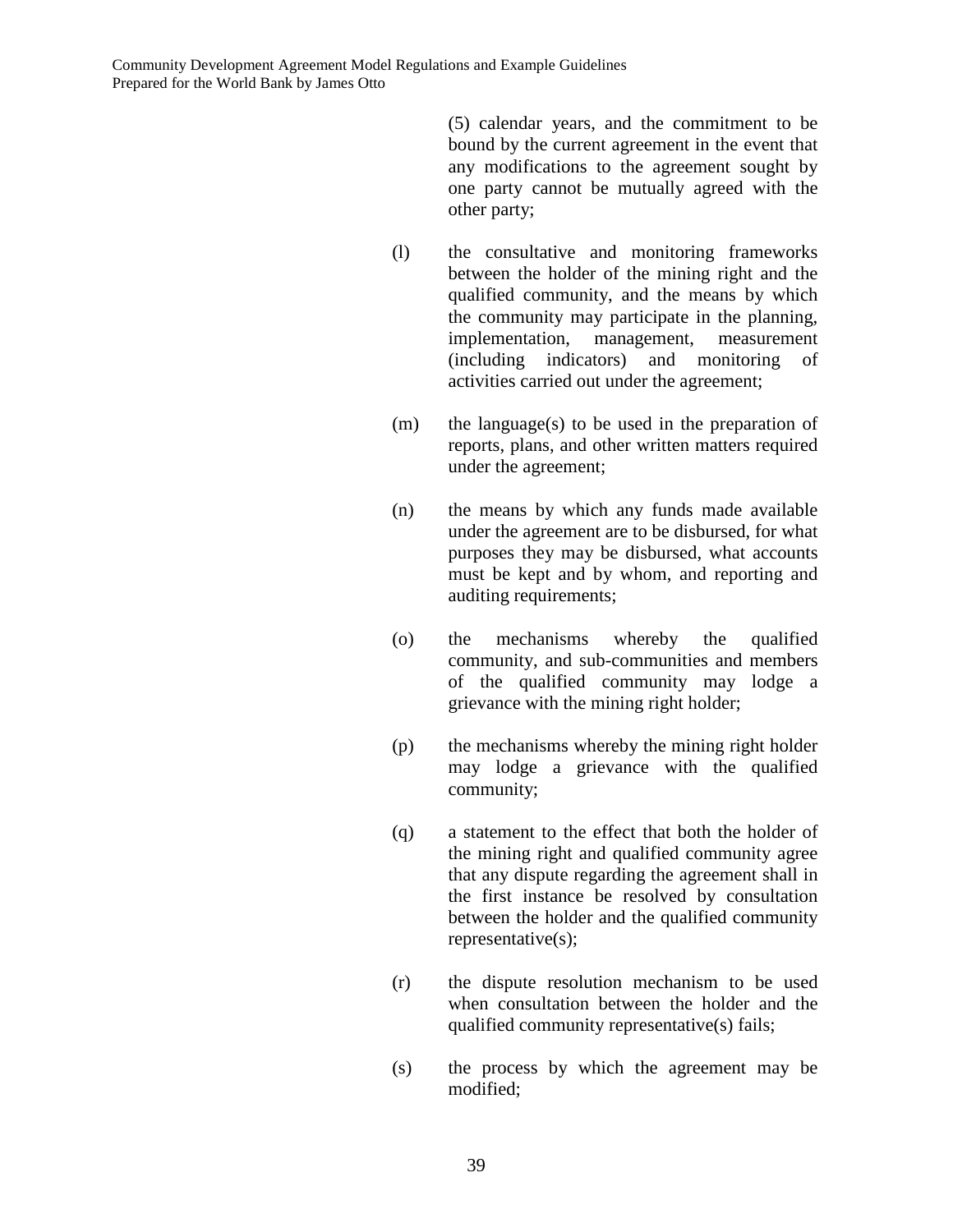- (t) severability of articles;
- (u) the applicable law, which shall be the law of [*name of country*];
- (v) reasons and procedure for declaring force majeure;
- (w) duration of the agreement;
- $(x)$  suspension / termination of the agreement;
- (y) assignment of the agreement or any right or obligation there under;
- (z) transfer of all community development agreement rights and obligations to any party to whom the mining right holder transfers its mining right;
- (aa) how notifications to respective parties shall be done;
- (bb) location where the agreement may be accessed by members of the community;
- (cc) the agreement signatories, which may for the qualified community be the representatives of the community, representatives of subcommunities comprising the community, community members or any combination thereof, non-governmental organizations, and others as the need requires.

(2) Subject to sub-regulation 7(3), a community development agreement shall take into account the unique circumstances of the holder of the mining right and qualified community, and the issues to be addressed in the agreement and development program plan may include all or some or none of the following: -

- (a) role of local government;
- (b) educational scholarship, apprenticeship, technical training and employment opportunities for the people of the community;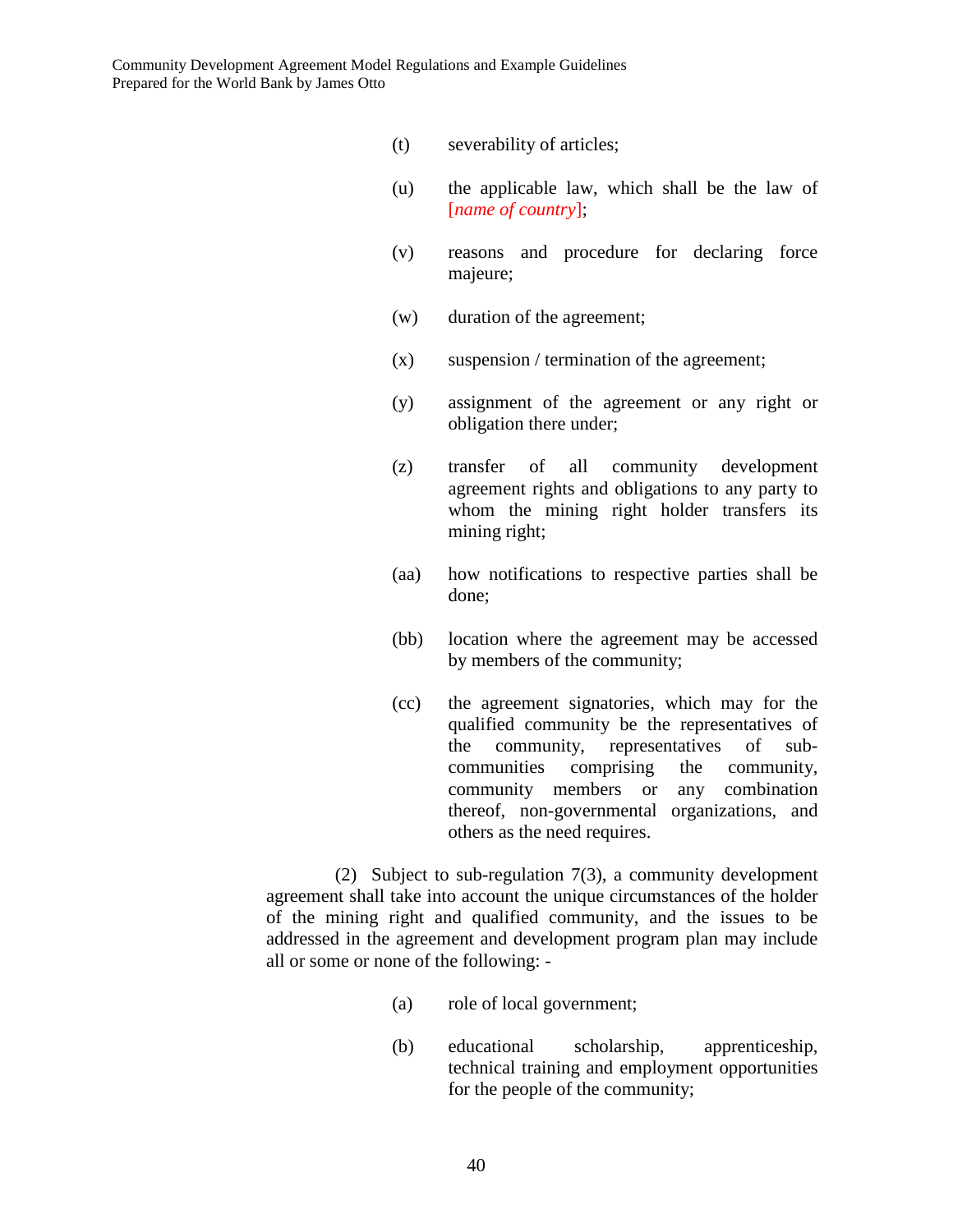- (c) employment quota or percentage allocation for sub-communities;
- (d) financial or other forms of contributory support for infrastructural development and maintenance such as education, health or other community services, roads, water and power;
- (e) assistance with the creation, development and support to small-scale and micro enterprises;
- (f) special programs which benefit women;
- (g) special program which benefit youth;
- (h) special programs which benefit sub-communities within the qualified community;
- (i) agricultural product marketing;
- (j) protection of natural resources;
- (k) support for cultural heritage and sports;
- (l) treatment of cultural and sacred sites;
- (m) treatment of ecological systems, including restoration and enhancement, for traditional activities such as hunting and gathering;
- (n) language training to further employment prospects;
- (o) how cultural values will be respected;
- (p) cross-cultural training requirements;
- (q) malaria, AIDs and drug dependency prevention and intervention;
- (r) land access;
- (s) the assumption of specified obligations of the mining right holder by the qualified community, sub-communities and/or government on an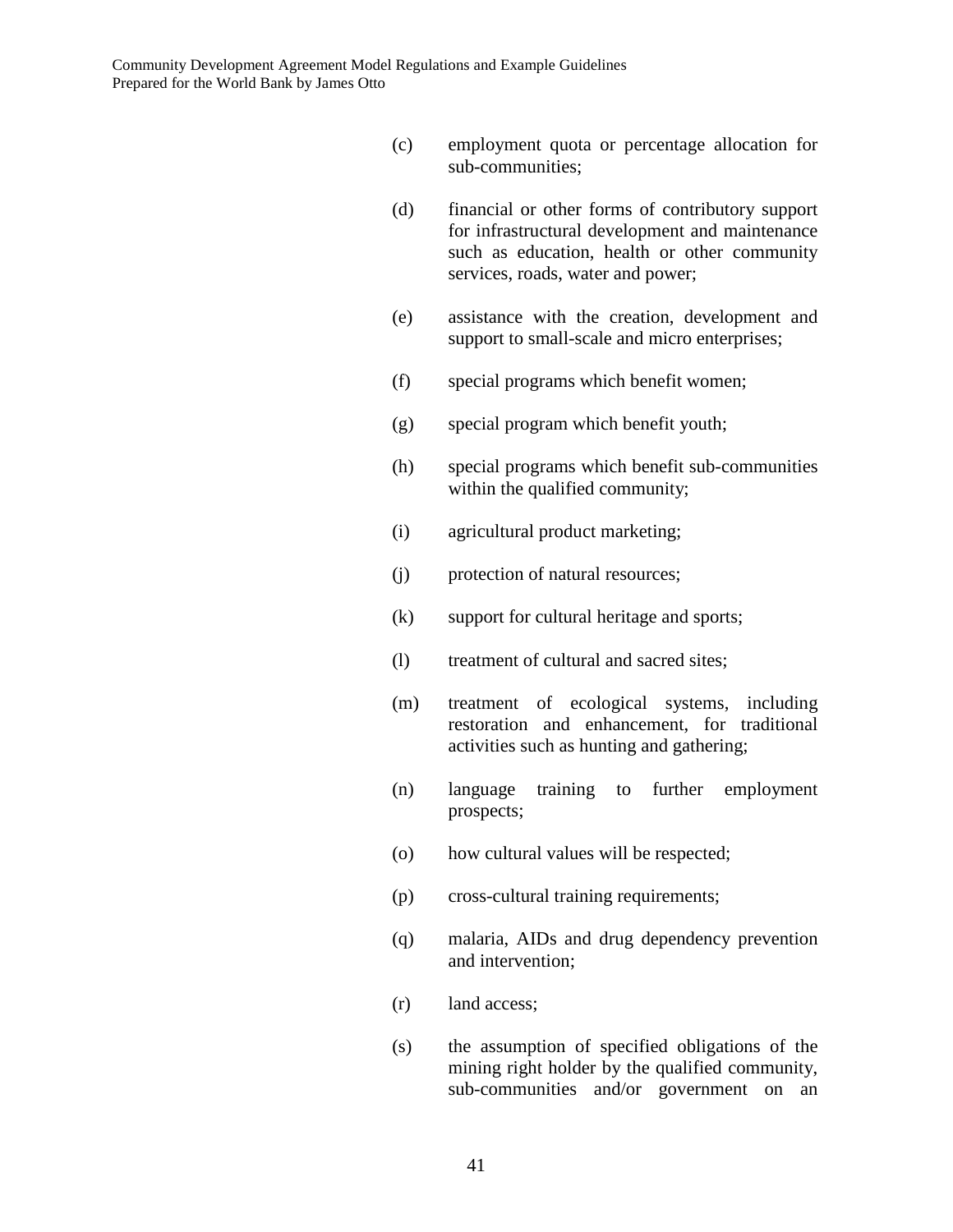evolving basis and/or upon termination of the agreement;

- (t) methods and procedures of environment and socio-economic management, and local governance enhancement;
- (u) requirements with regard to third parties such as the mining right holder's contractors and suppliers;
- (v) the involvement of non-governmental organizations; and
- (w) other matters as may be agreed.

(3) Goals, objectives, obligations and activities specified in a community development agreement should aim to achieve sustained community development which –

- (a) lasts from generation to generation;
- (b) is based on the actual needs of the community;
- (c) is maintainable within available income;
- (d) is well planned, monitored and evaluated;
- (e) has long term benefits;
- (f) prepares the community for closure of the mine;
- (g) compliments but does not replace governmentled development and services;
- (h) is in accord and compliments local and regional government development plans;
- (i) recognizes and incorporates traditional knowledge.

(4) The [*Local Authority*] may be but is not required to be a party to a community development agreement.

(5) A community development agreement may not address any of the following matters –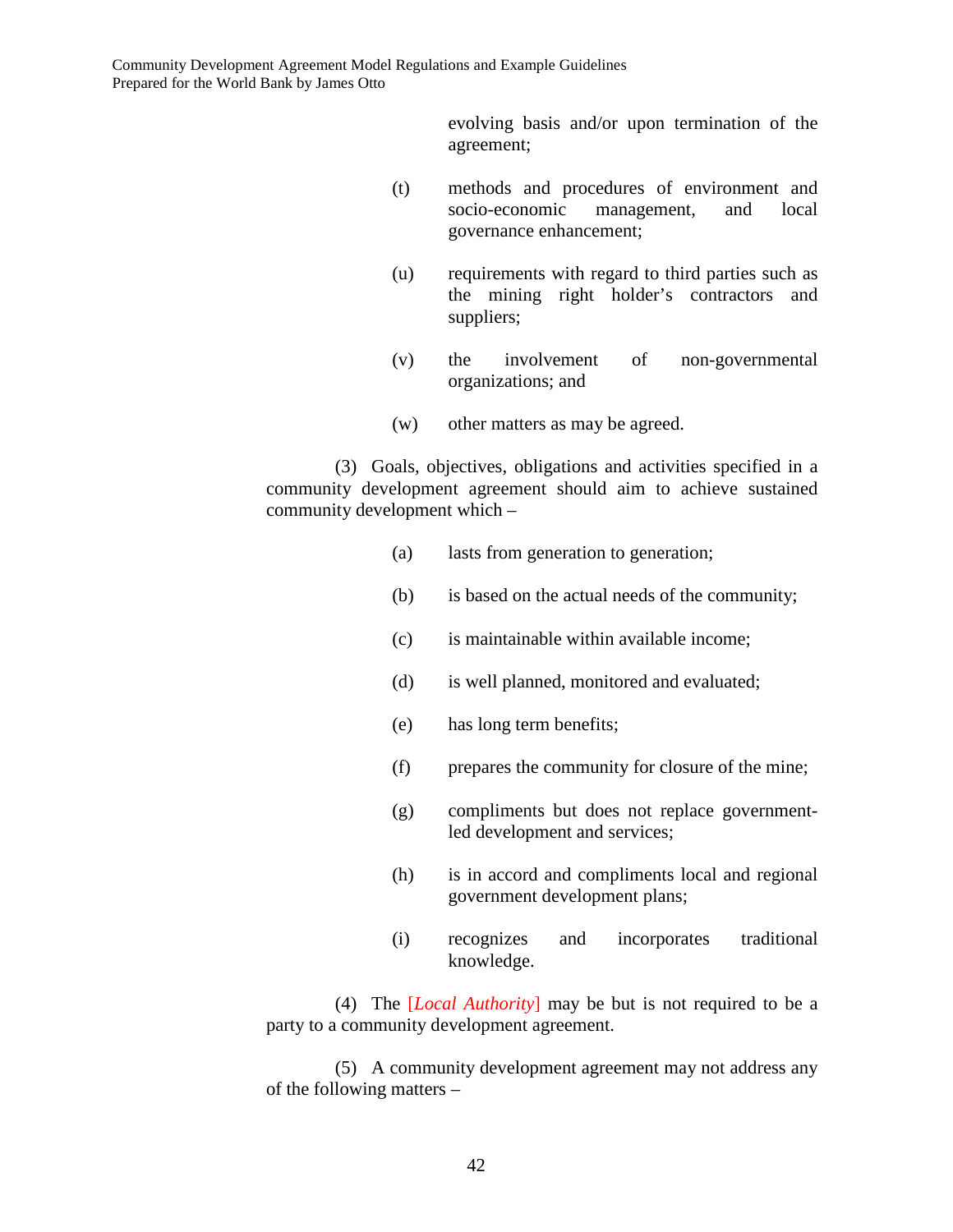- (a) the imposition of any additional rent, fee, or tax for the benefit of the qualified community that is not set out by law;
- (b) the provision of any passenger car, small truck, or four-by-four vehicle to any individual or single family unit of the qualified community or to the qualified community, other than a specialized purpose vehicle such as an ambulance, fire engine, water truck, or bus;
- (c) the provision of any monetary amount, service, good, or facility for the sole benefit of an individual or single family unit; or
- (d) any matter that is illegal under any law then in force.

(6) A community development agreement shall be in [*official language*] but where a substantial proportion of the community members are not fluent in [*official language*], the mining right holder party to such agreement shall make available to representatives of the qualified community translated unofficial copies in the local language or dialect.

**Capacity of community to negotiate**  8. Where a qualified community lacks the capacity to effectively negotiate a community development agreement, the mining right holder shall assist to build that capacity including the provision of such funds to the community for capacity-building and preparation as are reasonable in the circumstances.

**Approval of community development agreement** 

 $9<sub>1</sub>$ 

(1) A community development agreement or revised community development agreement agreed and signed by the authorized representatives of a holder of a mining right and a qualified community shall be submitted for approval to the [*Minister, Ministry, Director of Mines*] who shall, if the agreement meets the requirements set out in regulation 7, approve such agreement within forty-five (45) calendar days of it being submitted.

(2) The holder of a mining right submitting a community development agreement for approval shall pay the non-refundable processing fee specified in Schedule 1.

(3) A community development agreement shall come into force upon its approval by the [*Minister, Ministry, Director of Mines*].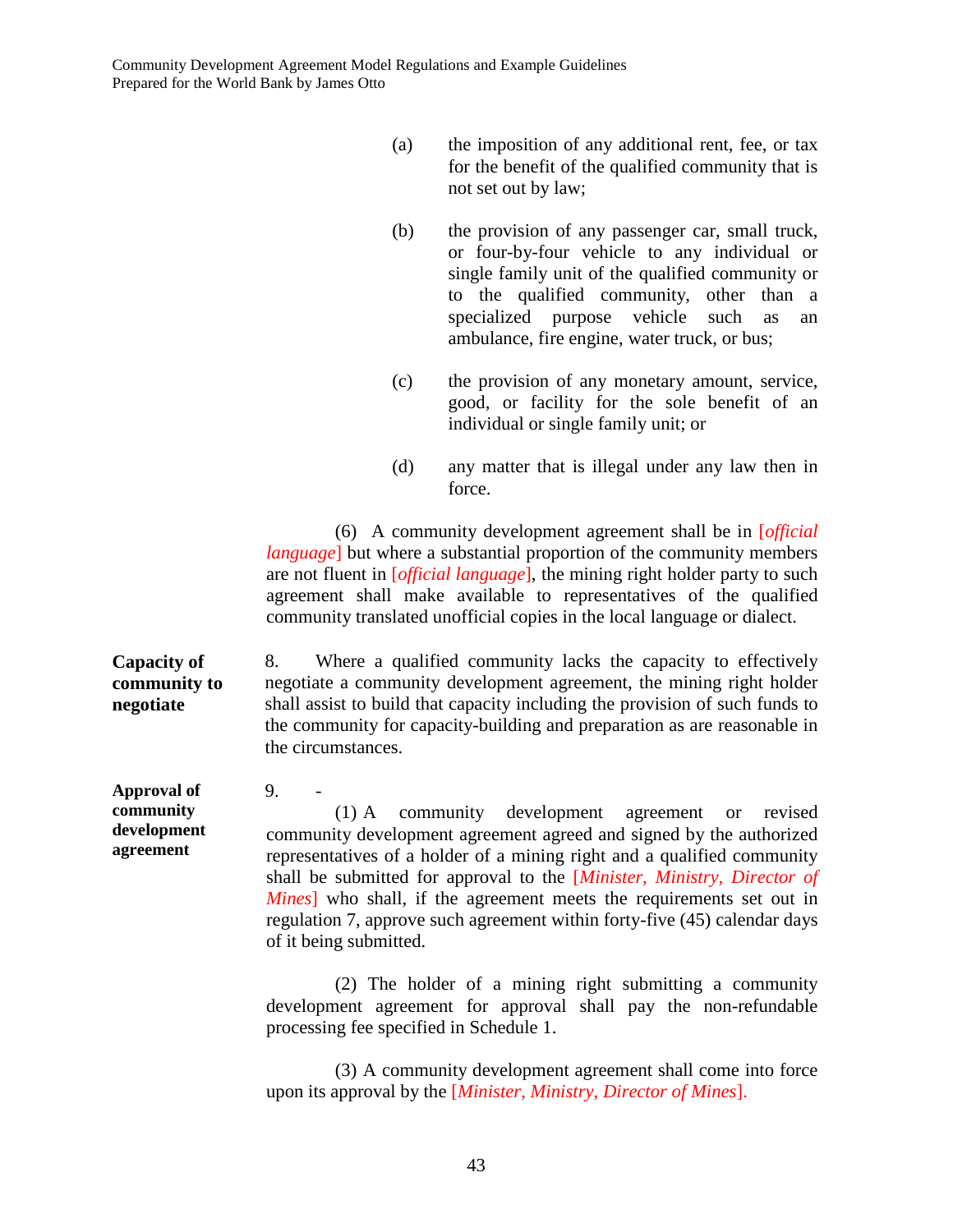(4) If a community development agreement or revised community development agreement is not approved, the [*Minister, Ministry, Director of Mines*] shall notify both the holder of mining right and the qualified community representative, and such notices shall contain the specific reasons for denial and the means or directions by which such reasons may be corrected.

(5) The [*Minister, Ministry, Director of Mines*] shall cause, within thirty (30) calendar days from the date on which a notification is made under paragraph (4) of this sub-regulation, a copy of the notification to be put on open file at the [*Mining Cadastre Office, Department of Mines, Ministry*] for access by the public.

(6) The holder of the mining right and the qualified community representatives may submit any number of revised community development agreements and such submissions do not require the payment of any additional processing fee.

(7) If the holder of the mining right and a qualified community are unable to agree on the terms of a community development agreement, they may by mutual consent seek to resolve their differences through mediation.

(8) If the holder of the mining right and a qualified community fail after reasonable good faith attempts to conclude a community development agreement by the time the mining right holder is ready to commence development work on the mining rights area, the holder or the qualified community may refer the matter, jointly or individually, by notification to the [*Minister, Ministry, Director of Mines*] for resolution, and the decision of the [*Minister, Ministry, Director of Mines*], in consultation with the [*Local Authority*], thereon shall be final.

(9) A notification under sub-regulation (8) from either or both parties shall include the draft community development agreement proposed by the party, description of the efforts to negotiate an agreement or revised agreement, issues that have been agreed, issues which have not been agreed, and proposals to resolve issues, and the [*Minister, Ministry, Director of Mines*] shall determine the matter within sixty (60) calendar days of such notification.

(10) The [*Minister, Ministry, Director of Mines*] shall within thirty (30) calendar days from the date on which a community development agreement is approved cause a copy of the agreement or revised agreement to be put on open file at the [*Mining Cadastre Office, Department of Mines, Ministry*].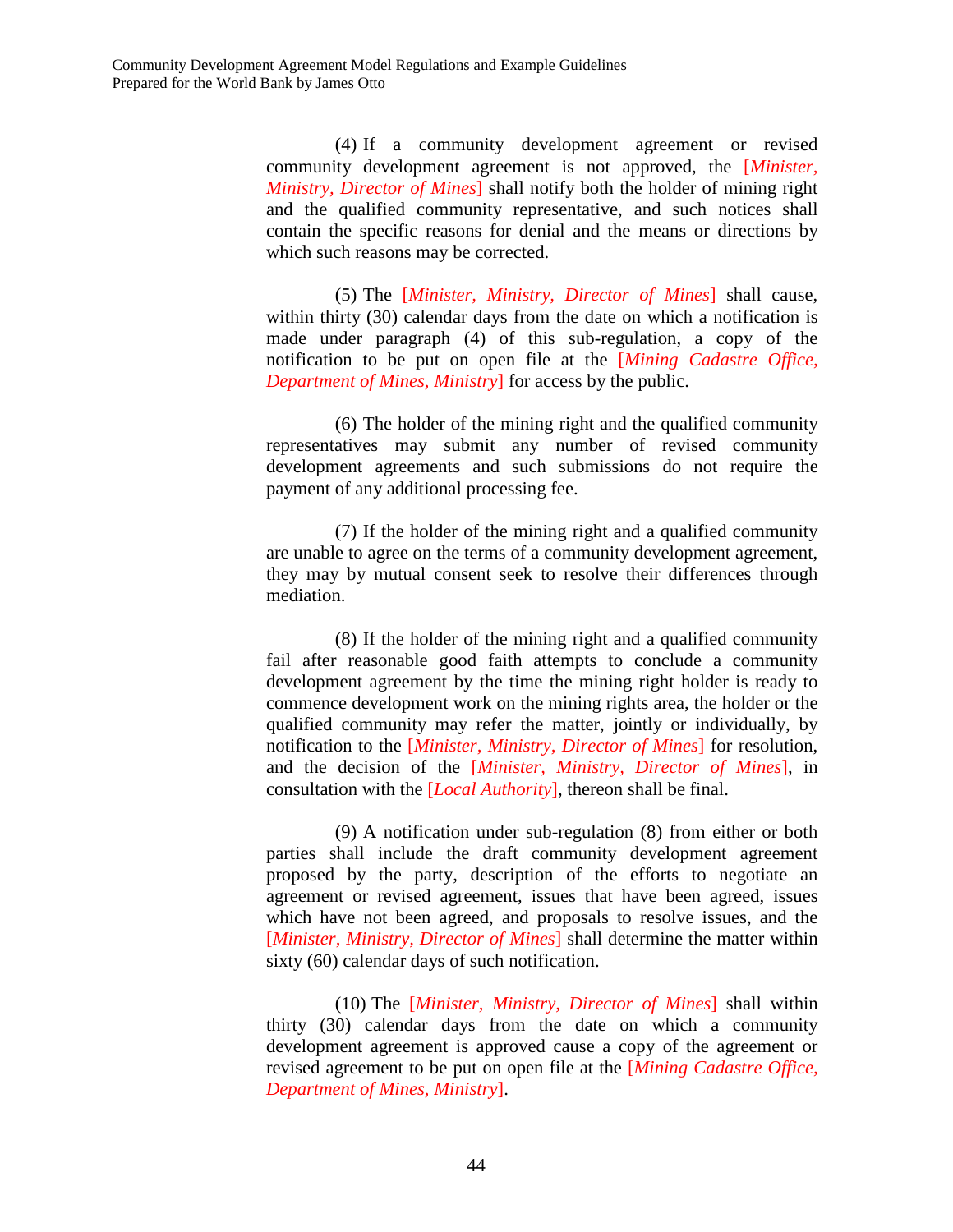**Community development agreements to** 

**agreements and development** 

**plans** 

**compliment other**  10. The holder of a mining right that is required to enter into a community development agreement with a qualified community shall take into consideration --

- (a) any community development agreements it has with other qualified communities so that such agreements compliment one another to achieve synergistic development across the communities;
- (b) any existing community development agreements entered into by that qualified community with other holders of mining rights so that its community development agreement compliments such existing agreements, and such mining right holder may, but is not required to. become a party to any such existing agreements;
- (c) any government local or regional development plans or schemes so that the agreement is in harmony with and compliments such plans or schemes; and
- (d) any government services provided or which will be provided to a qualified community so as not to displace that service.

**One agreement may include more than one qualified community**  11. Where the holder of a mining right is required to enter into ratified community development agreements with more than one qualified community, the holder may enter into one or several community development agreements that include multiple qualified communities, but the holder must have a separate community development agreement with a qualified community that does not want to be part of a multiple party agreement.

**Replacement of multiple agreements with single agreement**  12. Where the holder of a mining right has entered into more than one ratified community development agreement and the parties to two or more of these agreements now want to replace their agreements with a single community development agreement, such new agreement shall be submitted for approval under regulation 9.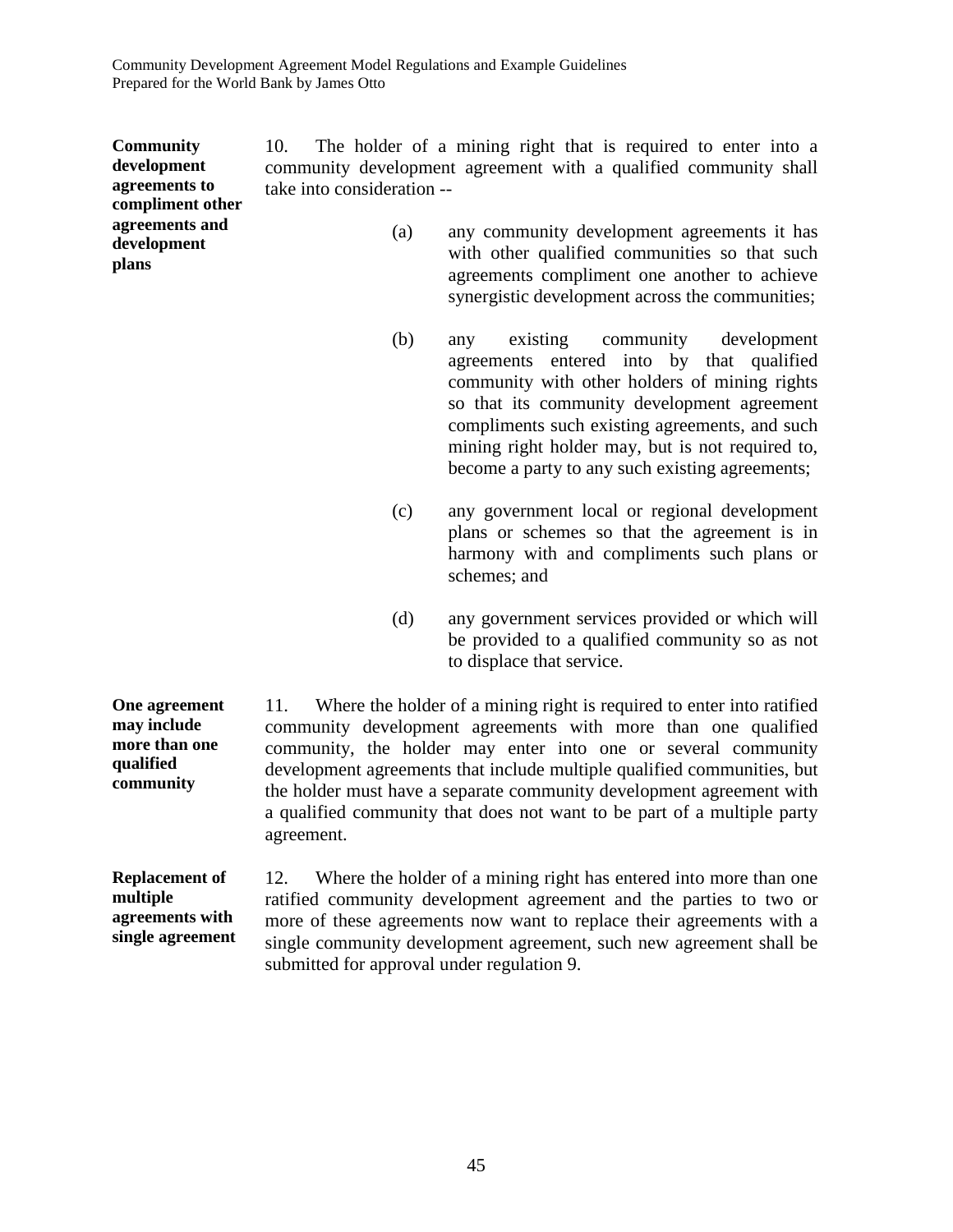**New community members**  13. Any person or group of persons not appearing in the registry of persons constituting a qualified community may with the approval of the body responsible for the management of a CDA be added to such registry at any time and shall then be considered a member of that qualified community.

**New communities** 14. Any community of persons that is not approved and listed by the [*Minister, Ministry, Director of Mines*] as a qualified community

- (a) on the date that a mining right holder commenced mining operations (if after the publication date of these regulations), or
- (b) one hundred and eighty calendar days (180) after the publication date of these regulations (if mining operations commenced before such publication date)

is not a qualified community and a community development agreement with such a community shall be at the option of the mining right holder.

**Only one agreement required where the community is the same**  15. Where a person is the holder of more than one mining right and these regulations would otherwise require the holder to enter into a ratified community development agreement with the same community under each mining right, only a single community development agreement and [ *semi-annual* ] community development report are required with regard to that community.

| <b>Minimum</b> | 16.<br>$\overline{\phantom{a}}$                              |
|----------------|--------------------------------------------------------------|
| expenditure    | (1) The holder of a mining right who has entered into one or |
| requirement    | more ratified community development agreements shall expend  |

- (i) in the first calendar year following the commencement of mineral sales, no less than [ *text* ] percent ([ *number* ] %) of the gross revenue amount earned pursuant to that right from mineral sales in the previous calendar year;
- (ii) in the second calendar year following the commencement of mineral sales, no less than [ *text* ] percent ([ *number* ] %) of the gross revenue amount earned pursuant to that right from mineral sales in the previous two calendar years divided by two  $(2)$ ;
- (iii)in the third calendar year following the commencement of mineral sales and in each subsequent calendar year no less than [ *text* ] percent ([ *number* ] %) of the gross revenue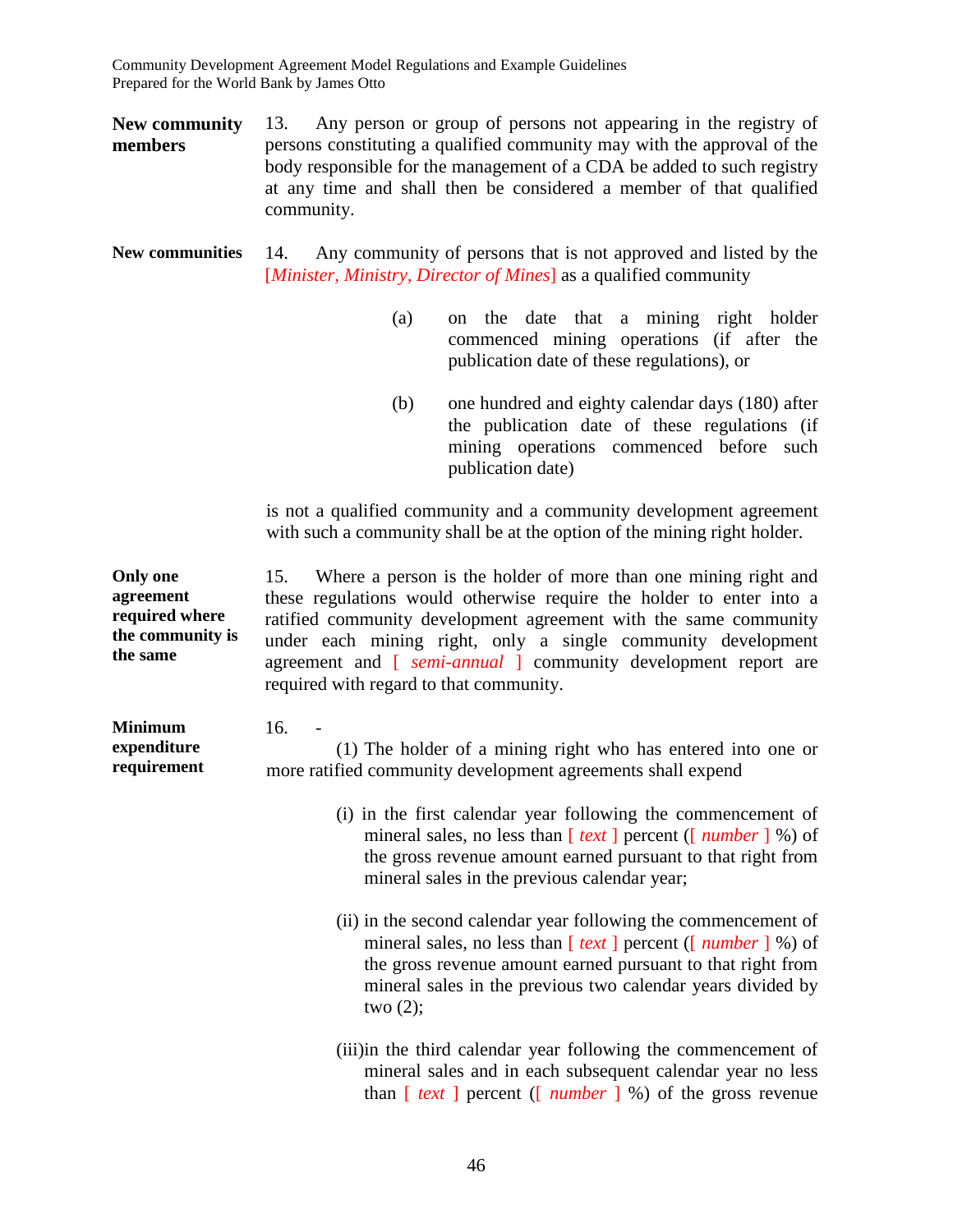amount earned pursuant to that right from mineral sales in the previous three calendar years divided by three (3)

to implement the agreement(s) or otherwise promote community development.

(2) If during any calendar year, the holder of a mining right expends an amount on community development in excess of the annual minimum expenditure amount required, such excess amount may be applied to satisfy up to [ text ] percent ([ *number* ] %) of its expenditure requirement in the next calendar year.

(3) If during any calendar year during the term of the mining right the holder thereof does not expend an amount at least equal to the minimum annual expenditure amount required under sub-regulation 16(1), including any excess amount carried forward from the previous calendar year pursuant to sub-regulation 16(2), the mining right shall be subject to suspension.

(4) The value of community development related work, if the expenditures are reasonable, documented in sufficient detail to establish their authenticity to the satisfaction of the [*Director of the Mining Cadastre, Director of Mines, Minister, Ministry*], and directly related to the objectives of one or more ratified community development agreements includes:

- (a) at full cost, whether incurred directly by the mining right holder or indirectly through payments to a contractor, community trust, community foundation or other legal entity,
	- (i) work or funds irrevocably committed to fulfill any obligation of the mining right holder specified in a ratified community development agreement;
	- (ii) salaries and benefits of any person responsible for managing the implementation of one or more community development agreements where such responsibilities comprise over fifty percent (50%) of that person's time;
	- (iii) social baseline studies (the gathering and compilation of baseline data that describes the state of the ecological,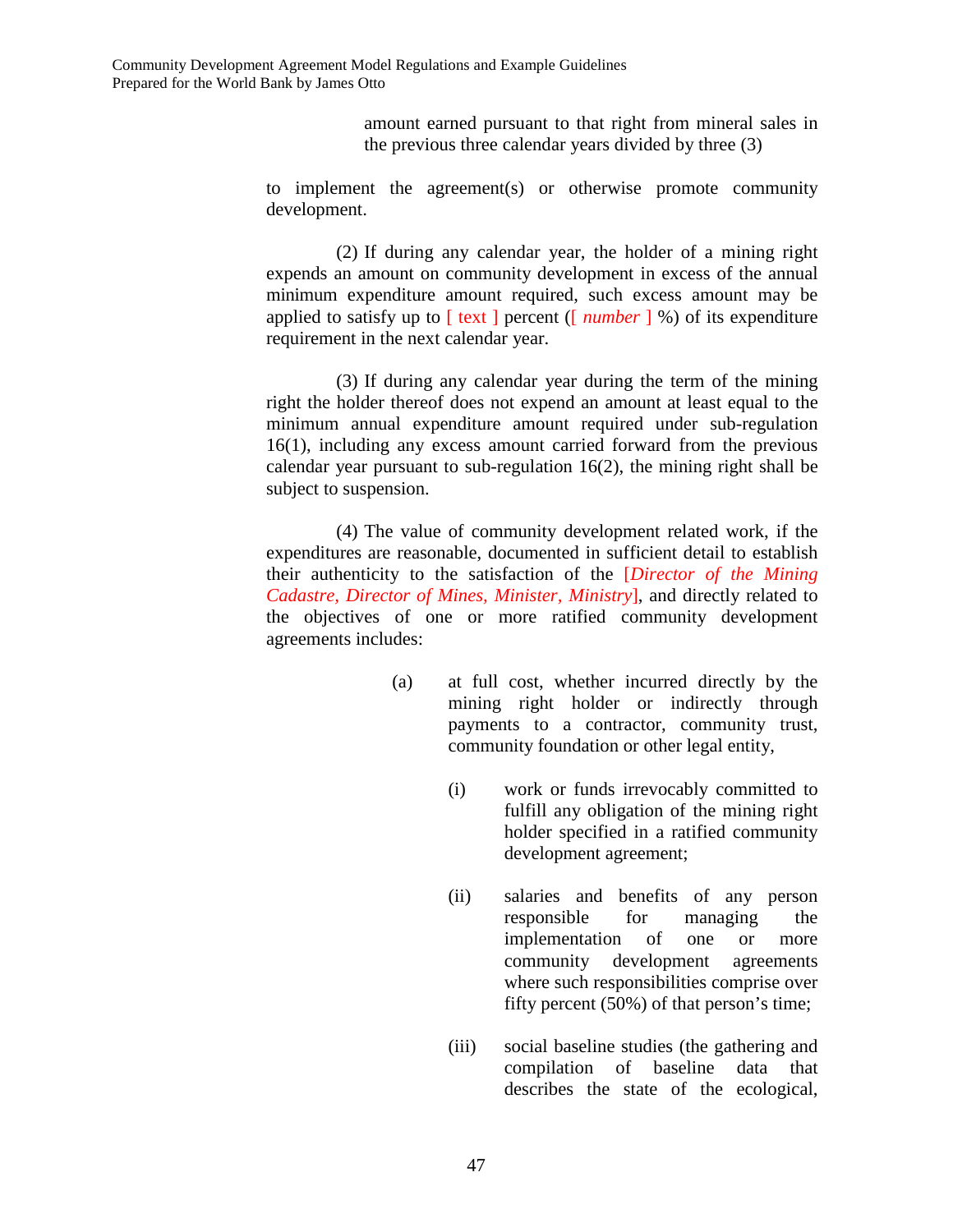social and economic environment and characteristics of the populations living in the area);

- (iv) social impact and opportunities assessment work (assessment of the potential ecological, social and economic impacts of the project upon communities and measures to offset potential negative impacts and maximize positive impacts);
- (v) competencies assessment (measuring and recording the skills in a community);
- (vi) participatory planning (the preparation of development program plans where community members participate in the planning effort);
- (vii) community and mining operation mapping (maps depicting what the community perceives as its community space, where mining operations will take place and when, where access is open, restricted, or closed);
- (viii) institutional analysis processes (processes for identifying and discussing what institutions are present in and around a community);
- (ix) problem census taking (processes by which community members articulate the problems they consider need addressing in their community);
- (x) implementation of [*Local Authority*] regional and community development plans;
- (xi) training programs for members of a qualified community;
- (xii) consultation processes between the mining right holder and a qualified community or members of a qualified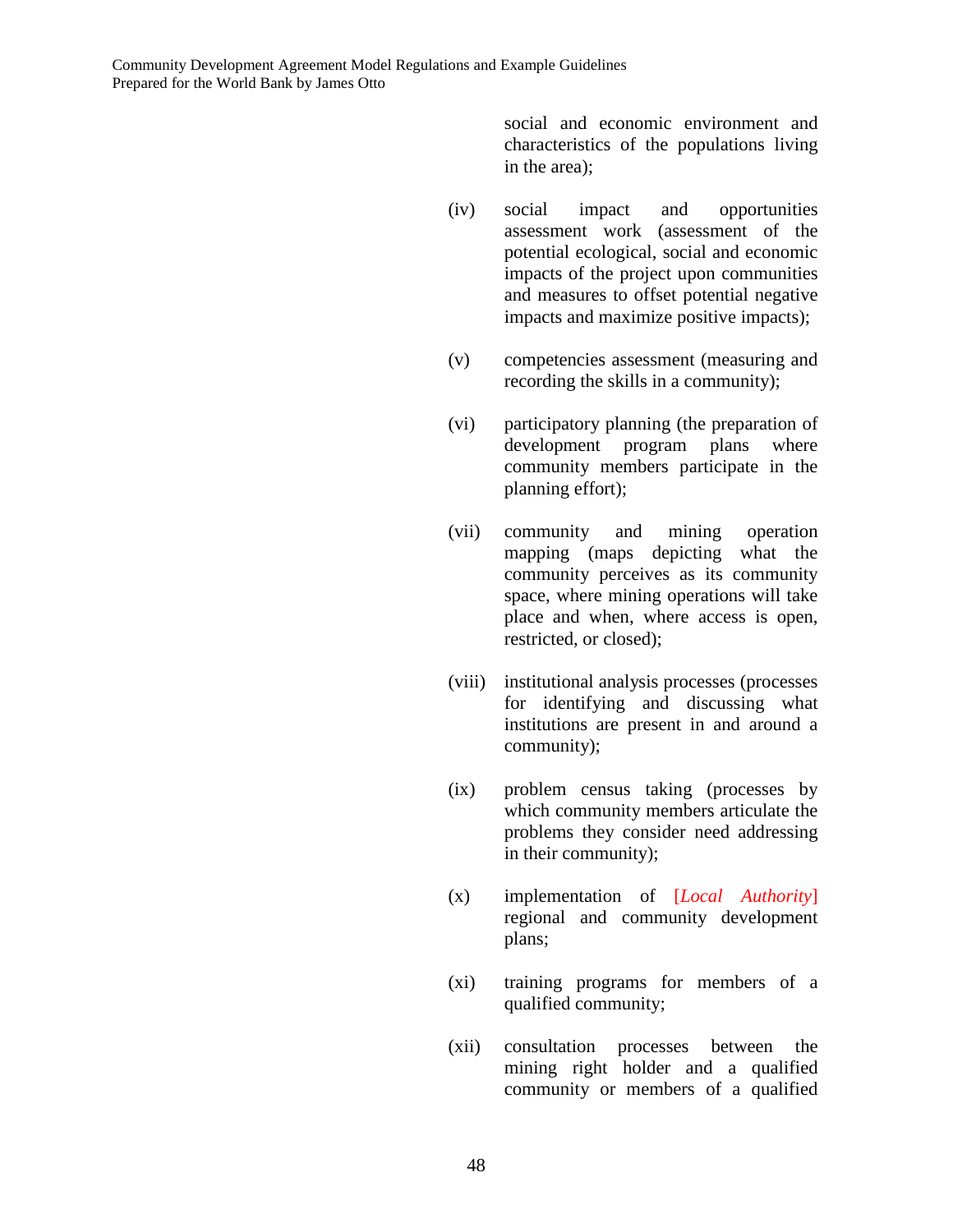community and or local government which are related to the creation or implementation of a community development agreement;

- (xiii) community development agreement monitoring;
- (xiv) conflict management activities (the implementation of a grievance process, other than Court actions, as stipulated in a community development agreement);
- (xv) such other expenditures as may be reasonably approved in writing by the [*Director of the Mining Cadastre, Director of Mines, Minister, Ministry*].
- (b) to a total of not more than [ *text* ] percent ([ *number %* ]) of the total of all expenditures claimed under (a), work that benefits more than a single qualified community that is not in furtherance of any individual community development agreement but such work is approved in writing by the [*local planning authority*] as qualifying as community development work (such as shared infrastructure);
- (c) to a total of not more than [ *text* ] percent ([ *number %* ]) of the total of all expenditures claimed under (a), administrative expenses;
- (d) funds extended to a community in order for that community to build its capacity and enable it to effectively negotiate a community development agreement may be carried forward for expenditure reporting purposes to the first year of mineral sales and then claimed as a qualifying expenditure in equal amounts over the next five (5) years.

(5) The value of community development related work does not include:

(a) the payment by the holder of a mining right to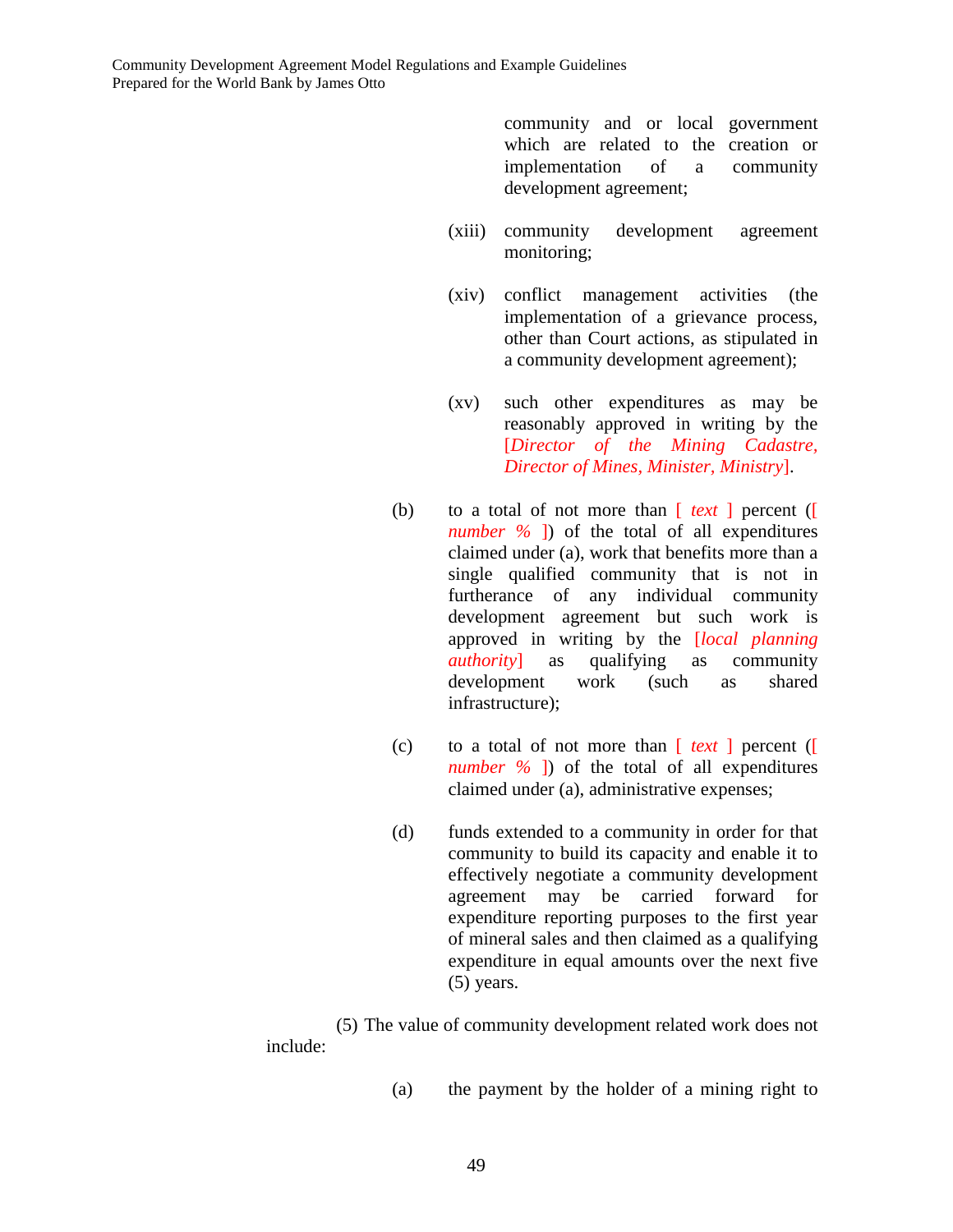any salaried worker it employs except as provided under sub-regulation 16(4)(a)(ii);

(b) the purchase of any good by the holder of a mining right from a qualified community or community member that will be consumed or sold by the holder.

17. The Ministry shall use its best efforts to respect and facilitate approved community development agreements.

**Ministry to respect community development agreements** 

**Reporting requirements**  18. –

(1) The holder of a mining right shall [ *semi-annually* ] submit to the [*Mining Cadastre Office, Department of Mines, Ministry*] for every community development agreement to which it is a party -

- (a) a report substantially as set out in Schedule 2 {Community Development Agreement [S*emi-Annual*] Report} no later than [*date*], describing objectives, activities, milestones and results for January through June in that calendar year,
- (b) a report substantially as set out in Schedule 2 {Community Development Agreement [S*emi-Annual*] Report} no later than [*date*], describing objectives, activities, milestones and results for July through December during the prior calendar year, and
- (c) a report and attachments substantially as set out in Schedule 3 {Community Development Annual Expenditure Report} not later than [*date*] detailing its community development expenditures and total expenditure for January through December during the prior calendar year, signed by the holder's resident manager: such report shall be sufficiently detailed, including a breakdown of expenditures as per sub-regulation 16(4), for the [*Mining Cadastre Office, Department of Mines, Ministry*] to verify that the amount and types of expenditure meet minimum expenditure requirements.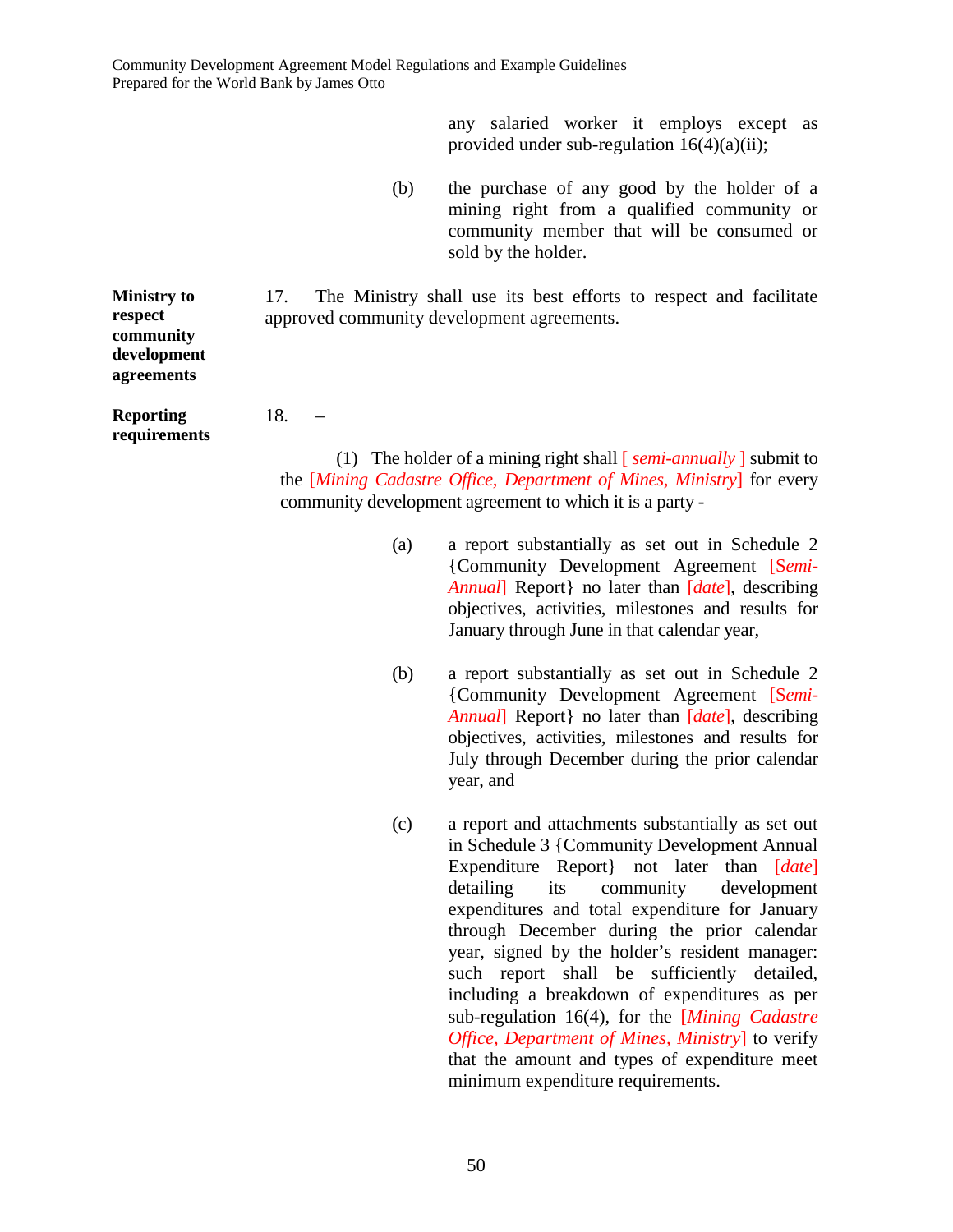(2) The holder of a mining right shall submit the reports

required in paragraphs  $(1)(a)$ ,  $(1)(b)$  and  $(1)(c)$  of this sub-regulation in [*official language*], but where a substantial proportion of the members

of the Qualified Community which is party to the Community Development Agreement being reported on are not fluent in [*official language*] the mining right holder shall submit such reports in both [*official language*] and in the local language or dialect used by that community. **Community development agreements and periodic reports available to the public** 19. - (1) All community development agreements, community development agreement [ *semi-annual* ] reports and community development annual expenditure reports (including all required attachments) submitted by past and present holders of a mining right in furtherance of these regulations shall be open to free inspection by members of the public at the [*Mining Cadastre Office, Department of Mines, Ministry*] during normal Government office hours. (2) On payment of the fee prescribed in Schedule 1 of these regulations, any member of the Public shall be entitled to obtain a copy from the [*Mining Cadastre Office, Department of Mines, Ministry*] of any community development agreement, community development agreement [ *semi-annual* ] report, or community development annual expenditure report submitted by a past or present holder of a mining right. (3) A community development agreement, community development agreement annual reports and community development annual expenditure reports (including all required attachments) submitted by the holder of a mining right in furtherance of these regulations shall be open to free inspection by any member of the qualified community party to such agreement at the office of the mining right holder located closest to that community during normal office hours. **Transfer** 20. When a mining right is transferred to another party, the transferee shall be deemed to assume all rights and obligations of the transferor under any community development agreement relating to the mining right. **Penalties** 21. A person who contravenes regulation 18(1) is guilty of an offence and is liable on summary conviction to a fine not exceeding [*X*]. **Suspension of mining rights**  22. - (1) The [*Minister, Ministry, Director of Mines*] may suspend without limit a mining right if the mining right holder fails to substantially comply with - (a) sub-regulation 6(1) (requirement to have and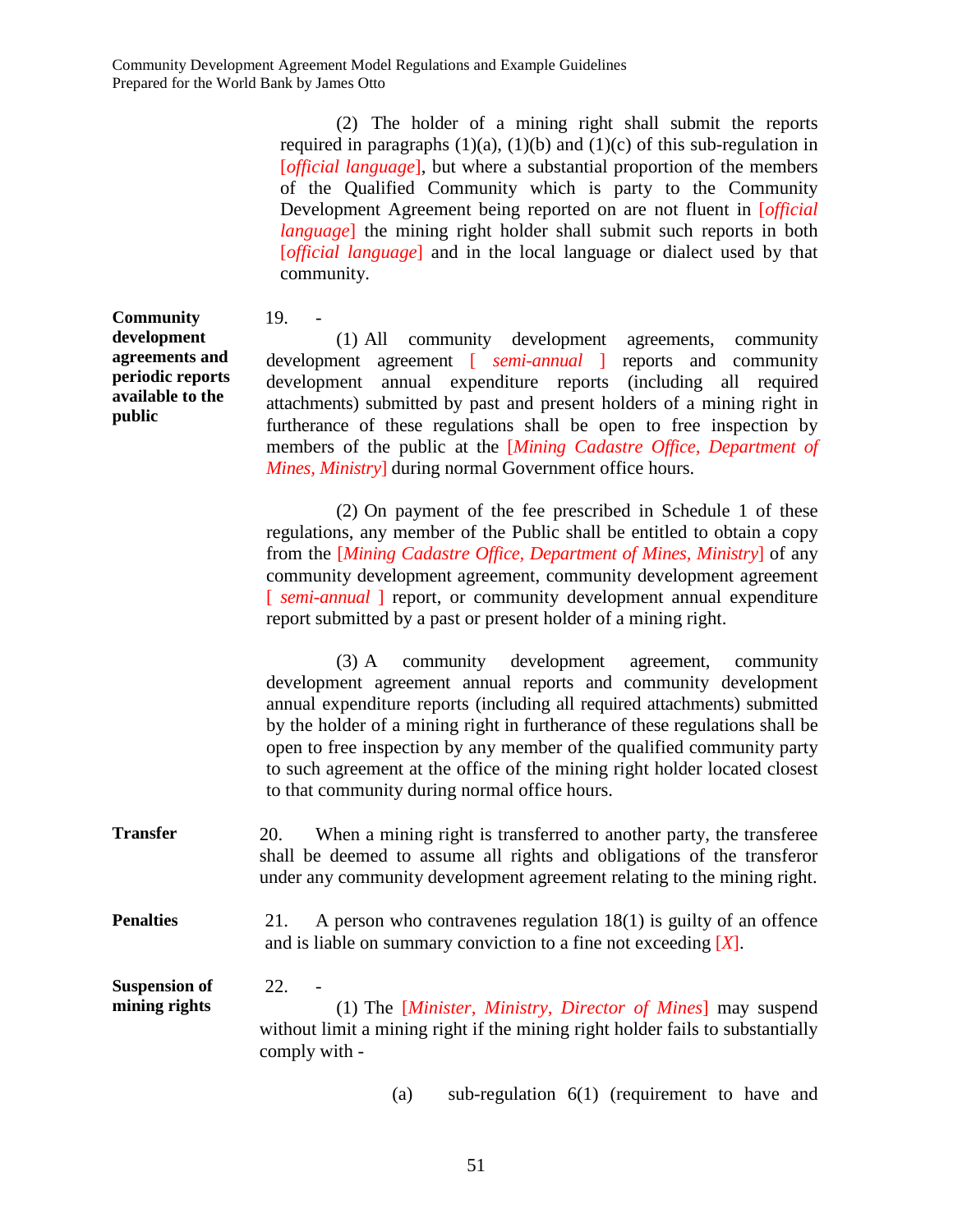implement community development agreements with all qualified communities); or

- (b) sub-regulation 6(2) (requirement to identify all qualified communities); or
- (c) sub-regulation 16(1) (requirement to expend annual amount on community development).

(2) The [*Minister, Ministry, Director of Mines*] shall, before suspending any mining right give notice to the mining right holder and shall, in such a notice require the holder to remedy in not less than (90) ninety calendar days any breach of these regulations.

**Regulations to apply to preexisting mining rights**  23. The holder of a mining right that currently is in force but which was granted prior to the adoption of these regulations is subject to these regulations and shall be in compliance with them no later than two calendar years from the publication date of these regulations.

**Regulations to prevail if inconsistent with mining agreement**  24. Should at any time any inconsistency occur between a provision in these regulations and terms or conditions in a mining agreement approved by the Government as an act of law, these regulations shall prevail unless such agreement came into force after these regulations and it specifically states that the mining agreement provisions shall prevail.

### **SCHEDULE 1. FEES**

| Community development agreement processing fee                 |                |
|----------------------------------------------------------------|----------------|
| Copy of community development agreement                        | $[?]$ per page |
| Copy of community development agreement [ semi-annual ] report | $[?]$ per page |
| Copy of community development expenditure annual report        | [?] per page   |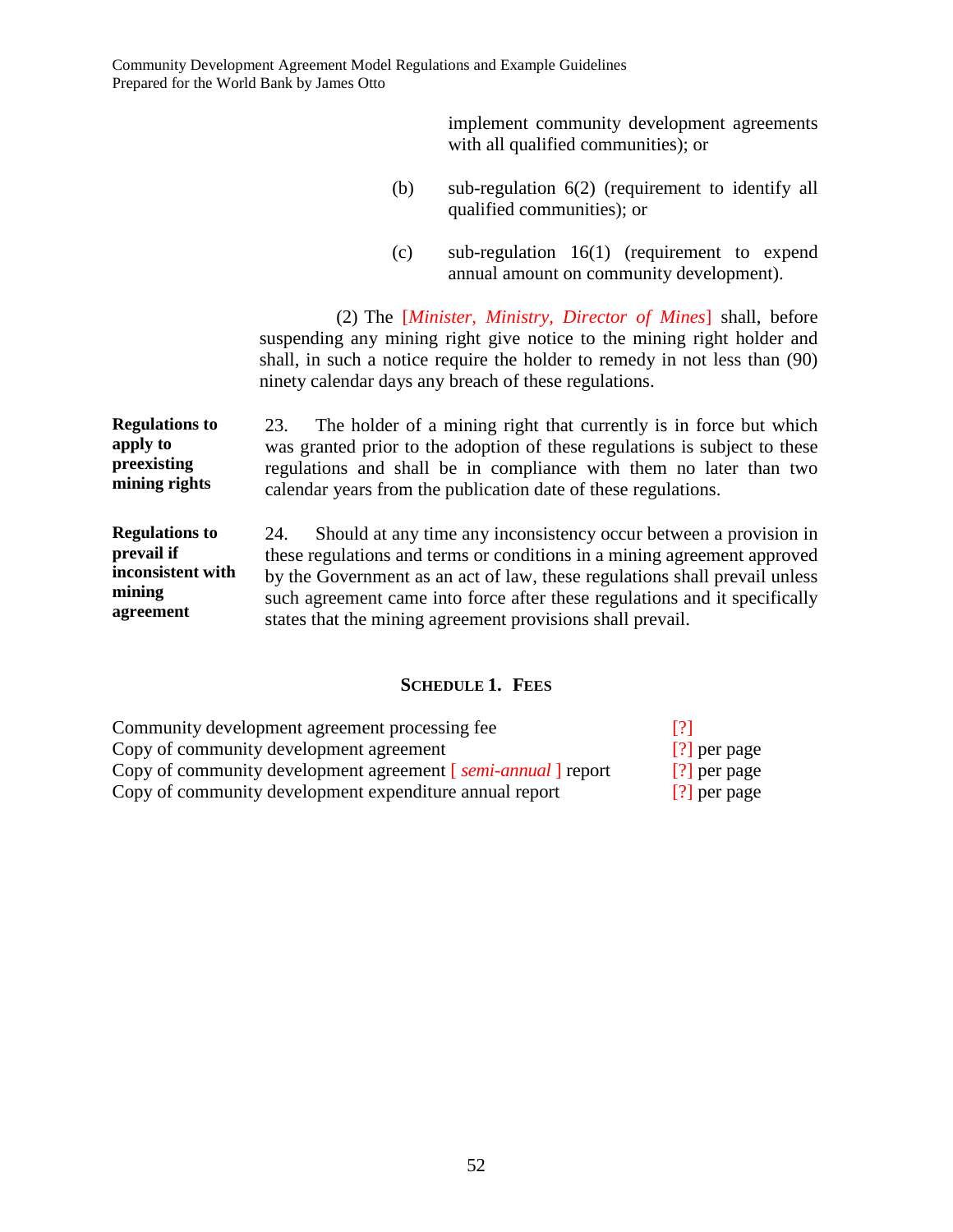## **SCHEDULE 2. COMMUNITY DEVELOPMENT AGREEMENT [***SEMI-ANNUAL***] REPORT FORM**

- 1. Name of mining right holder: \_\_\_\_\_\_\_\_\_\_\_\_\_\_\_\_\_\_\_\_\_\_\_\_\_\_\_\_\_\_\_\_
- 2. Mining right registration number:
- 3. Year: \_\_\_\_\_\_\_\_\_ Period being reported: \_\_\_\_\_\_\_\_\_\_\_\_\_\_\_\_\_\_\_\_\_\_\_\_
- 4. Name or description of qualified community: \_\_\_\_\_\_\_\_\_\_\_\_\_\_\_\_\_\_\_\_\_\_\_\_\_\_\_\_\_\_\_\_\_
- 5. Year in which the community development agreement with the qualified community was originally approved:
- 6. Year in which the community development agreement was last amended and such amendment was approved:
- 7. Attach an explanation addressing the following points:
	- o description the goals of the community development agreement;
	- o description of the community development objectives and how they are to be met;
	- o community development agreement activities, milestones and results for the period being reported;
	- o development program plan activities, milestones, expenditures and results for the period being reported;
	- o description of community related challenges encountered, how these challenges are or may effect the project, and how the challenges are or will be addressed;
	- o description of environmental and social impacts of community development agreement activities;
	- o other information as may be requested in writing by the [*Director of the Mining Cadastre, Director of Mines, Minister*];
	- o other information which the mining right holder wants to report; and

any such descriptions and information shall be sufficiently detailed so that the [*Director of the Mining Cadastre, Director of Mines, Minister, Ministry*] can determine whether the community development agreement is succeeding.

### **Attestation of truth and accuracy**

This report has been prepared under my supervision. The report is truthful and substantially accurate in all its details.

| Signature: | Date:      |
|------------|------------|
| Name:      | Position:  |
| Email:     | Telephone: |
| Fax:       | Address:   |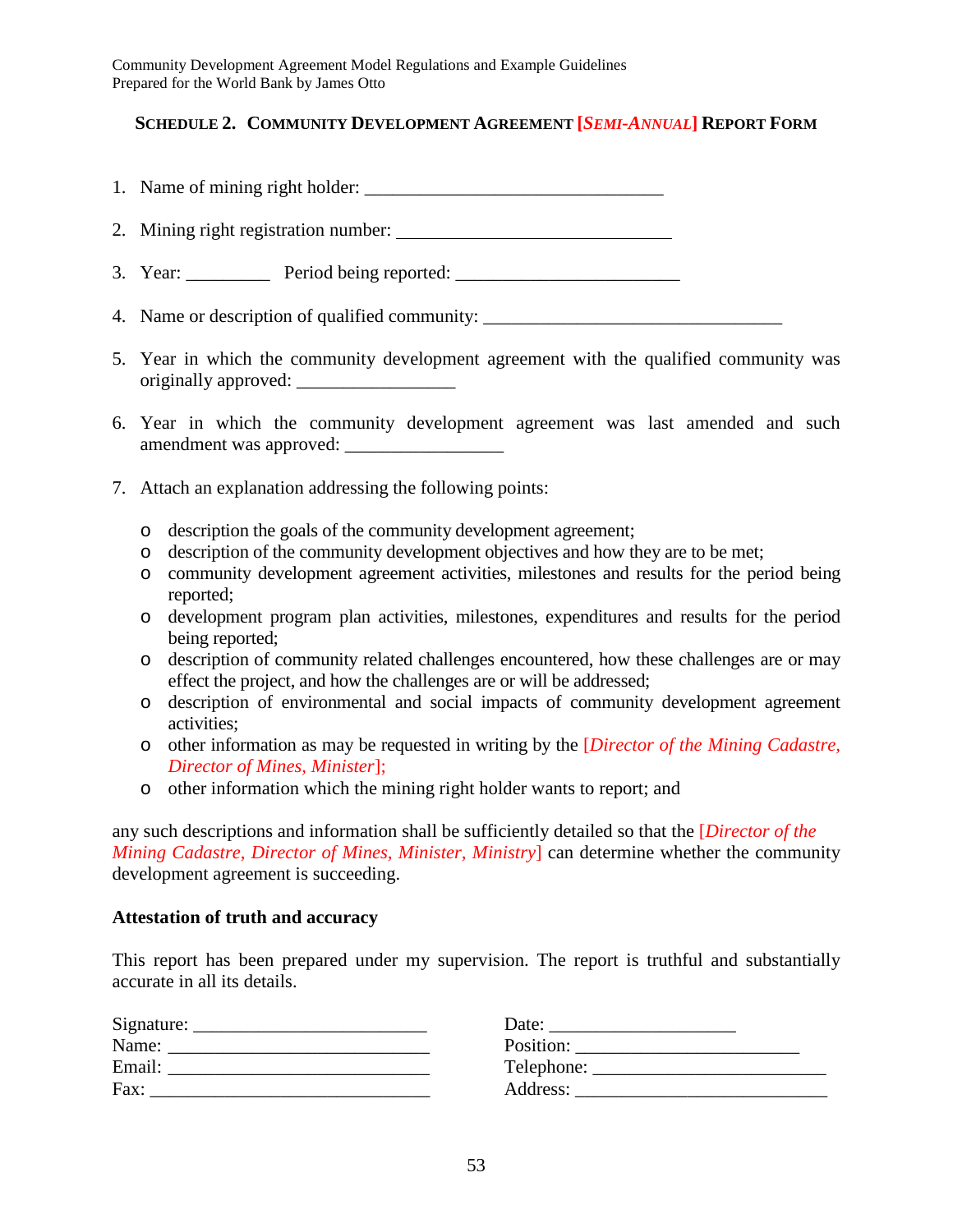# **SCHEDULE 3. COMMUNITY DEVELOPMENT EXPENDITURE ANNUAL REPORT FORM**

| 1. Name of mining right holder:                                                                                                                                                                                                                                                                                                                                                       |                                                                                                         |
|---------------------------------------------------------------------------------------------------------------------------------------------------------------------------------------------------------------------------------------------------------------------------------------------------------------------------------------------------------------------------------------|---------------------------------------------------------------------------------------------------------|
|                                                                                                                                                                                                                                                                                                                                                                                       |                                                                                                         |
| 3. Calendar year for which expenditures are being reported: ______________                                                                                                                                                                                                                                                                                                            |                                                                                                         |
| 4. Year in which mineral sales were first earned under the mining right:                                                                                                                                                                                                                                                                                                              |                                                                                                         |
| 5. Calculate Gross Mineral Sales Revenues<br>If mineral sales first commenced in the preceding calendar year;<br>Sales: January 1 through December 31 of year preceding calendar year): _________<br><b>Gross Mineral Sales Revenue:</b>                                                                                                                                              | <u> 1989 - Johann Barbara, martin a</u>                                                                 |
| If mineral sales first commenced two years before this calendar year:<br>Sales: January 1 through December 31 of 1 <sup>st</sup> year preceding this year:<br>total:                                                                                                                                                                                                                  | <u> The Common State Common State</u><br>divide total by 2                                              |
| <b>Gross Mineral Sales Revenue:</b>                                                                                                                                                                                                                                                                                                                                                   |                                                                                                         |
| If mineral sales first commenced three years or more before this calendar year:<br>Sales: January 1 through December 31 of 1 <sup>st</sup> year preceding this year: _____________<br>+ Sales: January 1 through December 31 of $2nd$ year preceding this year:<br>$+$ Sales: January 1 through December 31 of $3rd$ year preceding this year:<br><b>Gross Mineral Sales Revenue:</b> | $+$<br><u> Albanya (Albanya)</u><br>divide total by 3<br><u> The Communication of the Communication</u> |
| 6. Calculate required community development expenditure for last calendar year                                                                                                                                                                                                                                                                                                        |                                                                                                         |
| Respective Gross Mineral Sales Revenue from {5}<br>$X[X\%]$<br>Required Community Development Expenditure:                                                                                                                                                                                                                                                                            |                                                                                                         |
| 7. Calculate permissible carry-over from calendar year preceding last calendar year<br>Required community development expenditure (from {6}):                                                                                                                                                                                                                                         | $X[X\%]$                                                                                                |
| a. Maximum allowed carry-over:                                                                                                                                                                                                                                                                                                                                                        |                                                                                                         |
| b. Excess amount carried over from year preceding last calendar year:                                                                                                                                                                                                                                                                                                                 |                                                                                                         |
| Permissible Carry-Over (enter smaller of {a} or {b})<br>Note: excess community development expenditure may be carried over for one year only; i.e.                                                                                                                                                                                                                                    |                                                                                                         |

*there is no cumulative carry over.*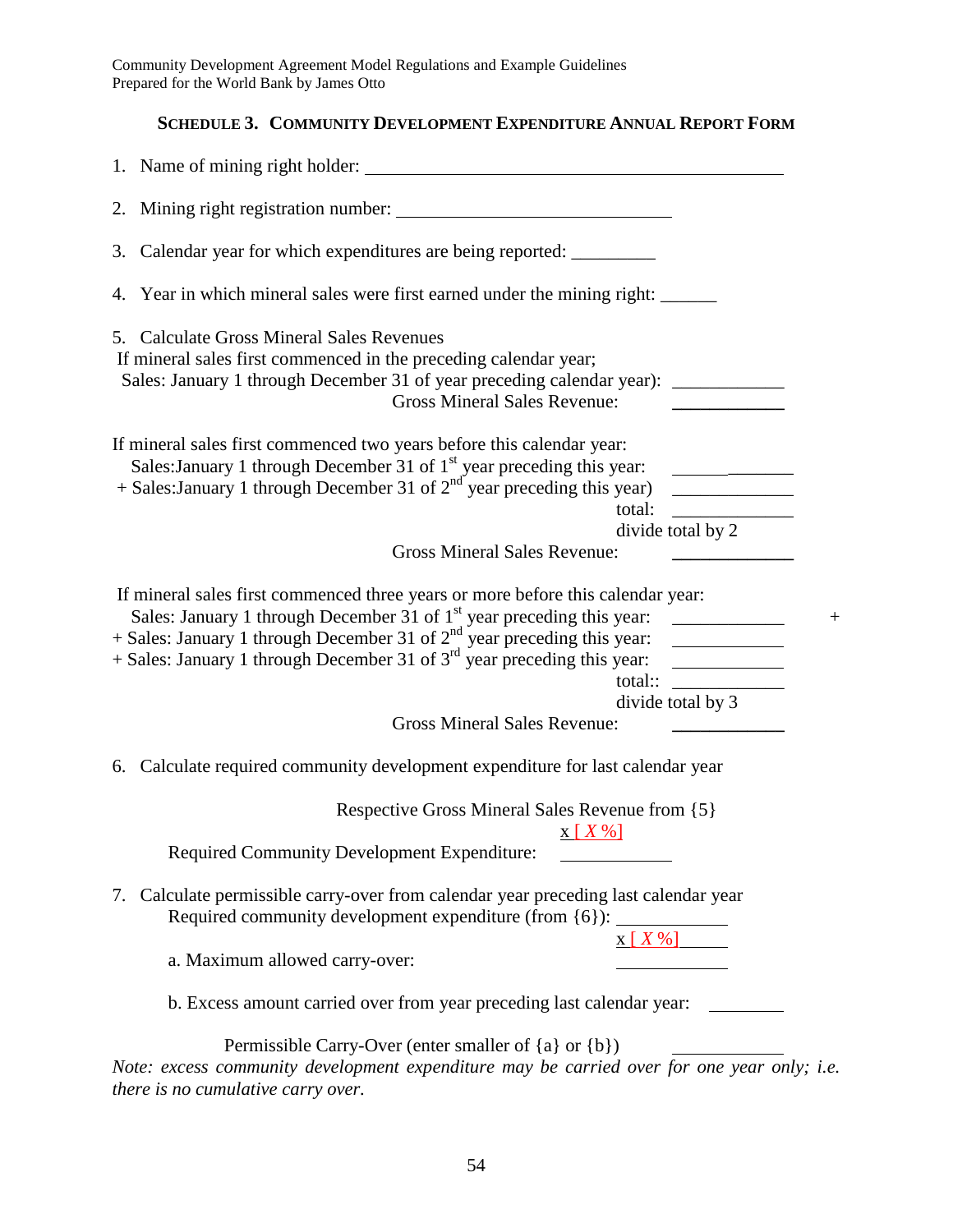8. Calculate required new community development expenditure for last calendar year

| Required Community Development Expenditure (from {6})                  |  |
|------------------------------------------------------------------------|--|
| less Permissible Carry-Over (from $\{7\}$ )                            |  |
| Required New Community Development Expenditure for Last Calendar Year: |  |

9. Calculate actual community development expenditure for last calendar year

#### *Notes:*

*Report here only expenditures that are supported by documentation. Such documentation need not be submitted with this report but must be made available upon request.* 

*Expenditures reported here include those incurred directly by the mining right holder or indirectly through payments by the mining right holder to a contractor, community trust, community foundation or other legal entity for the listed item.* 

| Type of Expenditure                                                           | Expenditure |
|-------------------------------------------------------------------------------|-------------|
|                                                                               | amount      |
| a. work or funds irrevocably committed to fulfill any obligation of the       |             |
| mining right holder specified in a community development agreement            |             |
| (attachment(s) required: for every community development agreement            |             |
| attach a detailed list of expenditures made with regard to that               |             |
| agreement, sum the expenditures for each agreement, and enter the total       |             |
| of those sums here)                                                           |             |
| b. salaries and benefits of any person responsible for managing the           |             |
| implementation of one or more community development agreements where          |             |
| such responsibilities comprise over fifty percent (50%) of that person's time |             |
| c. social baseline studies (the gathering and compilation of baseline data    |             |
| that describes the state of the ecological, social and economic environment   |             |
| and characteristics of the populations living in the area)                    |             |
| d. social impact and opportunities assessment work (assessment of the         |             |
| potential ecological, social and economic impacts of the project upon         |             |
| communities and measures to offset potential negative impacts and maximize    |             |
| positive impacts)                                                             |             |
| e. competencies assessment (measuring and recording the skills in a           |             |
| community)                                                                    |             |
| f. participatory planning (the preparation of development program plans       |             |
| where community members participate in the planning effort)                   |             |
| g. community and mining operation mapping (maps depicting what the            |             |
| community perceives as its community space, where mining operations will      |             |
| take place and when, where access is open, restricted, or closed)             |             |
| h. institutional analysis processes (processes for identifying and discussing |             |
| what institutions are present in and around a community)                      |             |
| i. problem census taking (processes by which community members                |             |
| articulate the problems they consider need addressing in their community)     |             |
| <i>i.</i> implementation of <i>[Local Authority]</i> regional and community   |             |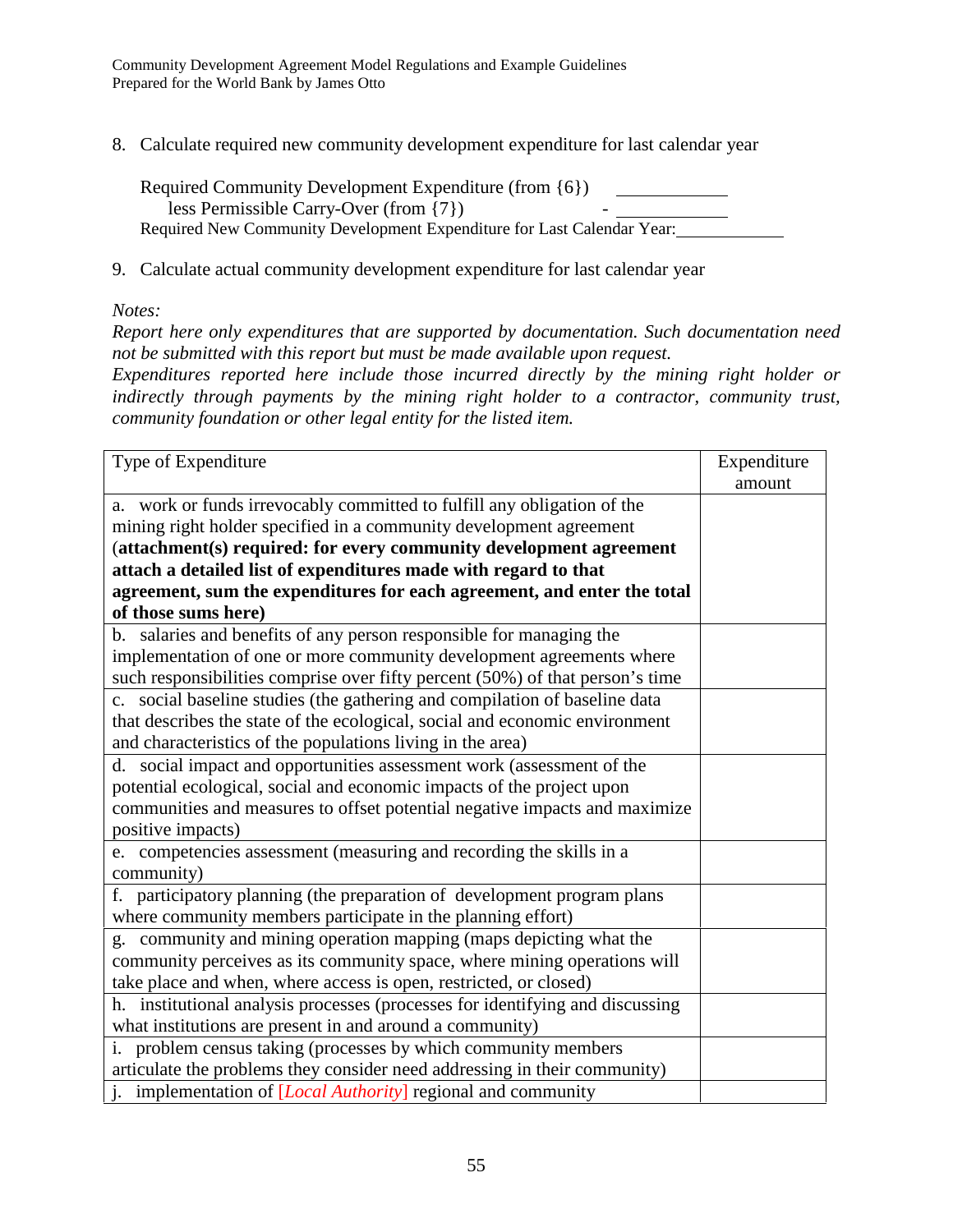| development plans                                                                           |  |
|---------------------------------------------------------------------------------------------|--|
| k. training programs for members of a qualified communities (if not                         |  |
| included in ${a}$ )                                                                         |  |
| consultation processes between the mining right holder and a qualified<br>1.                |  |
| community or members of a qualified community and or local government                       |  |
| which are related to the creation or implementation of a community                          |  |
| development agreement                                                                       |  |
| m. community development agreement monitoring;                                              |  |
| conflict management activities (the implementation of a grievance<br>n.                     |  |
| process, other than court actions, as stipulated in a community development                 |  |
| agreement)                                                                                  |  |
| o. such other expenditures as may be reasonably approved in writing by the                  |  |
| [Director of the Mining Cadastre, Director of Mines, Minister, Ministry].                   |  |
| (attachment(s) required: attach approval letter(s), only expenditures                       |  |
| with approval letters qualify)                                                              |  |
| p. Subtotal (sum of {a} through {o})                                                        |  |
| q. to a total of not more than $[text]$ percent ([ <i>number</i> ] %) of subtotal $\{p\}$ , |  |
| expenditure other than ${a}$ through ${o}$ that benefits more than a single                 |  |
| qualified community that is not in furtherance of any individual community                  |  |
| development agreement but such work is approved in writing by the [Local                    |  |
| <i>Planning Authority</i> ] as qualifying as community development work                     |  |
| (example: approved shared or regional infrastructure)                                       |  |
| (attachment(s) required: attach approval letter(s), only expenditures                       |  |
| with approval letters qualify)                                                              |  |
| r. to a total of not more than $[text] per cent ([number] %) of subtotal {p},$              |  |
| administrative expenses.                                                                    |  |
| s. community capacity building expenditure deduction as per regulation                      |  |
| 16(4)(d)                                                                                    |  |
| t. Total Annual Community Development Expenditure                                           |  |
| ${p}+{q}+{r}+{s}$                                                                           |  |

10. Calculate shortfall or excess new community development expenditure for the last calendar year

 Required New Community Development Expenditure for last Calendar Year (from {8}): less annual community development expenditure last year (from {9t}) - **If negative**, enter shortfall here: \_\_\_\_\_\_\_\_\_\_\_\_

**If positive,** enter excess to carry forward to report next year: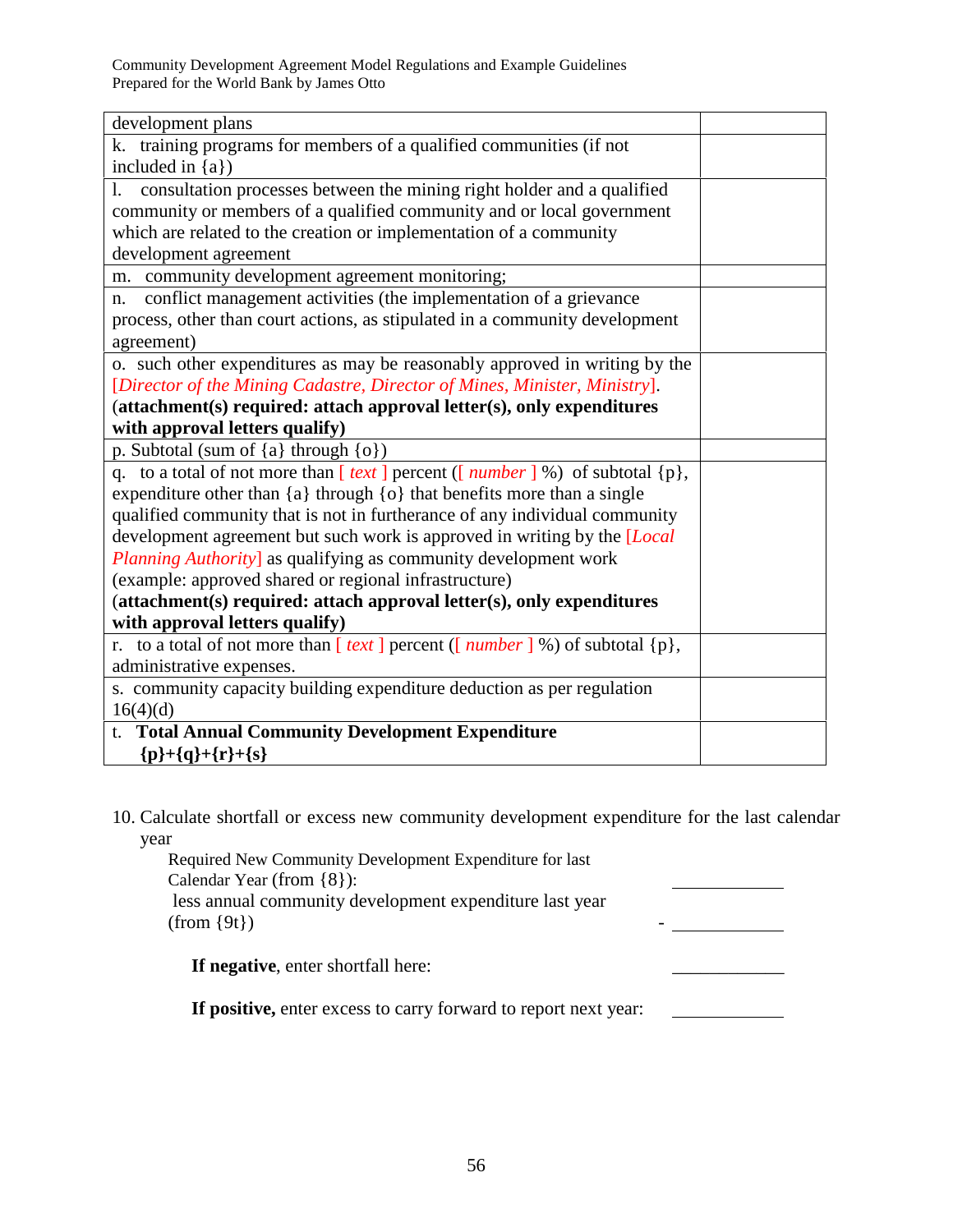## **Attestation of truth and accuracy**

This report has been prepared under my supervision. The report is truthful and substantially accurate in all its details, and documentation is available to verify all expenditures.

| Name: $\frac{1}{\sqrt{1-\frac{1}{2}} \cdot \frac{1}{2}}$ |  |
|----------------------------------------------------------|--|
|                                                          |  |
|                                                          |  |
| $Fax: __________$                                        |  |
|                                                          |  |
|                                                          |  |
|                                                          |  |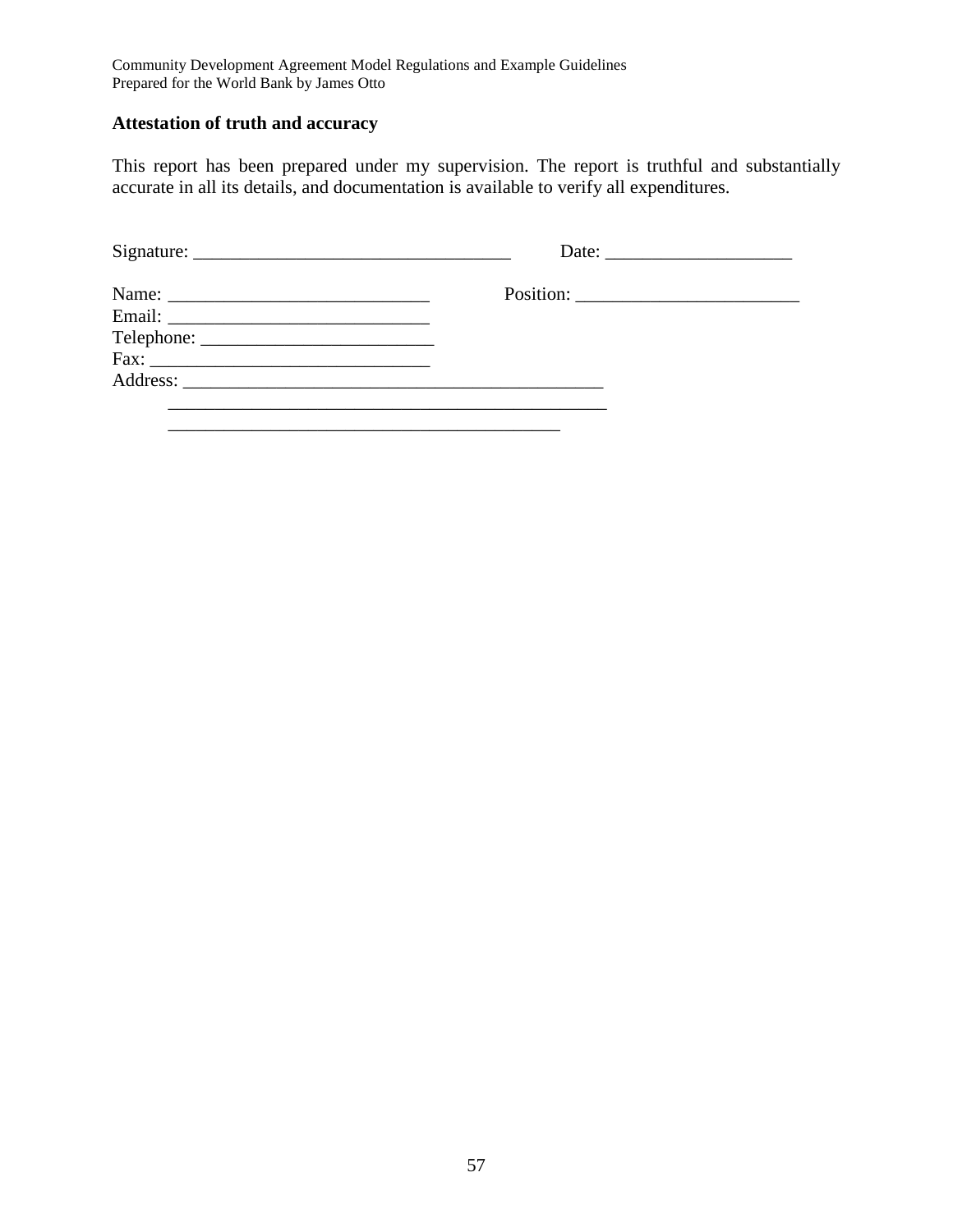## **ANNEX 3. EXAMPLE OF COMMUNITY DEVELOPMENT AGREEMENT GUIDELINES**

The guidelines provided in this Annex are one example of how the model community development regulations set out in Annex 1 can be modified from regulations into guidelines. Some governments prefer guidelines to have a completely voluntary basis (as in the example presented in this Annex). Other governments may legislate that a mining right holder must have agreements that conform to strict administrative guidelines, in which case the example below would require modification. Guidelines are drafted in many different formats to reflect governments' preferences. The example format below reflects a "formal" style, but could be modified to a narrative textual description or bulleted style.

Guideline:

- 1. Citation, publication
- 2. Object
- 3. Interpretation
- 4. Mining right holder may assist in development of communities
- 5. Capacity to negotiate
- 6. Recommended content of community development agreement
- 7. Community development agreements should compliment other agreements and development plans
- 8. Recommended minimum expenditure
- 9. Transparency through reporting
- 10. Community development agreements and annual reports available to the public
- 11. Transfer
- 12. Preexisting mining rights
- Schedule 1. Community Development Agreement [ *Semi-Annual* ] Report Form
- Schedule 2. Community Development Expenditure Annual Report Form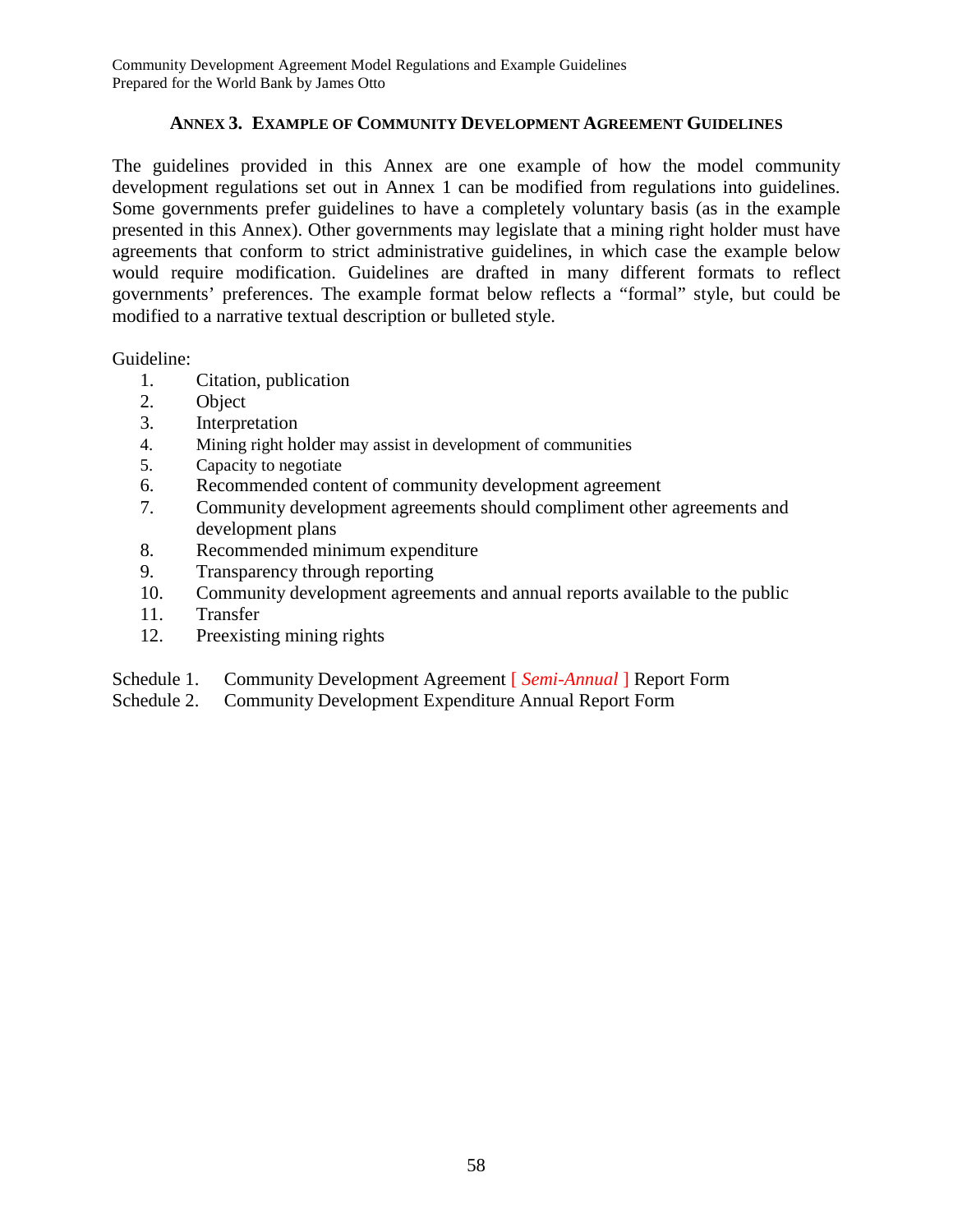| Citation,<br>publication | 1. | date is [date]. | These guidelines may be cited as the [Mining (Community<br>Development Agreement)] Guidelines, $20[XX]$ and their publication                                                                                                                                                                                                                                                                                                                                                                                                                     |
|--------------------------|----|-----------------|---------------------------------------------------------------------------------------------------------------------------------------------------------------------------------------------------------------------------------------------------------------------------------------------------------------------------------------------------------------------------------------------------------------------------------------------------------------------------------------------------------------------------------------------------|
| Object                   | 2. |                 | The objects of these guidelines are:                                                                                                                                                                                                                                                                                                                                                                                                                                                                                                              |
|                          |    | (a)             | to enhance the sustainable social, cultural and economic<br>well-being of communities impacted by mining<br>operations;                                                                                                                                                                                                                                                                                                                                                                                                                           |
|                          |    | (b)             | to define when community development agreements<br>may be useful and to provide a suggested framework for<br>such agreements;                                                                                                                                                                                                                                                                                                                                                                                                                     |
|                          |    | (c)             | to promote accountability and transparency in mining<br>related community development.                                                                                                                                                                                                                                                                                                                                                                                                                                                            |
| Interpretation           | 3. |                 | In these guidelines, except where otherwise expressly provided                                                                                                                                                                                                                                                                                                                                                                                                                                                                                    |
|                          |    |                 | "community development agreement" means a community<br>development agreement negotiated between the holder of a mining<br>right and a partner community;<br>"[Local Authority]" means [insert appropriate government entity];<br>"[Mining Act/Code Minier]" means [insert citation here for the<br>$mining$ $act/code$ $minier$ };<br>"mining right" means <i>[name of the authorization that grants large</i><br>scale mining rights under the mining law/code minier such as large<br>scale mining licence, mining lease, mining concession, ]; |
|                          |    |                 | "partner community" means a community, in proximity to an area<br>covered by a mining right, that has the potential to be significantly<br>negatively or positively impacted by mining operations;                                                                                                                                                                                                                                                                                                                                                |
|                          |    |                 | "ratified community development agreement" means a community<br>development agreement that has been approved by the respective<br>community according to such process and in such manner as is<br>customary for such community to make decisions on matters<br>affecting the community as a whole.                                                                                                                                                                                                                                                |
|                          |    |                 | "sub-community" means a group of persons classified as a sub-<br>community for the purposes of these guidelines because their number                                                                                                                                                                                                                                                                                                                                                                                                              |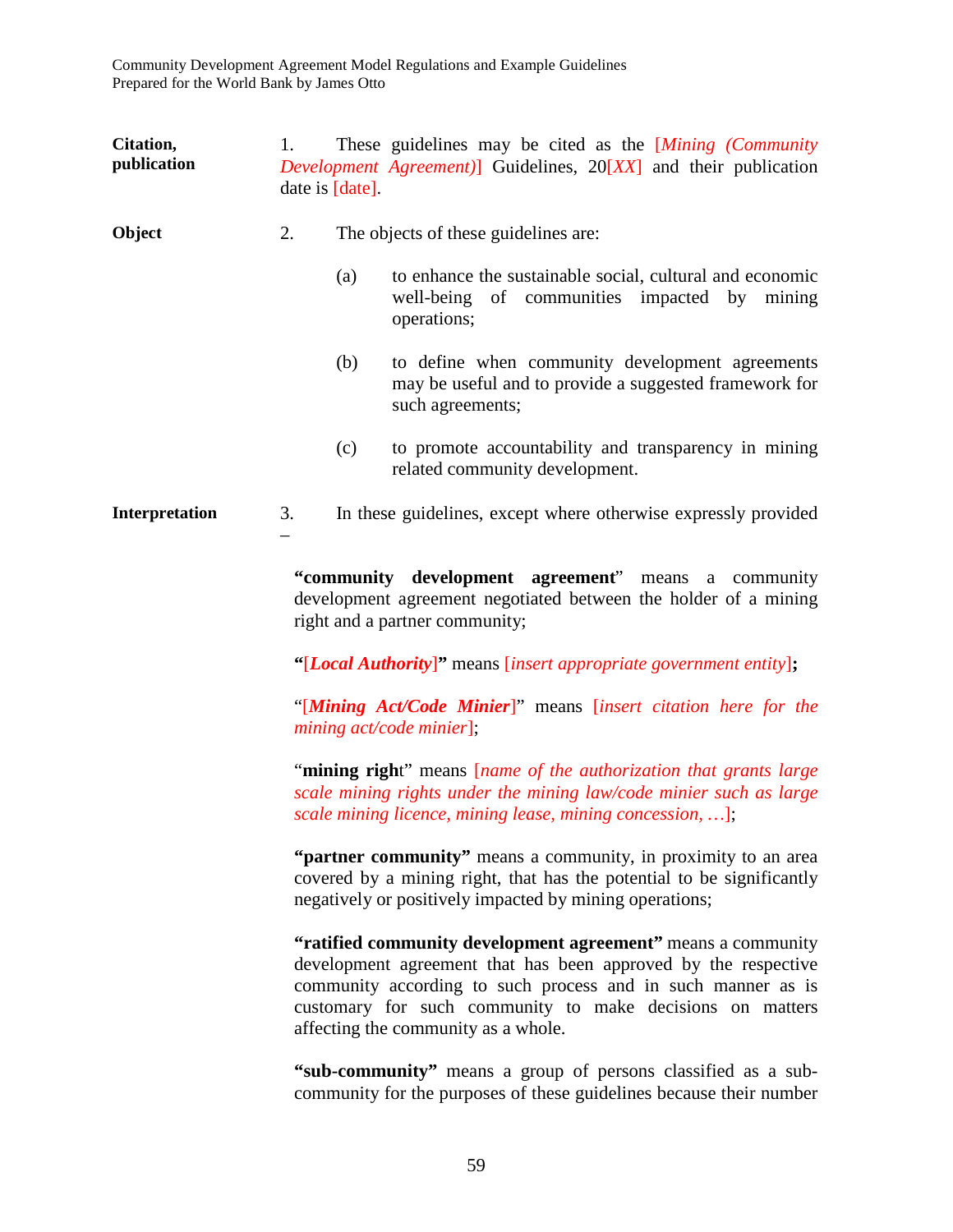> is too small to comprise a partner community, but are part of a partner community.

**Mining right holder may assist in development of communities**  4. It is recommended that a mining right holder assist in the development of communities affected by its operations to promote sustainable development, enhance the general welfare and the quality of life of the inhabitants, and recognize and respect the rights, customs, traditions and religion of local communities.

**Capacity to negotiate**  5. Where a qualified community lacks the capacity to effectively negotiate a community development agreement, it is recommended that the mining right holder assist to build that capacity including the provision of such funds to the community for capacity-building and preparation as are reasonable in the circumstances.

**Recommended content of community development agreement**  6. - (1) It is recommended that a mining right holder negotiate with each partner community a ratified community development agreement, and each such agreement might include at least the following provisions:

- (a) the person, persons, board, committee, foundation, trust, forum, body or other entity which shall manage the agreement;
- (b) the person or body that represents the partner community for the purposes of the agreement;
- (c) the means by which a registry of persons comprising the community will be developed, maintained and updated;
- (d) the means by which members of a partner community will participate in the community's agreement related decision-making processes;
- (e) the means by which the interests of women, youth and sub-communities of the partner community will be represented in the community's agreement related decision-making processes and implementation;
- (f) the goals and objectives of the community development agreement;
- (g) a community development program plan which might include at least the following::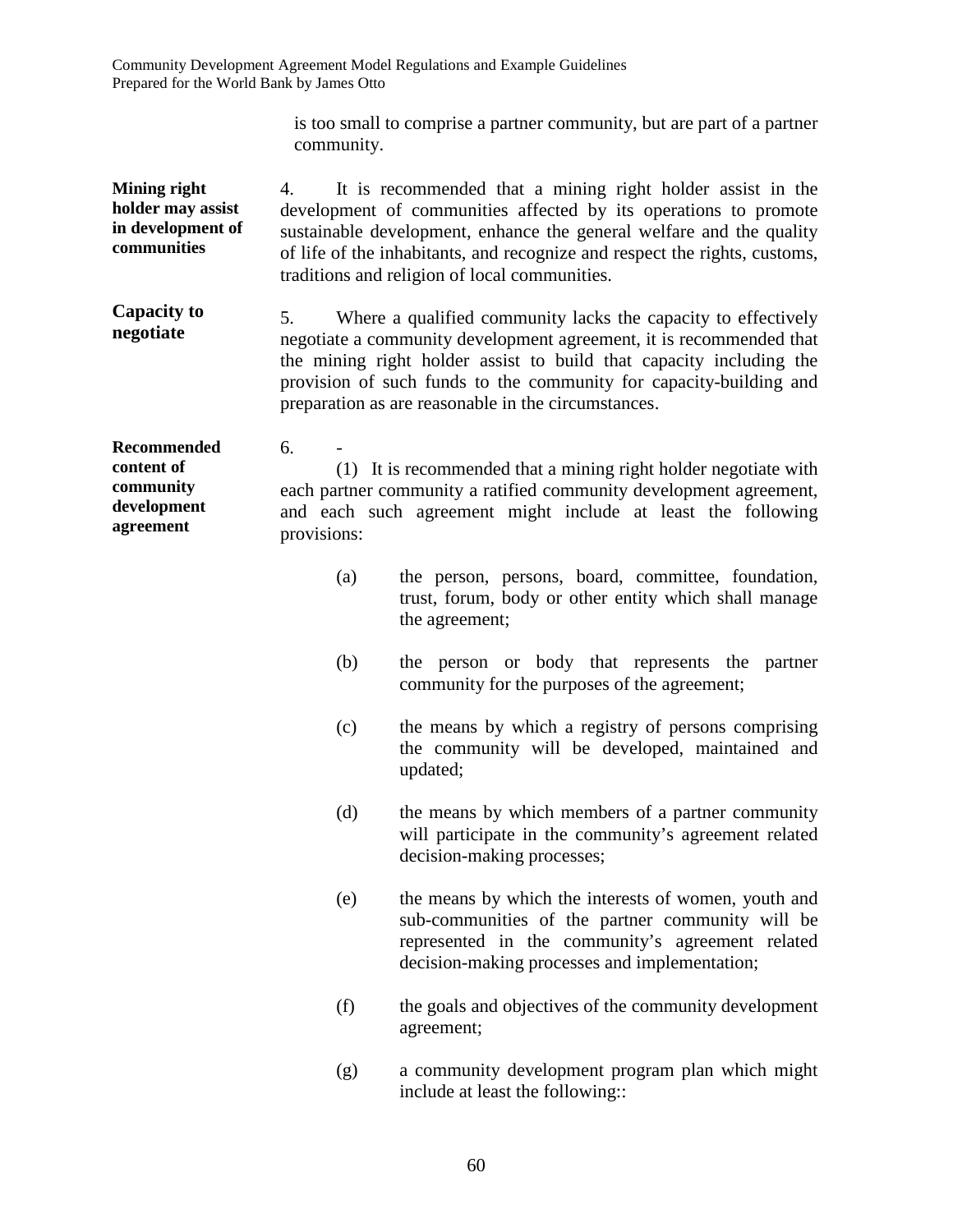- (i) objectives,
- (ii) milestones;
- (iii)implementation timetable;
- (iv) schedule of anticipated expenditures;
- (v) metrics by which to measure progress;
- (vi) periodic reporting including actual expenditures;
- (vii) how the plan works in coordination with government plans, services, infrastructure and activities provided to or affecting the community;
- (viii) how the provision of any service provided by the mining right holder to the community will be terminated or transferred to the community, government or other entity;
- (ix) how and when the plan will be periodically updated;
- (x) how the plan and amendments to the plan will be ratified by the community; and
- (xi) such other content as may be mutually agreed by the community and the mining right holder;
- (h) the roles and obligations of the holder of the mining right to the partner community, which may or may not be part the development program plan recommended under sub-paragraph  $6(1)(g)$ , including but not necessarily limited to:
	- (i) undertakings with respect to the social and economic contributions that the project will make to the sustainability of the community;
	- (ii) assistance in creating self-sustaining, income-generating activities, such as but not limited to, production of goods and services needed by the mine and the community;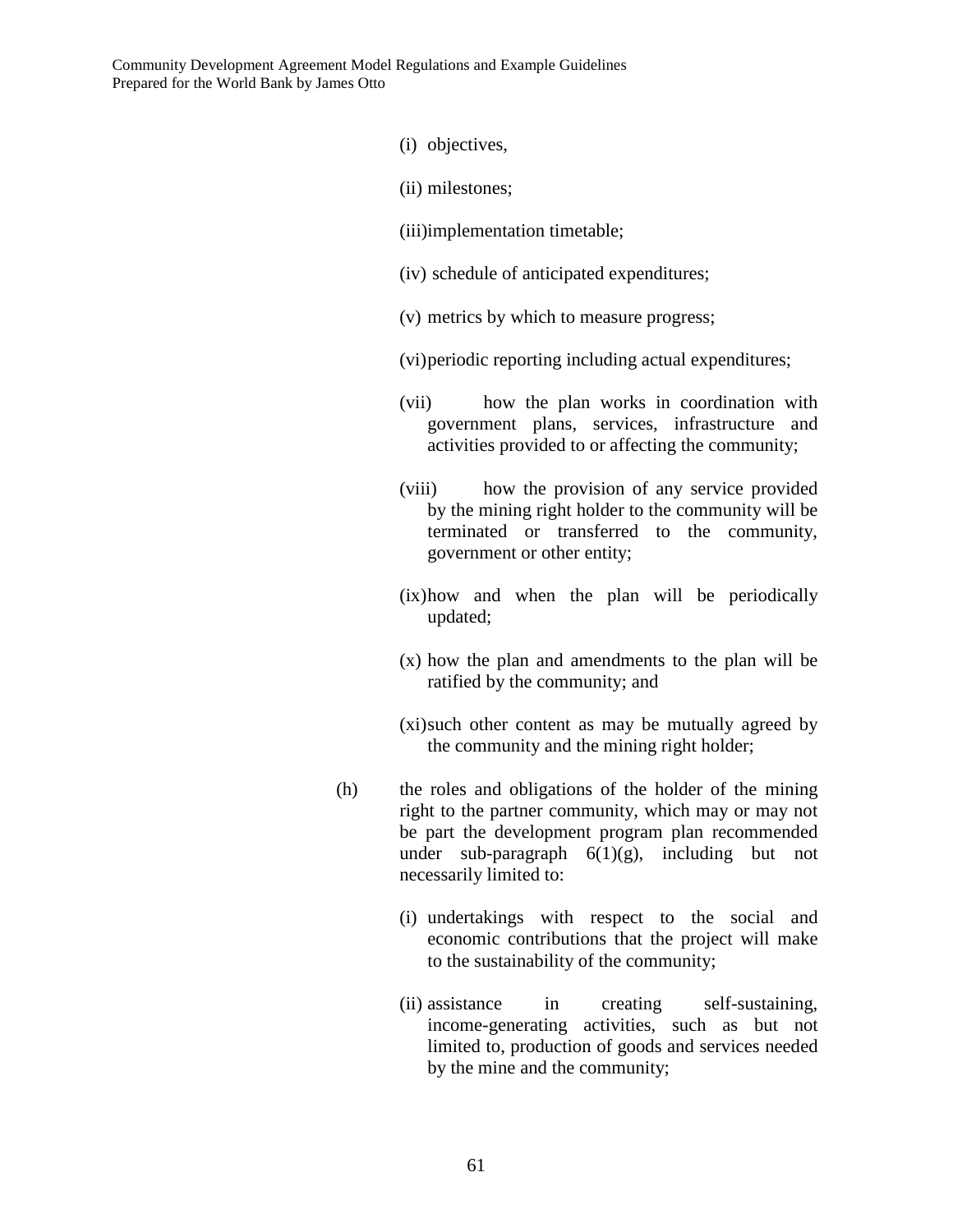- (iii)consultation with the community in the planning of mine closure and post-closure measures that seek to prepare the community for the eventual closure of the mining operations;
- (i) the roles and obligations of the partner community to the holder of the mining right;
- (j) the roles and obligations of the [Local Authority], if it is a party to the community development agreement or otherwise so chooses to be obligated;
- (k) the means by which the community development agreement shall be reviewed by the holder of the mining right and partner community every five (5) calendar years, and the commitment to be bound by the current agreement in the event that any modifications to the agreement sought by one party cannot be mutually agreed with the other party;
- (l) the consultative and monitoring frameworks between the holder of the mining right and the partner community, and the means by which the community may participate in the planning, implementation, management, measurement (including indicators) and monitoring of activities carried out under the agreement;
- (m) the language(s) to be used in the preparation of reports, plans, and other written matters required under the agreement;
- (n) the means by which any funds made available under the agreement are to be disbursed, for what purposes they may be disbursed, what accounts must be kept and by whom, and reporting and auditing requirements;
- (o) the mechanisms whereby the partner community, and sub-communities and members of the partner community may lodge a grievance with the mining right holder;
- (p) the mechanisms whereby the mining right holder may lodge a grievance with the partner community;
- (q) the process by which the agreement may be modified;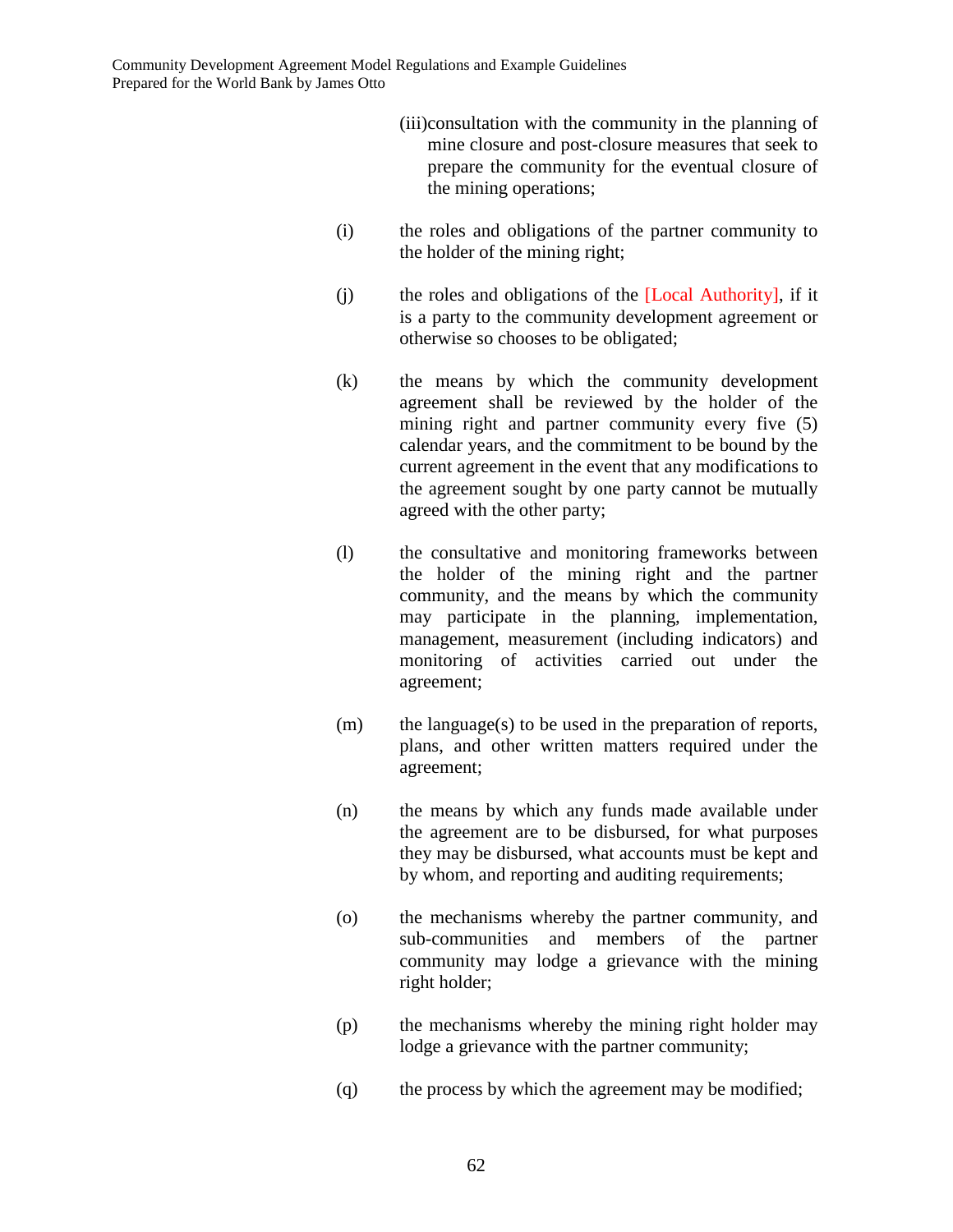- (r) a statement to the effect that both the holder of the mining right and partner community agree that any dispute regarding the agreement shall in the first instance be resolved by consultation between the holder and the partner community representative(s);
- (s) the dispute resolution mechanism to be used when consultation between the holder and the partner community representative(s) fails;
- (t) severability of articles;
- (u) the applicable law, which shall be the law of [name of country];
- (v) reasons and procedure for declaring force majeure;
- (w) duration of the agreement;
- (x) suspension / termination of the agreement;
- (y) assignment of the agreement or any right or obligation there under;
- (z) transfer of all community development agreement rights and obligations to any party to whom the mining right holder transfers its mining right;
- (aa) how notifications to respective parties shall be done;
- (bb) location where the agreement may be accessed by members of the community;
- (cc) the agreement signatories, which may for the partner community be the representatives of the community, representatives of sub-communities comprising the community, community members or any combination thereof, non-governmental organizations, and others as the need requires.

(2) In addition to the subject matter listed in (1) above, it is recommended that a community development agreement take into account the unique circumstances of the mining right holder and partner community, and the issues to be addressed in the agreement and development program plan might address all or some or none of the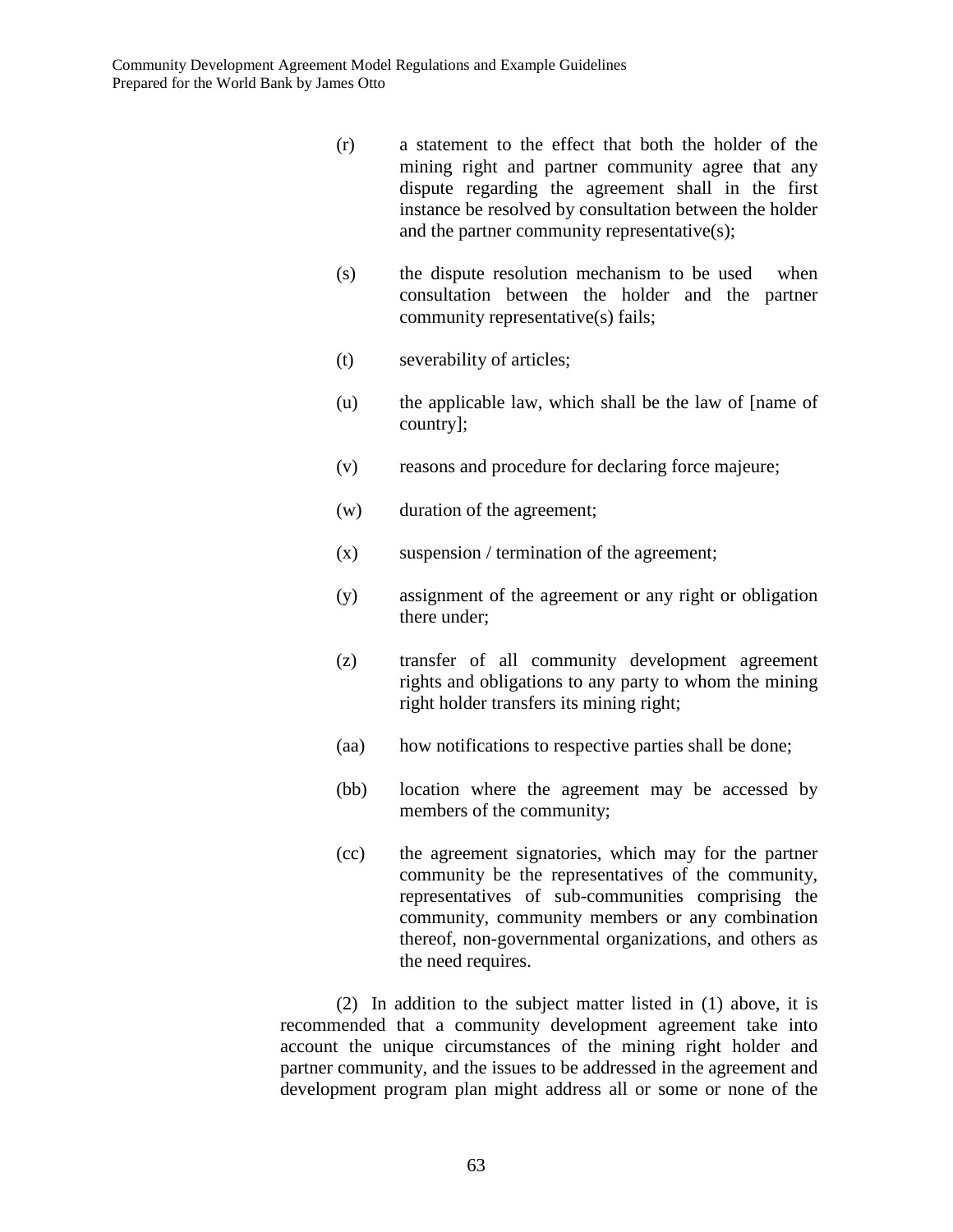following issues: -

- (a) role of local and other levels of government;
- (b) educational scholarship, apprenticeship, technical training and employment opportunities for the people of the community;
- (c) employment quota or percentage allocation for subcommunities;
- (d) financial or other forms of contributory support for infrastructural development and maintenance such as education, health or other community services, roads, water and power (in consultation with relevant government authorities);
- (e) assistance with the creation, development and support to small-scale and micro enterprises;
- (f) special programs which benefit women;
- (g) special programs which benefit youth;
- (h) special programs which benefit sub-communities within the partner community;
- (i) agricultural product marketing;
- (j) protection of natural resources;
- (k) support for cultural heritage and sports;
- (l) treatment of cultural and sacred sites;
- (m) treatment of ecological systems, including restoration and enhancement, for traditional activities such as hunting and gathering;
- (n) language training to further employment prospects;
- (o) how cultural values will be respected;
- (p) cross-cultural training requirements;
- (q) malaria, AIDs and drug dependency prevention and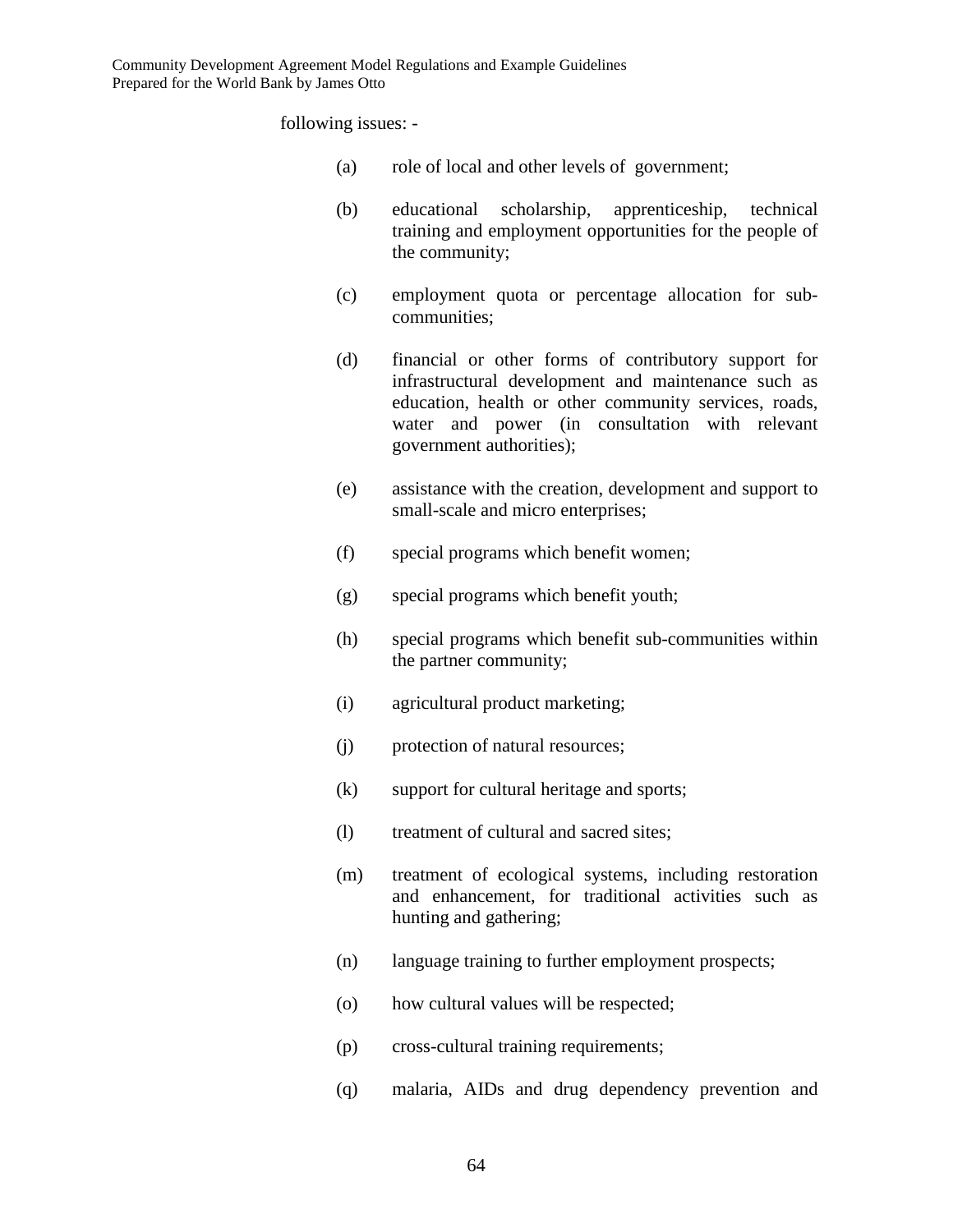intervention;

- (r) land access;
- (s) the assumption of specified obligations of the mining right holder by the partner community, sub-communities and/or government authorities on an evolving basis and/or upon termination of the agreement;
- (t) methods and procedures of environment and socioeconomic management, and local governance enhancement;
- (u) coordination with local and national government development plans affecting the community;
- (v) requirements with regard to third parties such as the mining right holder's contractors and suppliers;
- (w) the involvement of non-governmental organizations; and
- (x) other matters as may be agreed.

(3) It is recommended that goals, objectives, obligations and activities specified in a community development agreement aim to achieve sustained community development which –

- (a) lasts from generation to generation;
- (b) is based on the actual needs of the community;
- (c) is maintainable within available income;
- (d) is well planned, monitored and evaluated;
- (e) has long term benefits;
- (f) prepares the community for closure of the mine;
- (g) compliments but does not replace government-led development and services;
- (h) is in accord and compliments local and regional government development plans;
- (i) recognizes and incorporates traditional knowledge.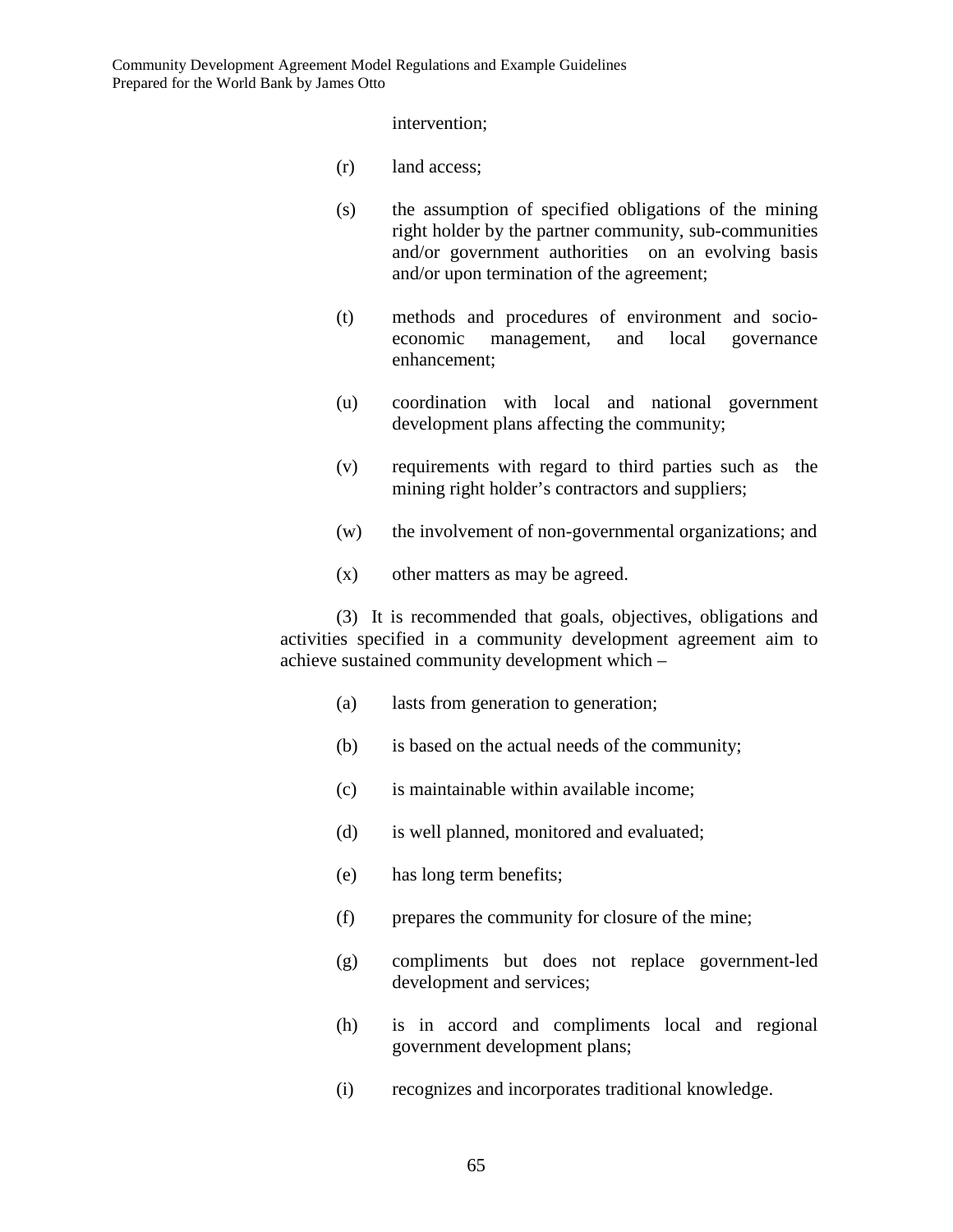(4) It is recommended that a mining right holder and partner community consider what role the [*Local Authority*] may have in regard to a community development agreement, whether that role should be described in such agreement, and whether it would be appropriate for the [*Local Authority*] to be a party to such agreement.

(5) It is suggested that a community development agreement not address any of the following matters –

- (a) the provision of any passenger car, small truck, or fourby-four vehicle to any individual or single family unit of the partner community or to the partner community, other than a specialized purpose vehicle such as an ambulance, fire engine, water truck, or bus; or
- (b) the provision of any monetary amount, service, good, or facility for the sole benefit of an individual or single family unit.

(6) It is recommended that a community development agreement be in [*official language*] but where a substantial proportion of the community members are not fluent in [*official language*], the mining right holder party to such agreement should consider making available to representatives of the partner community translated copies in the local language or dialect.

7. It is recommended that a mining right holder that enters into a community development agreement with a partner community take into consideration --

- (a) any community development agreements it has with other partner communities so that such agreements compliment one another to achieve synergistic development across the communities.
- (b) any existing community development agreements entered into by that partner community with other holders of mining rights so that its community development agreement compliments such existing agreements, and whether the mining right holder might become a party to any such existing agreements.
- (c) any governmental community, local or regional development plans or schemes so that the agreement is

**Community development agreements should compliment other agreements and development plans**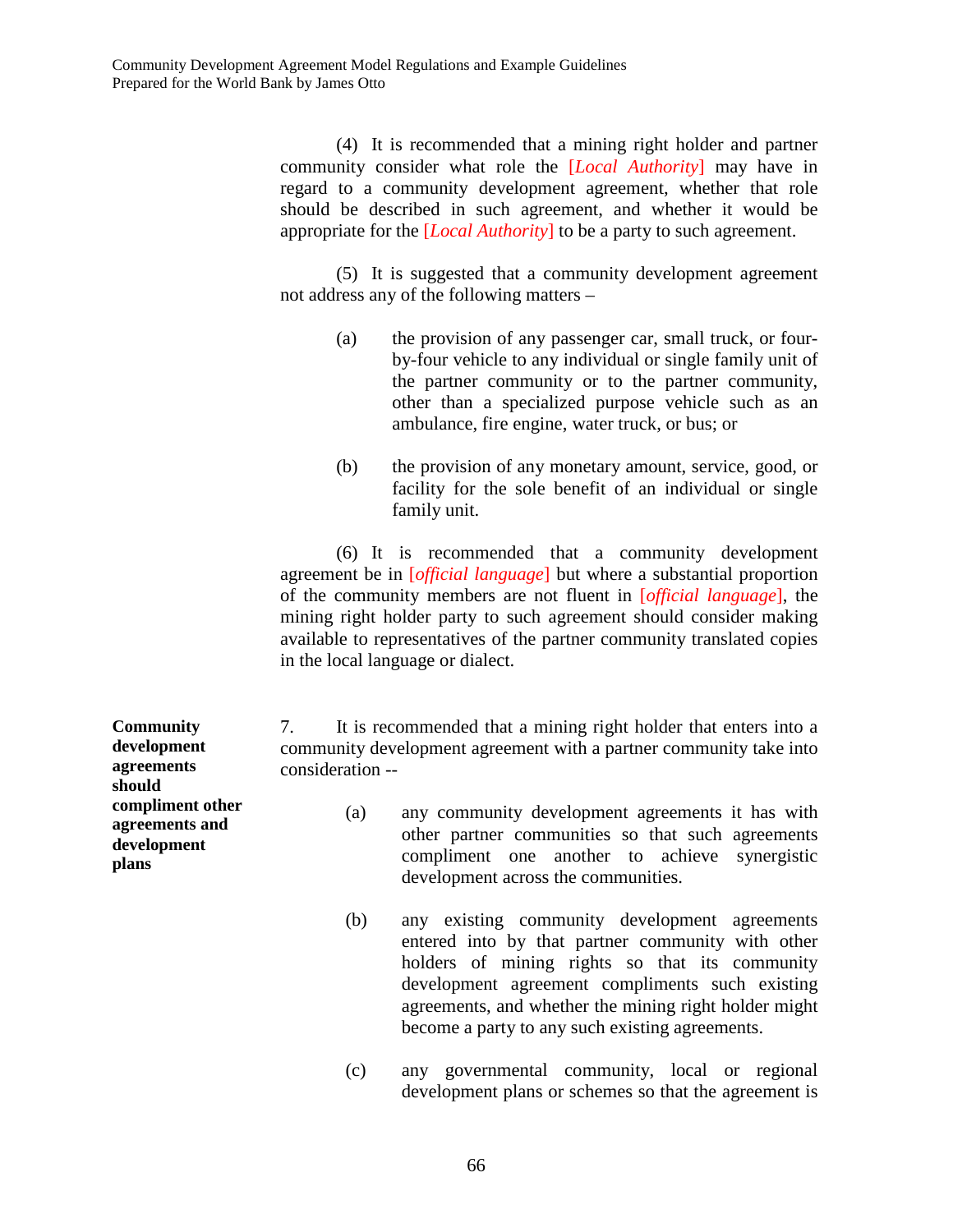> in harmony with and compliments such plans or schemes.

**Recommended minimum expenditure**  8. - (1) It is recommended that the holder of a mining right who has entered into one or more community development agreements expend (i) in the first calendar year following the commencement of mineral sales, no less than [ *text* ] percent ([ *number* ] %) of the gross revenue amount earned pursuant to that right from mineral sales in the previous calendar year; (ii) in the second calendar year following the commencement of mineral sales, no less than [ *text* ] percent ([ *number* ] %) of the gross revenue amount earned pursuant to that right from mineral sales in the previous two calendar years divided by two  $(2)$ ; (iii) in the third calendar year following the commencement of mineral sales and in each subsequent calendar year no less than [ *text* ] percent ([ *number* ] %) of the gross revenue amount earned pursuant to that right from mineral sales in the previous three calendar years divided by three (3), to implement all its agreement(s) or otherwise promote community development. (2) Where a mining right holder makes expenditures pursuant to a community development agreement, it is recommended that such expenditures be done in a transparent, predictable and sustained manner over the life of the mine. (3) The value of community development related work might include (whether incurred directly by the mining right holder or indirectly through payments by the mining right holder to a contractor, community trust, community foundation or other legal entity): (i) work or funds irrevocably committed to fulfill any obligation of the mining right holder

> (ii) salaries and benefits of any person responsible for managing the implementation of one or more

specified in a community development

agreement;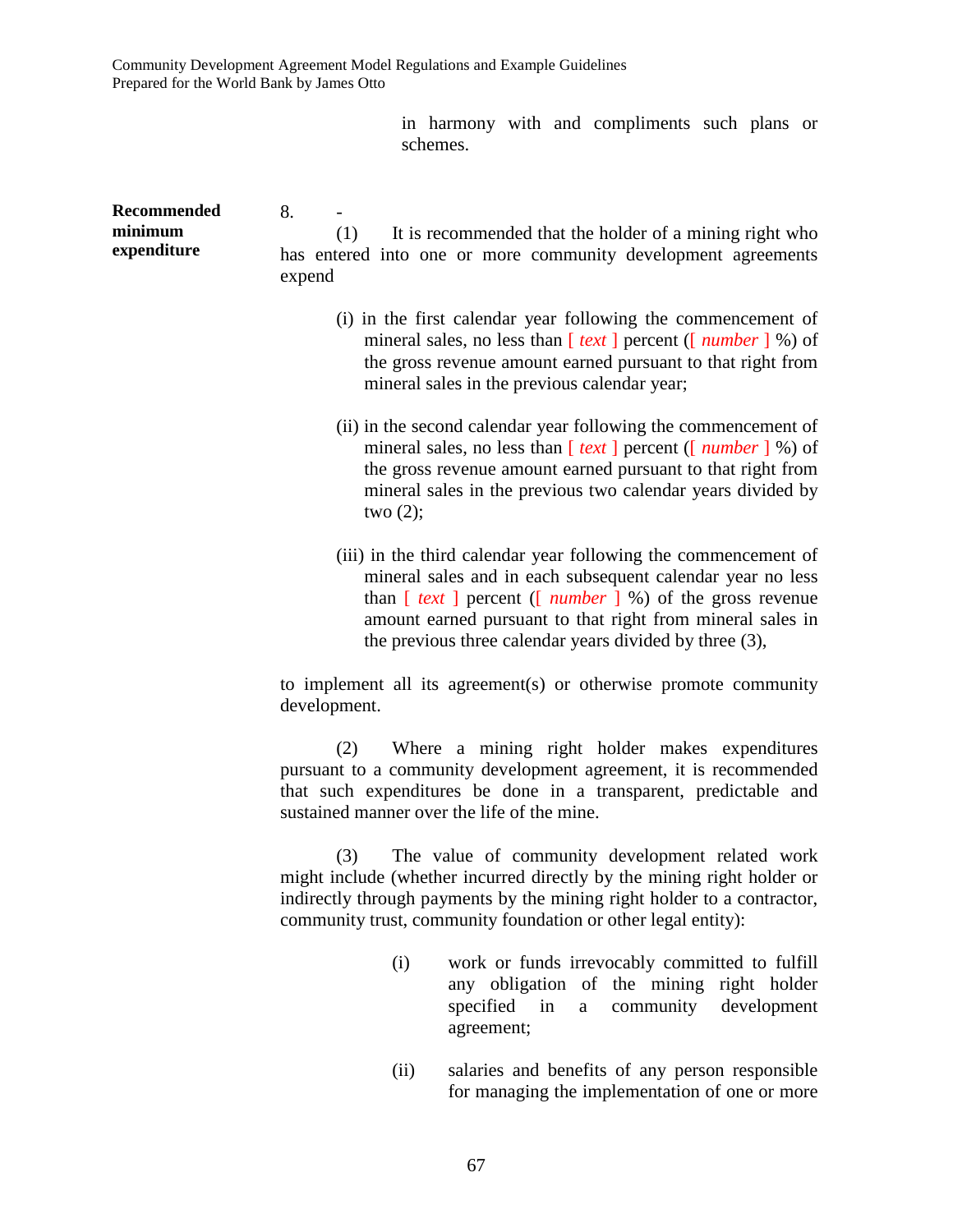community development agreements where such responsibilities comprise over fifty percent (50%) of that person's time;

- (iii) social baseline studies (the gathering and compilation of baseline data that describes the state of the ecological, social and economic environment and characteristics of the populations living in the area);
- (iv) social impact and opportunities assessment work (assessment of the potential ecological, social and economic impacts of the project upon communities and measures to offset potential negative impacts and maximize positive impacts);
- (v) competencies assessment (measuring and recording the skills in a community);
- (vi) participatory planning (the preparation of development program plans where community members participate in the planning effort);
- (vii) community and mining operation mapping (maps depicting what the community perceives as its community space, where mining operations will take place and when, where access is open, restricted, or closed);
- (viii) institutional analysis processes (processes for identifying and discussing what institutions are present in and around a community);
- (ix) problem census taking (processes by which community members articulate the problems they consider need addressing in their community);
- (x) implementation of [*Local Authority*] regional and community development plans;
- (xi) training programs for members of a partner community;
- (xii) consultation processes between the mining right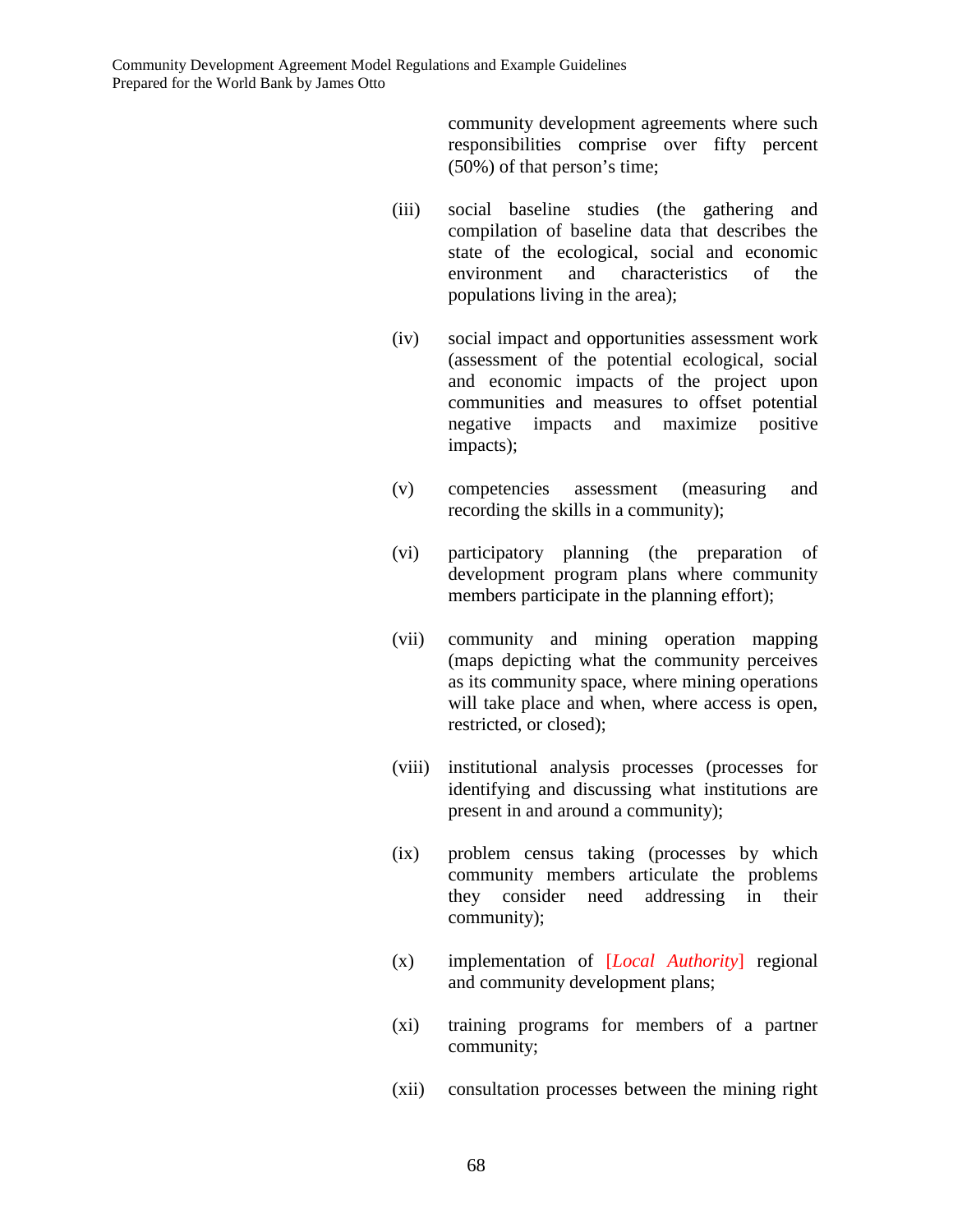holder and a partner community or members of a partner community and or local government which are related to the creation or implementation of a community development agreement;

- (xiii) community development agreement monitoring;
- (xiv) conflict management activities (the implementation of a grievance process, other than Court actions, as stipulated in a community development agreement);
- (xv) such other expenditures as may be appropriate in the circumstances.

**Transparency**  9. – (1) It is recommended that the holder of a mining right [ *semiannually* ] provide to the [*Mining Cadastre Office, Department of Mines, Ministry*] for every community development agreement to which it is a party -

- (a) a report substantially as set out in Schedule 1 {Community Development Agreement Annual Report} no later than [ *date* ], describing objectives, activities, milestones and results for January through December during the prior calendar year, and
- (b) a report and attachments substantially as set out in Schedule 2 {Community Development Annual Expenditure Report | not later than  $\int$  *date* | detailing its community development expenditures and total expenditure for January through December during the prior calendar year.

(2) It is recommended that the holder of a mining right providing the reports described in  $9(1)(a)$  and  $9(1)(b)$  of this guideline do so in [*official language*], but where a substantial proportion of the members of the Partner community which is party to the Community Development Agreement being reported on are not fluent in [*official language*] the mining right holder should consider submitting such reports in both [*official language*] and in the local language or dialect used by that community.

**through reporting**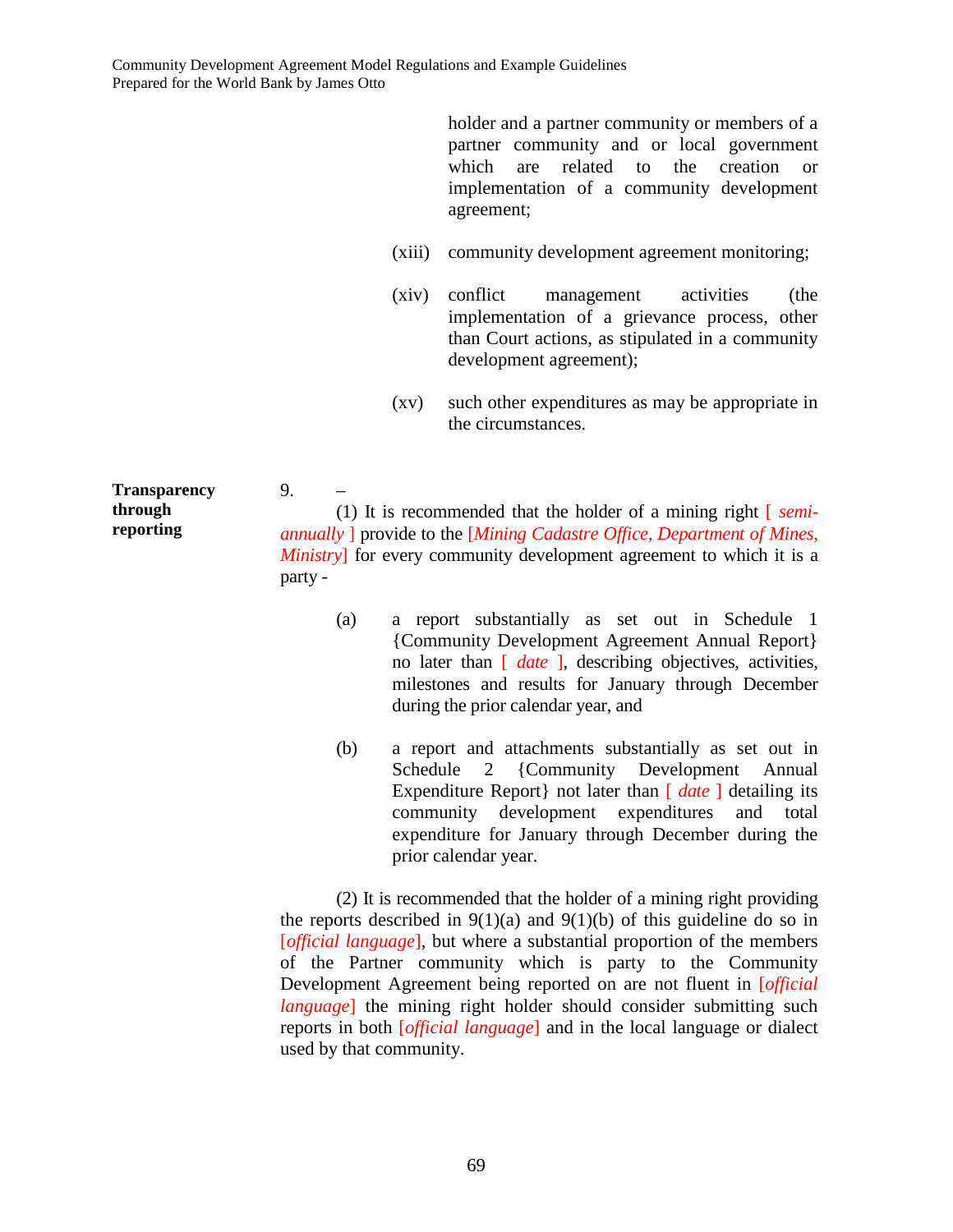**Community development agreements and periodic reports available to the public**  $10. -$ (1) All community development agreements, community development agreement [ *semi-annual* ] reports and community development annual expenditure reports (including all required attachments) submitted by past and present holders of a mining right in furtherance of these guidelines shall be open to free inspection by members of the public at the [*Mining Cadastre Office, Department of Mines, Ministry*] during normal Government office hours. (2) It is recommended that a community development agreement, community development agreement [ *semi-annual* ] reports and community development annual expenditure reports (including all required attachments) submitted by the holder of a mining right in furtherance of these guidelines also be open to free inspection by any member of the partner community at the office of the mining right holder located closest to that community during normal office hours. **Transfer** 11. It is recommended that when a mining right is transferred to another party, the transferee should assume all rights and obligations of the transferor under any community development agreement relating to the mining right. **Preexisting mining rights**  12. The holder of a mining right which came into force prior to the publication date of these guidelines should strive to have community development agreements with all partner communities within two years from the publication date of these guidelines.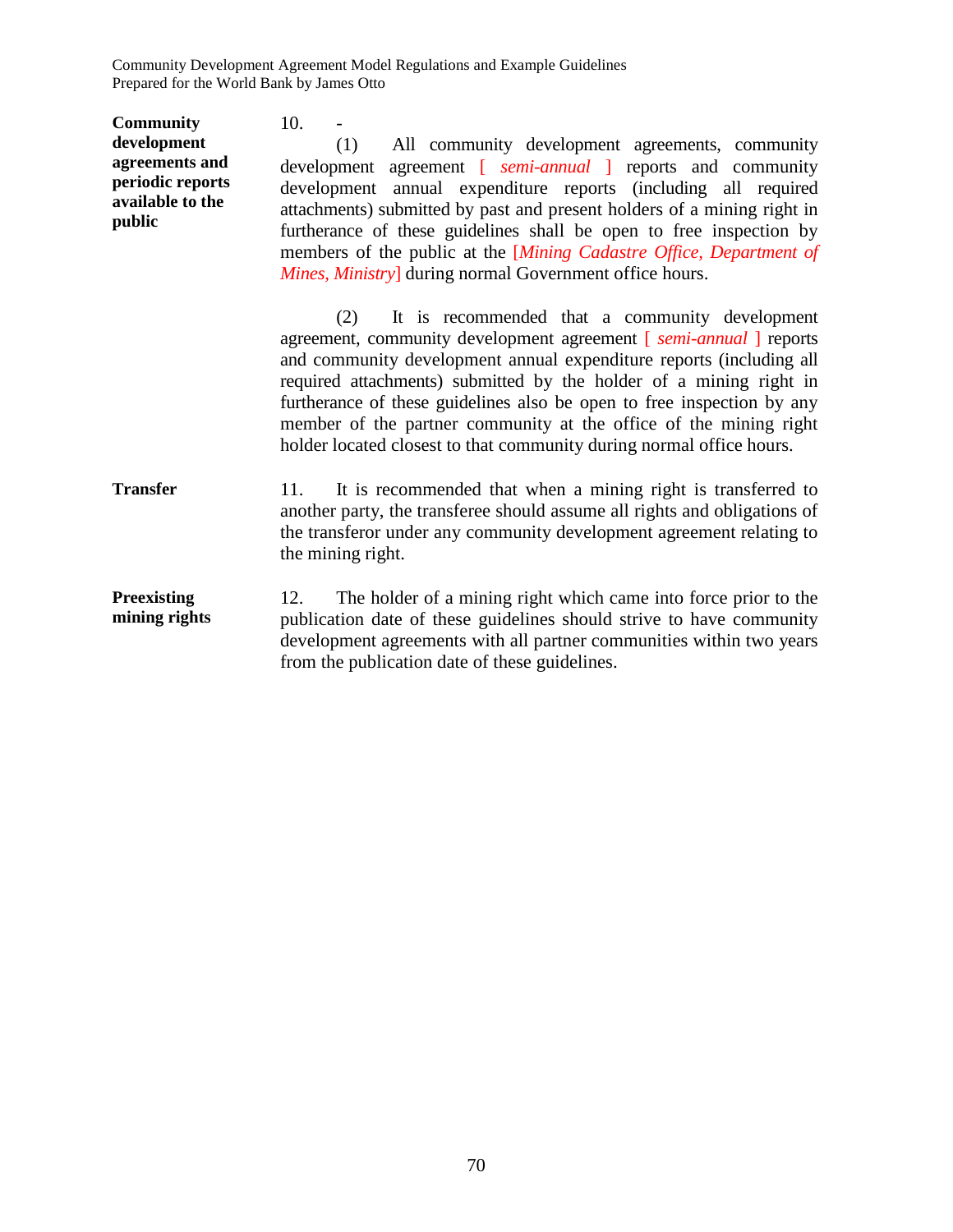## **SCHEDULE 1. COMMUNITY DEVELOPMENT AGREEMENT [***SEMI-ANNUAL***] REPORT FORM** (submit one report for each community development agreement)

- 1. Name of mining right holder:
- 2. Mining right registration number:
- 3. Year: \_\_\_\_\_\_\_\_\_\_\_ Period being reported: \_\_\_\_\_\_\_\_\_
- 4. Name or description of partner community:
- 5. Year in which the community development agreement with the partner community came into effect: \_\_\_\_\_\_\_\_\_\_\_\_\_\_\_\_\_
- 6. Year in which the community development agreement was last amended and such amendment came into effect:
- 7. Attach an explanation addressing the following points:
	- o description of the goals of the community development agreement;
	- o description of the community development objectives and how they are to be met;
	- o community development agreement activities, milestones and results for the period being reported;
	- o development program plan activities, milestones, expenditures and results for the period being reported;
	- o description of community related challenges encountered, how these challenges are or may effect the project and community development, and how the challenges are or will be addressed;
	- o other information as may be requested in writing by the [*Director of the Mining Cadastre, Director of Mines, Minister*];
	- o other information which the mining right holder wants to report; and

any such descriptions and information should be sufficiently detailed so that the reader thereof can determine whether the community development agreement is succeeding.

### **Attestation of truth and accuracy**

This report has been prepared under my supervision. The report is truthful and substantially accurate in all its details.

| Signature:<br><u> 1989 - Johann John Stone, markin amerikan basal dan berkembang di banyak di banyak di banyak di banyak di ban</u> | Date:<br>the contract of the contract of the contract of the contract of the contract of the contract of the contract of            |
|-------------------------------------------------------------------------------------------------------------------------------------|-------------------------------------------------------------------------------------------------------------------------------------|
| Name:<br>the contract of the contract of the contract of the contract of the contract of the contract of the contract of            | Position:<br><u> 1980 - Jan Stein Harry Harry Harry Harry Harry Harry Harry Harry Harry Harry Harry Harry Harry Harry Harry Har</u> |
| Email:                                                                                                                              | Address:                                                                                                                            |
| Telephone:                                                                                                                          |                                                                                                                                     |
| Fax:                                                                                                                                |                                                                                                                                     |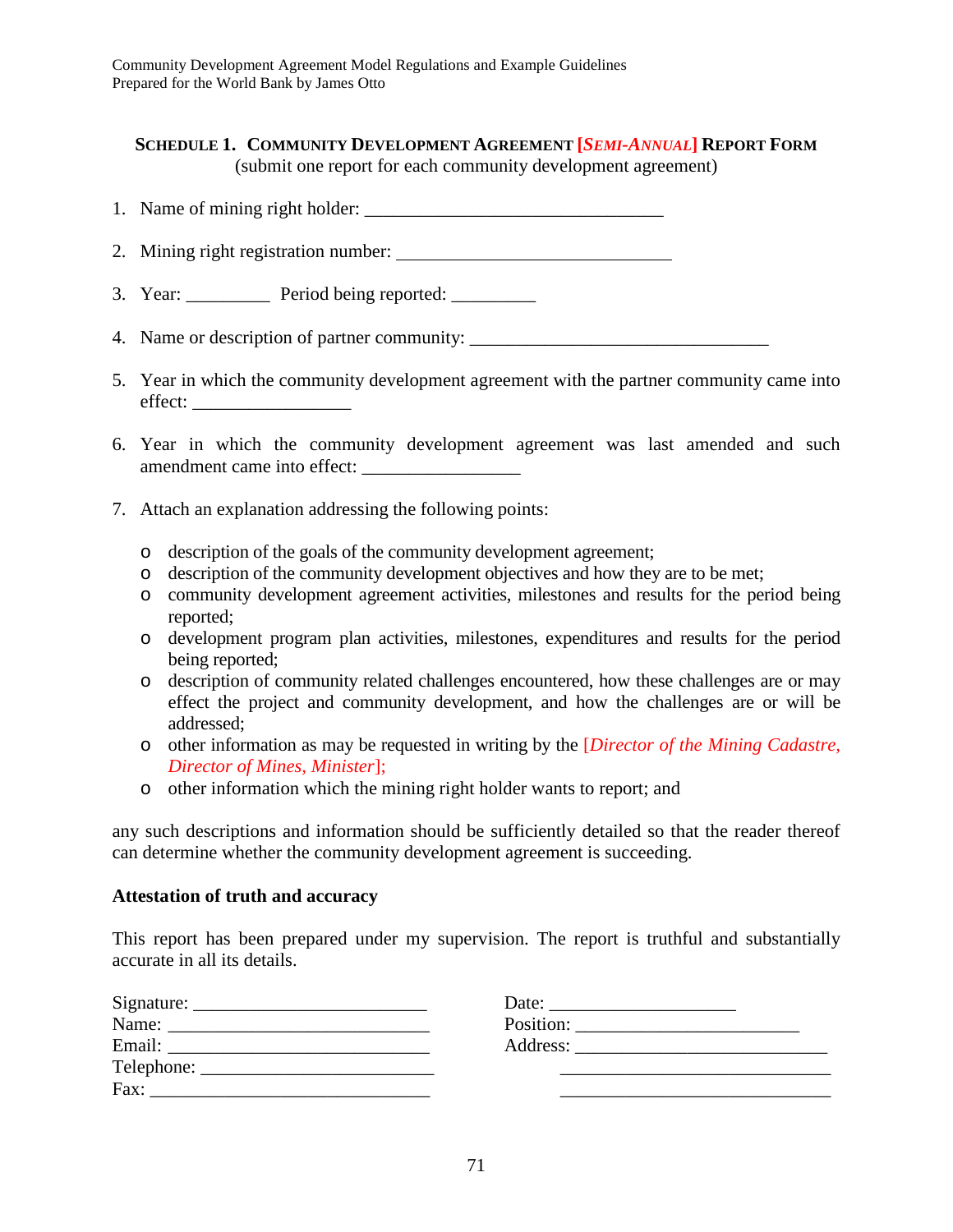## **SCHEDULE 2. COMMUNITY DEVELOPMENT EXPENDITURE ANNUAL REPORT FORM**

| 1. Name of mining right holder:                                                                                                                                                                                                                                                                                                  |                                                                                                                       |
|----------------------------------------------------------------------------------------------------------------------------------------------------------------------------------------------------------------------------------------------------------------------------------------------------------------------------------|-----------------------------------------------------------------------------------------------------------------------|
| 2. Mining right registration number:                                                                                                                                                                                                                                                                                             |                                                                                                                       |
| 3. Calendar year for which expenditures are being reported: __________                                                                                                                                                                                                                                                           |                                                                                                                       |
| 4. Year in which mineral sales were first earned under the mining right:                                                                                                                                                                                                                                                         |                                                                                                                       |
| 5. Calculate Gross Mineral Sales Revenues                                                                                                                                                                                                                                                                                        |                                                                                                                       |
| If mineral sales first commenced in the preceding calendar year;<br>Sales: January 1 through December 31 of year preceding calendar year): _________<br><b>Gross Mineral Sales Revenue:</b>                                                                                                                                      |                                                                                                                       |
| If mineral sales first commenced two years before this calendar year:<br>Sales: January 1 through December 31 of $1st$ year preceding this year:<br>+ Sales: January 1 through December 31 of $2nd$ year preceding this year)<br>total:                                                                                          | <u> Alexandria de Alexandria de Alexandria de Alexandria de Alexandria de Alexandria de Alexandria de Alexandria </u> |
| <b>Gross Mineral Sales Revenue:</b>                                                                                                                                                                                                                                                                                              | divide total by 2                                                                                                     |
| If mineral sales first commenced three years or more before this calendar year:<br>Sales: January 1 through December 31 of 1 <sup>st</sup> year preceding this year:<br>$+$ Sales: January 1 through December 31 of $2nd$ year preceding this year:<br>+ Sales: January 1 through December 31 of $3rd$ year preceding this year: | <u> 1990 - Jan Barnett, fransk politiker</u><br>total:: $\qquad \qquad$                                               |
| <b>Gross Mineral Sales Revenue:</b>                                                                                                                                                                                                                                                                                              | divide total by 3                                                                                                     |
| 6. Calculate the recommended community development expenditure for last calendar year                                                                                                                                                                                                                                            |                                                                                                                       |
| Gross Mineral Sales Revenues from {5}                                                                                                                                                                                                                                                                                            |                                                                                                                       |
| Recommended Community Development Annual Expenditure:                                                                                                                                                                                                                                                                            | $X [? \%]$                                                                                                            |
| 7. Calculate actual community development expenditure for last calendar year (the following                                                                                                                                                                                                                                      |                                                                                                                       |

7. Calculate actual community development expenditure for last calendar year (the following table can be used as an aid in the calculation) \_\_\_\_\_\_\_\_\_\_\_\_\_\_\_

*Notes:* 

*Expenditures reported here include those incurred directly by the mining right holder or indirectly through payments by the mining right holder to a contractor, community trust, community foundation or other legal entity for the listed item.*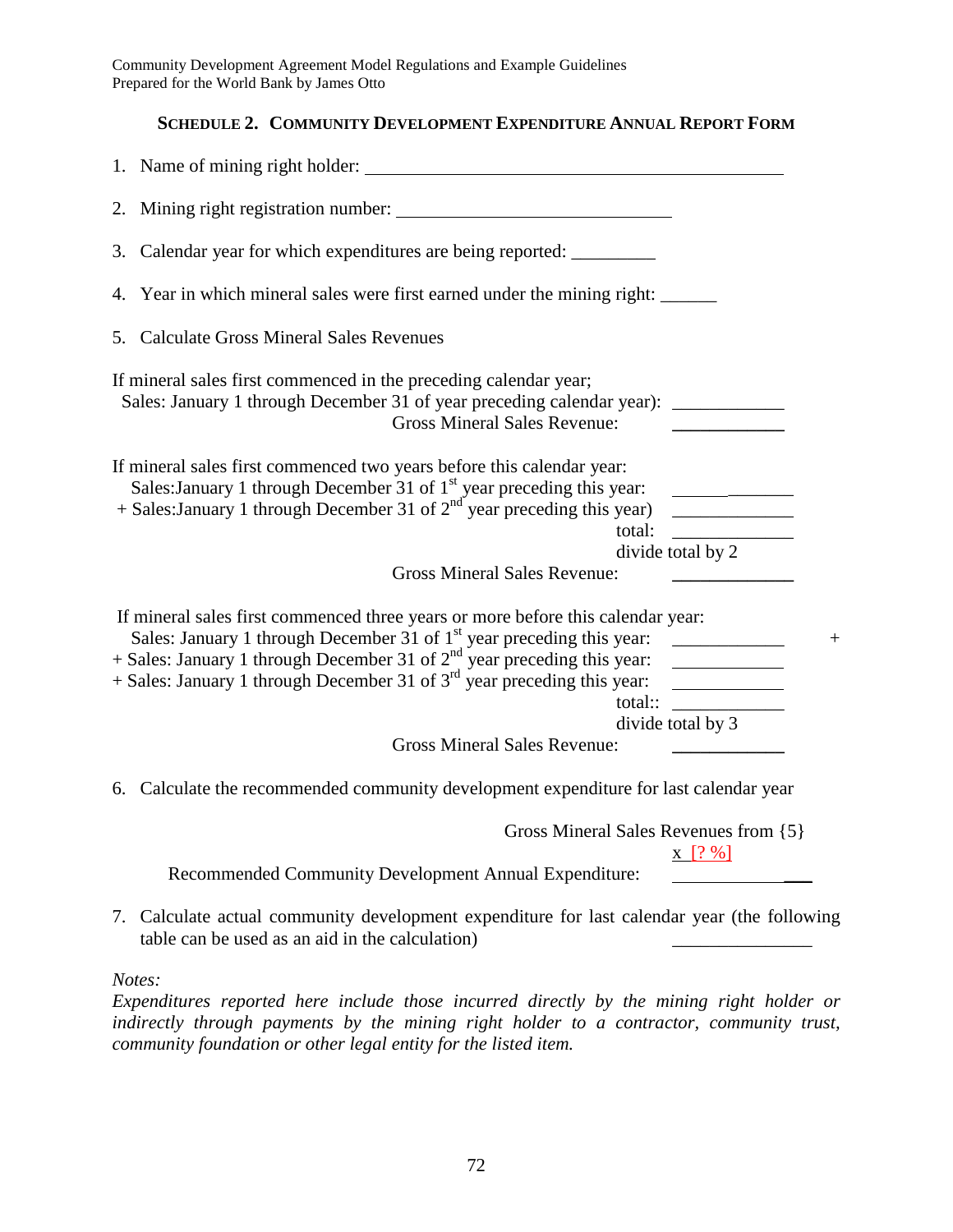| Type of Expenditure                                                                                                                                             | Expenditure |
|-----------------------------------------------------------------------------------------------------------------------------------------------------------------|-------------|
|                                                                                                                                                                 | Amount      |
| a. work or funds irrevocably committed to fulfill any obligation of the                                                                                         |             |
| mining right holder specified in a community development agreement                                                                                              |             |
| (attachment(s): for every community development agreement attach a                                                                                              |             |
| detailed list of expenditures made with regard to that agreement, sum                                                                                           |             |
| the expenditures for each agreement, and enter the total of those sums                                                                                          |             |
| here)                                                                                                                                                           |             |
| b. salaries and benefits of any person responsible for managing the                                                                                             |             |
| implementation of one or more community development agreements where                                                                                            |             |
| such responsibilities comprise over fifty percent (50%) of that person's time                                                                                   |             |
| c. social baseline studies (the gathering and compilation of baseline data                                                                                      |             |
| that describes the state of the ecological, social and economic environment                                                                                     |             |
| and characteristics of the populations living in the area)                                                                                                      |             |
| d. social impact and opportunities assessment work (assessment of the<br>potential ecological, social and economic impacts of the project upon                  |             |
|                                                                                                                                                                 |             |
| communities and measures to offset potential negative impacts and maximize<br>positive impacts)                                                                 |             |
| e. competencies assessment (measuring and recording the skills in a                                                                                             |             |
| community)                                                                                                                                                      |             |
| f. participatory planning (the preparation of development program plans                                                                                         |             |
| where community members participate in the planning effort)                                                                                                     |             |
| g. community and mining operation mapping (maps depicting what the                                                                                              |             |
| community perceives as its community space, where mining operations will                                                                                        |             |
| take place and when, where access is open, restricted, or closed)                                                                                               |             |
| h. institutional analysis processes (processes for identifying and discussing                                                                                   |             |
| what institutions are present in and around a community)                                                                                                        |             |
| i. problem census taking (processes by which community members                                                                                                  |             |
| articulate the problems they consider need addressing in their community)                                                                                       |             |
| j. implementation of [Local Authority] regional and community                                                                                                   |             |
| development program plans                                                                                                                                       |             |
| k. training programs for members of a partner communities (if not included                                                                                      |             |
| in ${a}$ )                                                                                                                                                      |             |
| consultation processes between the mining right holder and a partner<br>1.                                                                                      |             |
| community or members of a partner community and or local government                                                                                             |             |
| which are related to the creation or implementation of a community                                                                                              |             |
| development agreement                                                                                                                                           |             |
| m. community development agreement monitoring;                                                                                                                  |             |
| conflict management activities (the implementation of a grievance<br>n.                                                                                         |             |
| process, other than court actions, as stipulated in a community development                                                                                     |             |
| agreement)                                                                                                                                                      |             |
| o. other expenditures                                                                                                                                           |             |
| p. subtotal {a through o}:<br>q. to a total of not more than $\left[\overline{text}\right]$ percent ( $\left[\overline{number}\right]$ %) of subtotal $\{p\}$ , |             |
| administrative expenses.                                                                                                                                        |             |
|                                                                                                                                                                 |             |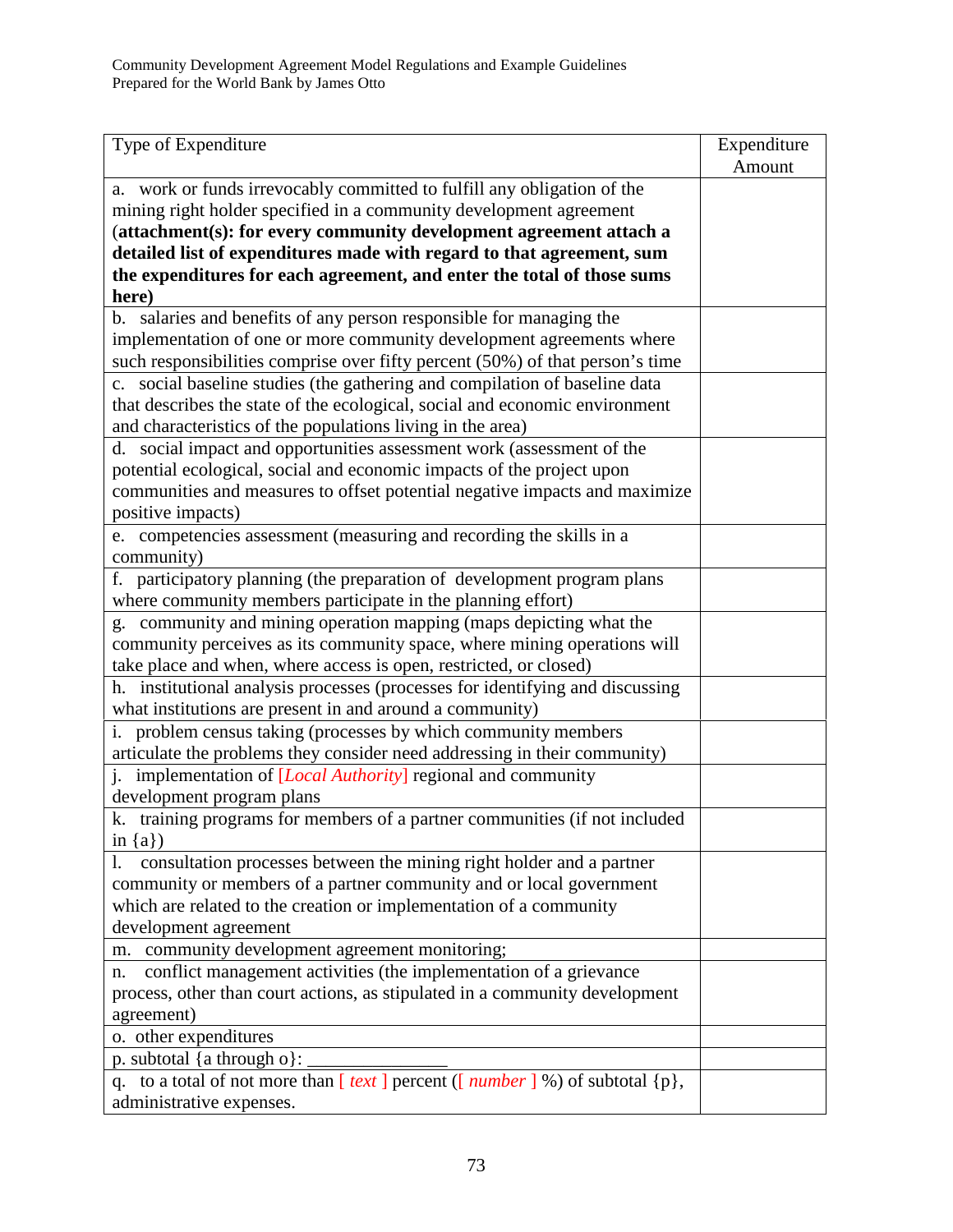| <b>Total Community Development Expenditure in [year]</b> |  |
|----------------------------------------------------------|--|
|                                                          |  |

# **Attestation of truth and accuracy**

This report has been prepared under my supervision. The report is truthful and substantially accurate in all its details, and documentation is available to verify all expenditures.

| Name: $\frac{1}{\sqrt{1-\frac{1}{2}}\sqrt{1-\frac{1}{2}}\sqrt{1-\frac{1}{2}}\sqrt{1-\frac{1}{2}}\sqrt{1-\frac{1}{2}}\sqrt{1-\frac{1}{2}}\sqrt{1-\frac{1}{2}}\sqrt{1-\frac{1}{2}}\sqrt{1-\frac{1}{2}}\sqrt{1-\frac{1}{2}}\sqrt{1-\frac{1}{2}}\sqrt{1-\frac{1}{2}}\sqrt{1-\frac{1}{2}}\sqrt{1-\frac{1}{2}}\sqrt{1-\frac{1}{2}}\sqrt{1-\frac{1}{2}}\sqrt{1-\frac{1}{2}}\sqrt{1-\frac{1}{2}}\sqrt{1-\frac{1}{2}}$ |  |
|---------------------------------------------------------------------------------------------------------------------------------------------------------------------------------------------------------------------------------------------------------------------------------------------------------------------------------------------------------------------------------------------------------------|--|
|                                                                                                                                                                                                                                                                                                                                                                                                               |  |
|                                                                                                                                                                                                                                                                                                                                                                                                               |  |
|                                                                                                                                                                                                                                                                                                                                                                                                               |  |
|                                                                                                                                                                                                                                                                                                                                                                                                               |  |
|                                                                                                                                                                                                                                                                                                                                                                                                               |  |
|                                                                                                                                                                                                                                                                                                                                                                                                               |  |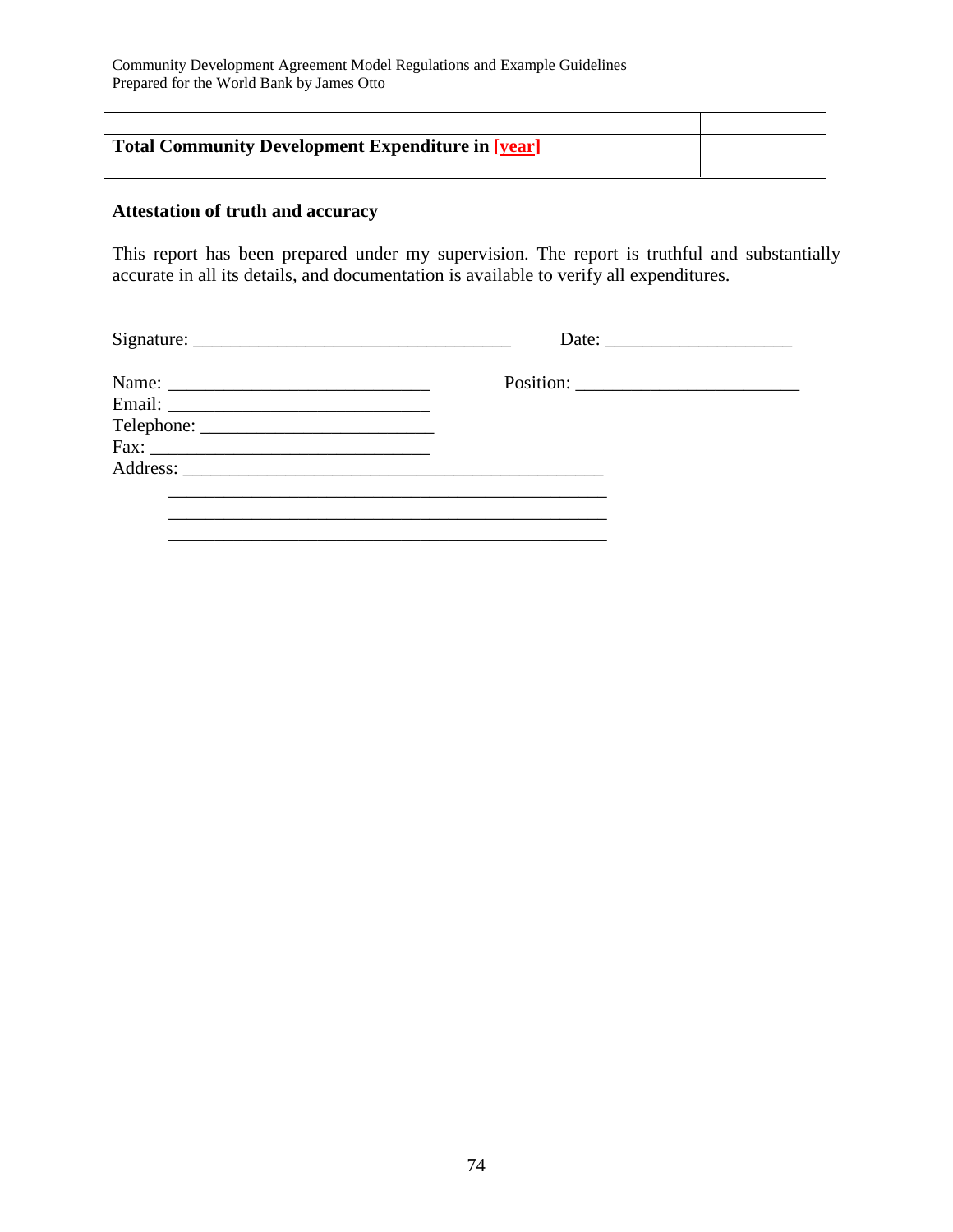### **ANNEX 4. PHASE 1 CONSULTATION (MEETINGS AND PERSONS MET)**

## **Meetings in Washington DC**

### *Tuesday – May 19, 2009*

Boubacar Bocoum, Senior Mining Specialist, COCPO, World Bank

Craig Andrews, Senior Mining Specialist, COCPO, World Bank

Deval Desia (visiting student researching community development agreements)

John Strongman, Short Term Consultant, COCPO, World Bank

Dafna Tapiero, Manager, Community Development, IFC Robin Weismann, Senior Investment Officer, Corporate Advice Department, IFC Wenlei Zhou, Social Development Specialist, Environment and Social, IFC

Daniel Owen, Coordinator, Community-Driven Development, CDD & Local Governance, Social Development, World Bank

#### *Wednesday May 20*

Graham Hancock, Senior Mining Specialist, COCPO, World Bank

Boubacar Bocoum, Senior Mining Specialist, COCPO, World Bank

COCPO Group meeting including: Boubacar Bocoum, Adriana Eftimie, Bryan Land, Gary McMahon, Remi Pelon, Chris Sheldon, Kristina Svensson, Andre Ufer

Bryan Land, COCPO, World Bank

#### *Thursday May 21*

Adriana Eftimie, Mining Specialist, COCPO, World Bank

Remi Pelon, Mining Specialist, COCPO, World Bank

Peter Adler, President and Chief Executive Officer, Keystone Center

Paolo Desa, Sector Manager, COCPO, World Bank Boubacar Bocoum, Senior Mining Specialist, COCPO, World Bank Kristina Svensson, Operations Officer, COCPO, World Bank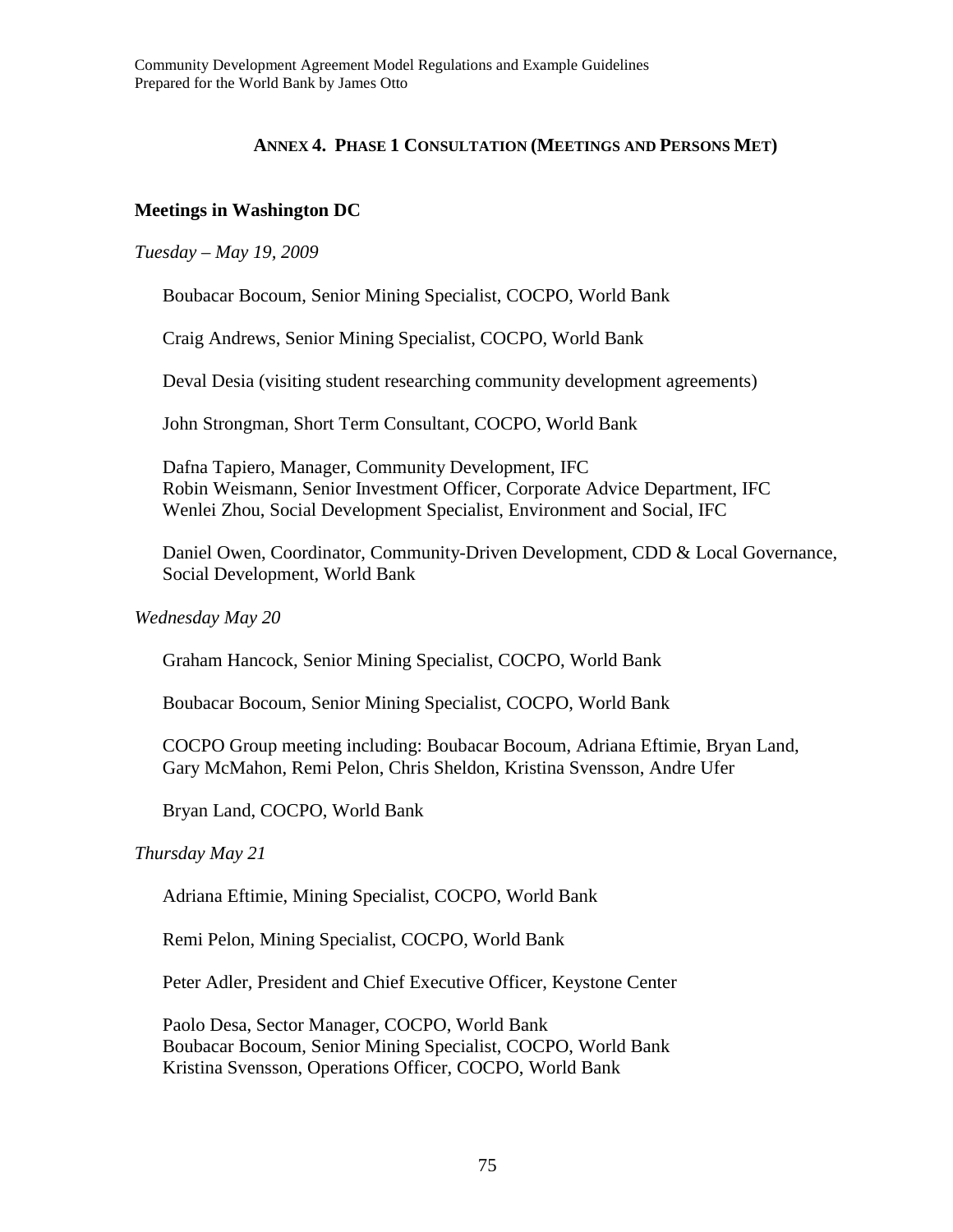*Friday May 22* 

Corinna Gilfillan, Head of US Office, Global Witness Dana Wilkins, Policy Assistant, Global Witness Sarah Pray, Coordinator, Publish What You Pay

John Groom, Chairman ICMM Working Group (conference call) Boubacar Bocoum, Senior Mining Specialist, COCPO, World Bank Kristina Svensson, Operations Officer, COCPO, World Bank

Paolo Desa, Sector Manager, COCPO, World Bank

Boubacar Bocoum, Senior Mining Specialist, COCPO, World Bank Kristina Svensson, Operations Officer, COCPO, World Bank

## **Meetings in Boulder, Colorado to Obtain Sample Agreements / Best Practice Advice**

David A. Baker, Vice President, ESR, Chief Sustainability Officer, Newmont Mining Corporation

Chris Baldwin, Partner, Lawson Lundell (counsel for Canadian CDA agreements)

Patrick Garver, Counsel, Barrick Gold Corporation

Susan Joyce, Principal, On Common Ground (by phone)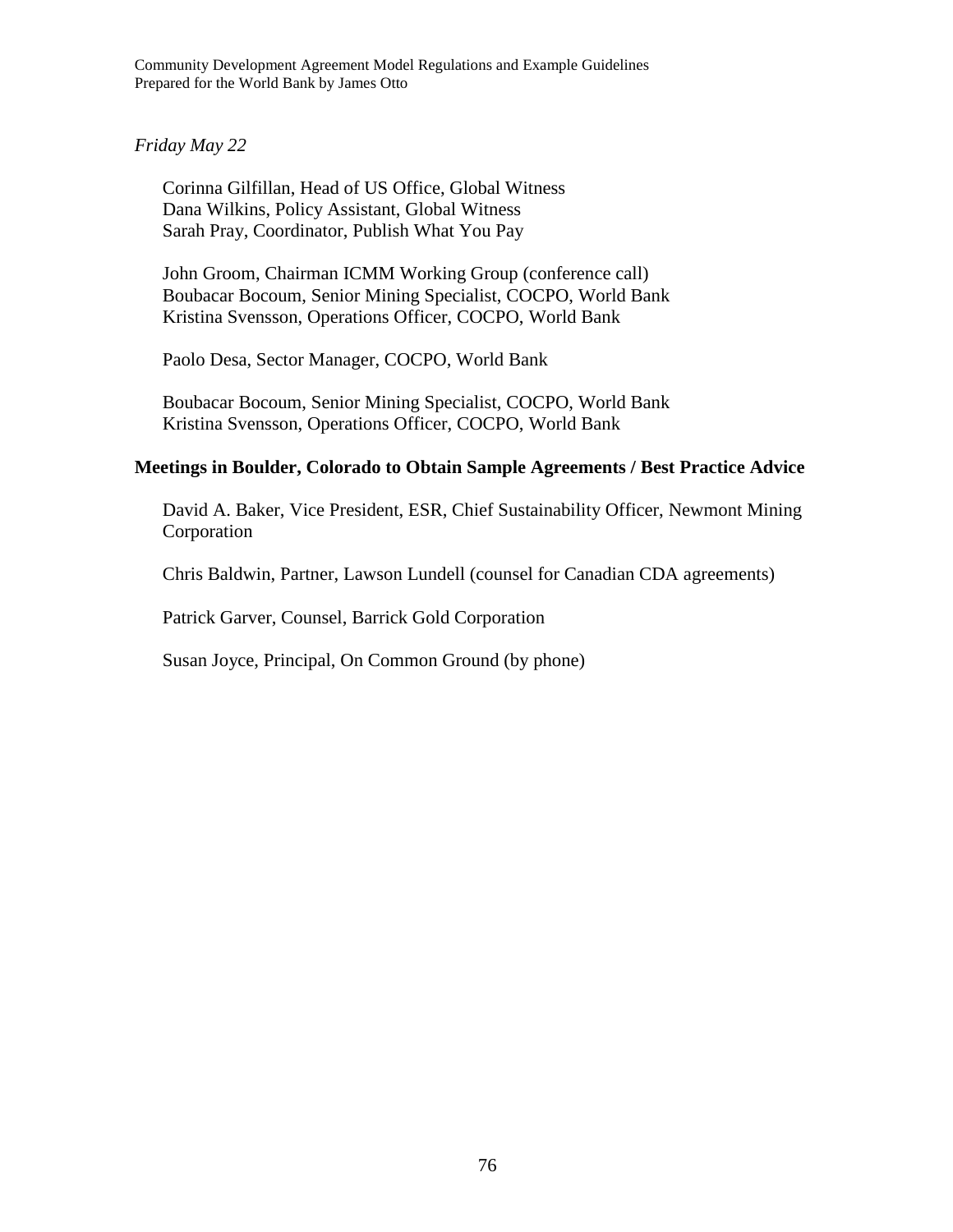### **ANNEX 5. TECHNICAL REVIEW WORKSHOP ATTENDEES**

#### **(WORKSHOP ON 1 OCTOBER 2009)**

#### **Civil Society**

Todd Bryan, Senior Associate, Keystone Center Myriam Cabrera, On Common Ground

#### **Facilitator**

James Otto, Consultant

#### **Industry**

Aidan Davy, ICMM Peter Sinclaire, Senior Director, Corporate Social Responsibility, Barrick Gold Corporation Cassie Boggs, Senior Vice President, Barrick Gold Corporation

#### **World Bank Group**

Arjun Ballah, Community Development, IFC Allison Berg, COCPO, World Bank Boubacar Bocoum, Senior Mining Specialist, COCPO, World Bank Paolo de Sa, Sector Manager, COCPO, World Bank Charles Di Leva, LEGEN, World Bank Veronica Kohler, CASM / World Bank Bryan Land, COCPO, World Bank Gary McMahon, Senior Mining Specialist, COCPO, World Bank Sachiko Morita, LEGEN, World Bank Remi Pelon, COCPO, World Bank Christopher Sheldon, COCPO, World Bank Kristina Svensson, Operations Officer, COCPO, World Bank Dafna Tapiero, Manager, Community Development, IFC Gotthard Walser, CASM / World Bank Warren Waters, Africa Safeguard Coordinator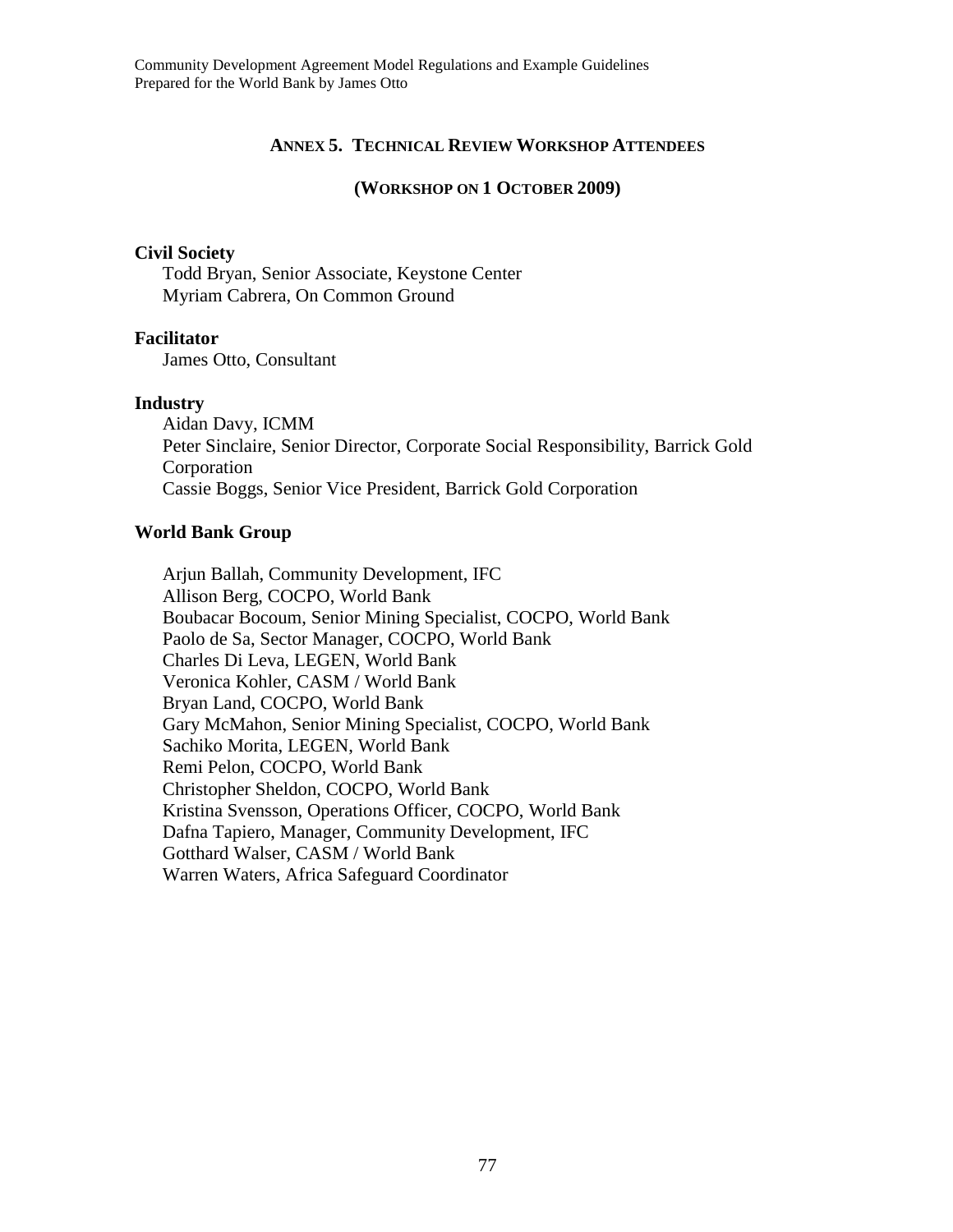## **ANNEX 6. CONSULTANT'S TERMS OF REFERENCE**

## **PHASE 1 TERMS OF REFERENCE**

#### **BACKGROUND**

Although developing nations are each unique in their challenges, opportunities and capacities those that have significant natural resources endowments may be able to use similar tools to realize common objectives. Over the past decade there has been an emphasis, by much of the donor and multilateral community, to emphasize country specific projects. In some instances this has led to a duplication of efforts where a common approach could have served multiple countries.

One such example where a common approach might be adopted by a number of countries is related to the sustained development of communities that are impacted by extractive industries projects. Often such communities bear the brunt of negative impacts but realize little development benefit, or where benefits are realized, these benefits may not be sustainable once the extractive industry has closed. Approaches that aim to achieve sustainable community development would be of interest to many nations.

Communities often expect that when an extractive project opens, the community will receive benefits. Traditionally, such benefits were received in two primary forms:

- o paternalistic contributions, monetary and otherwise, from the company extracting the resource as part of its social corporate responsibility program;
- o investment from or sharing in fiscal tax revenues through the government's general budgeting process, or more recently in some countries, through an earmarked portion of taxes statutorily mandated for affected communities.

Both of these forms of community development assistance have their merits and demerits and are not mutually exclusive.

Another possible modality for community development assistance is some form of community development agreement. Some companies have experimented with such "contracts with the community" as part of their social corporate responsibility risk management programs. Presently, though not always, these agreements tend to be non-legal in nature and are viewed by companies as a voluntary means by which to help manage community expectations.

Examples of extractive of projects being blocked or impeded by local communities are on the rise. Aside from an awareness that impeded projects may have a detrimental impact on fiscal revenues, governments are also interested in seeing how companies can further local level development. Community development agreements today tend to be voluntary and nonlegally binding (soft law). However, that need not be the case, and requirements and general content of such agreements can be mandated by law. In nations where extractive projects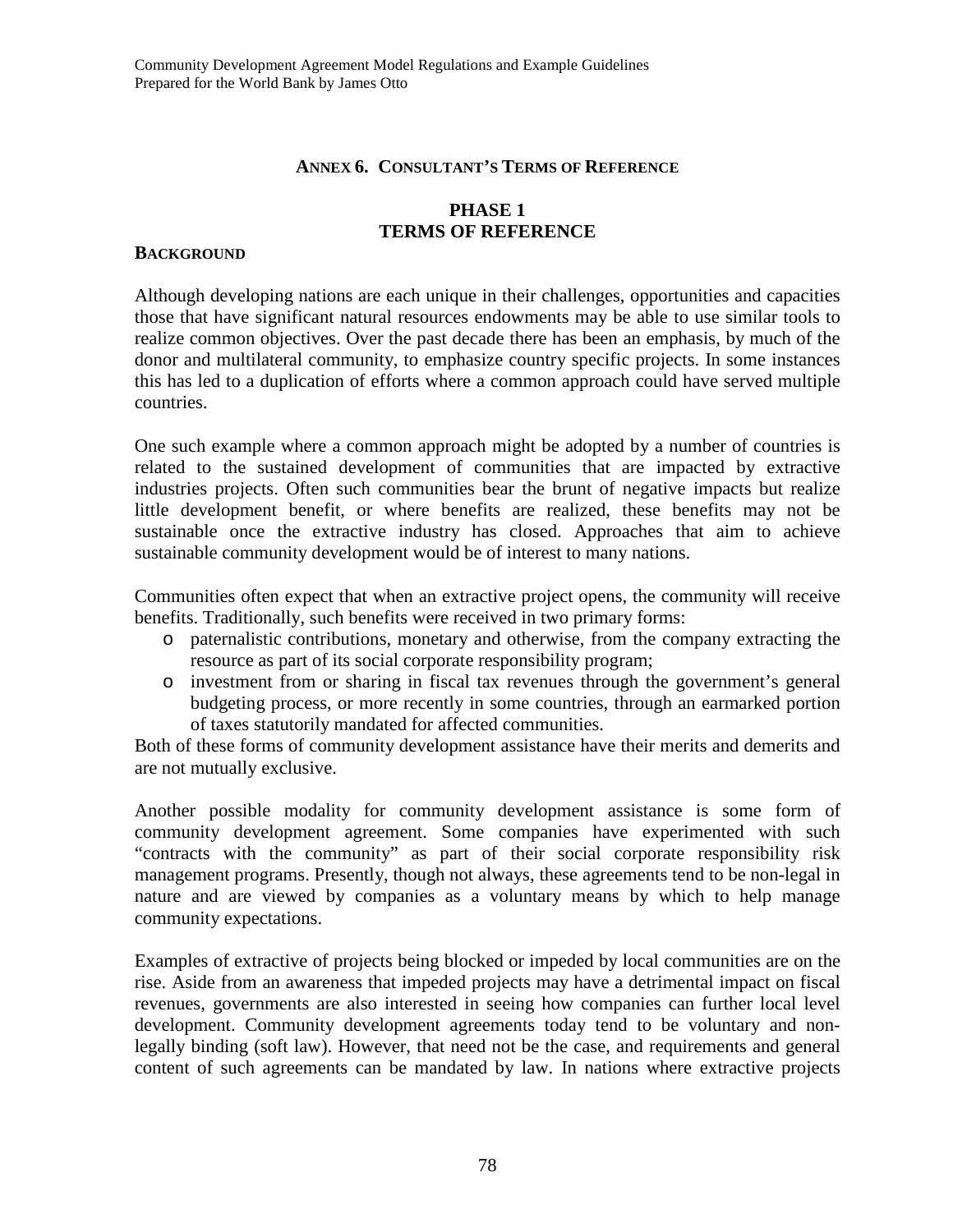operate under ad hoc negotiated agreements, requirements for integral or independent community development agreements can also be stipulated.

#### **OBJECTIVES AND DELIVERABLES**

This assignment will build on previously completed work, including the drafting of the Community Development Agreement model regulation. The objective of this assignment is to consult broadly and gain feedback on this DRAFT from civil society and private firms, incorporate this feedback into the draft regulations and guidelines. Deliverables: Draft Community Development Agreement regulations and guidelines.

#### **SCOPE OF WORK**

**Community Development Model Regulation Review, Washington, DC, October 1, 2009.** The Consultant will prepare material and a presentation, and participate in the preparation of a one-day workshop/review meeting with representatives from the World Bank, civil society, and private mining firms. The meetings will be arranged by the Oil, Gas and Mining Policy Division, COCPO. Preparation 1 day, meeting with travel 3 days, follow-up work 1 day. Total 5 days.

#### **DELIVERABLE**

The Consultant will deliver revised draft regulations and guidelines to the World Bank before November 15, 2010.

# **PHASE 2 TERMS OF REFERENCE**

#### **BACKGROUND**

(See Phase 1 Background section)

#### **OBJECTIVES AND DELIVERABLES**

Objectives: This assignment will build on previously completed work, including the drafting of the Community Development Agreement model regulation. The objective of this assignment is to continue broad consultations on the draft model regulations, gain feedback from civil society, mining companies, and Governments, and revise draft regulations accordingly.

Consultations will include sharing with private sector firms at PDAC in Toronto in March, 2010, and consult on draft regulations at Rocky Mountain Mineral Law Institute in Banff, Canada. It would also include a final consultation in Washington DC in June 2010. The consultant will also incorporate information from another study looking at the practical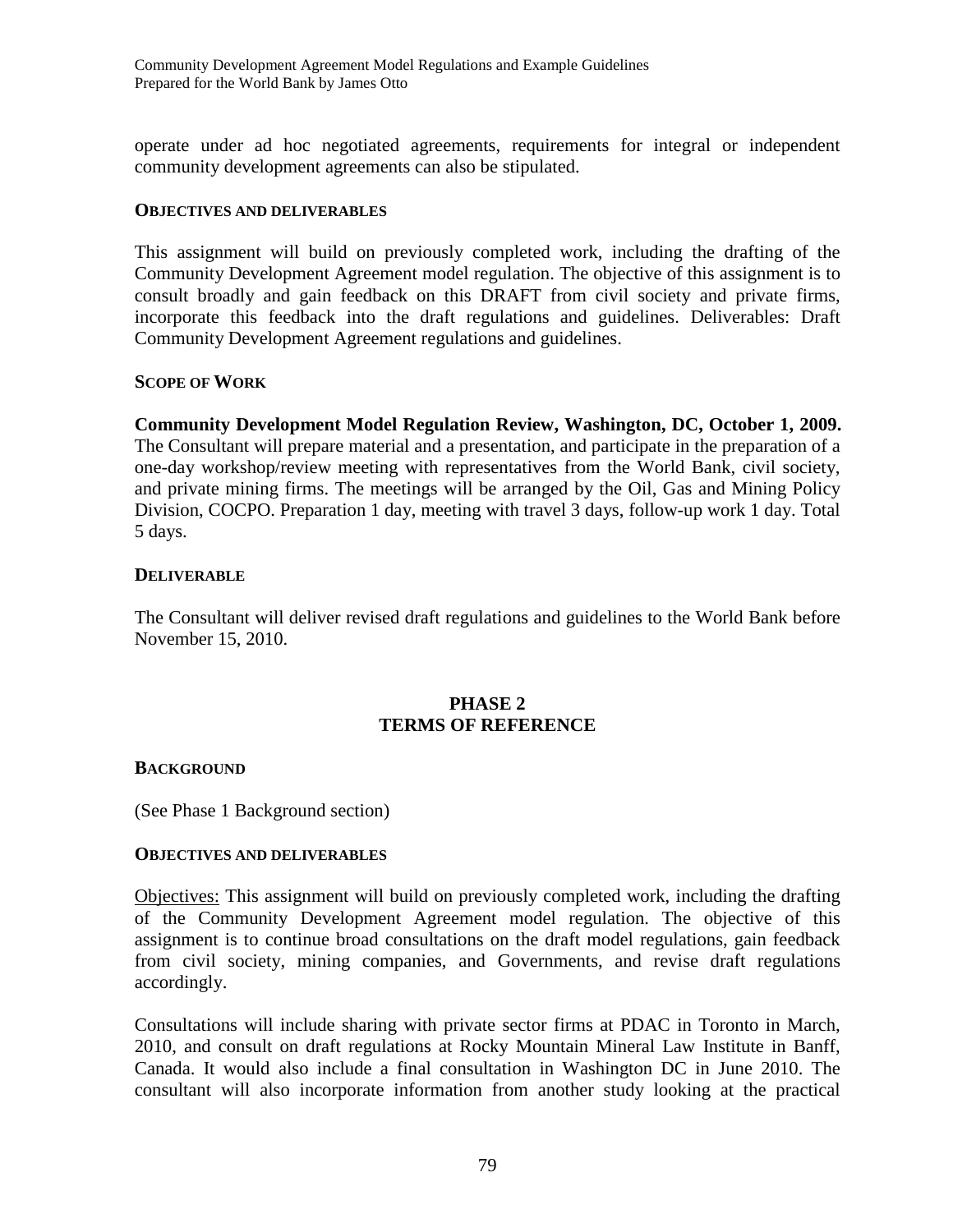application of CDAs, and hold discussions with these consultants on the main building blocks of the Draft regulations.

Deliverables:

- Final Community Development Agreement regulations and guidelines.
- Presentation for PDAC
- Presentation for Banff
- Presentation for joint final consultations

# **SCOPE OF WORK**

The consultant will do the following additional tasks:

- Prepare and lead discussions with private sector firms and governments during PDAC in Toronto in March, 2010 (4 days).
- Joint final presentation to various stakeholders (4 days)
- Present and participate in Banff conference.
- Discuss and advise consultants doing the practical research on CDAs (3 days, home base)
- Revise Draft regulations (3 days)

# **REPORTING**

Consultant will report to Boubacar Bocoum, Senior Mining Specialist (COCPO)

# **DELIVERABLES, TIMING, AND DURATION**

The contract will deliver presentations for civil society organizations, presentation for PDAC, presentation for joint consultations, and finally the revised draft regulations and guidelines to the World Bank before June 15, 2010.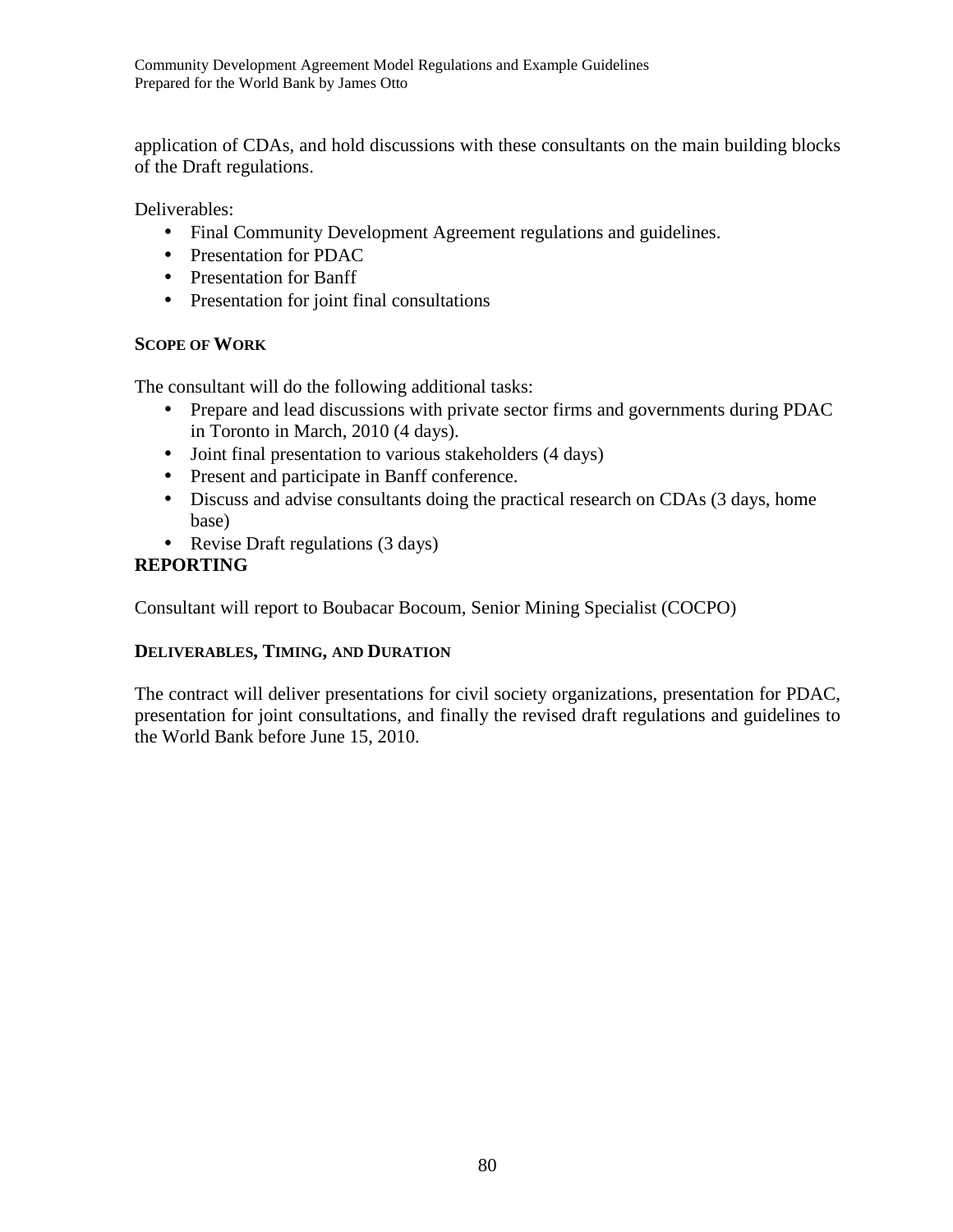## **ANNEX 7. ABOUT THE CONSULTANT**

Professor James Otto (retired) holds degrees in law, mineral economics and engineering. He has worked for multilateral agencies, governments and mining companies in over fifty nations on matters relating to mining policy, laws and taxation. His accomplishments include leading or participating with teams to write mining laws and/or designing fiscal systems in over twenty nations. His books and studies on mining policies, laws, regulation and taxation have become standard references for many governments and companies. He is co-author of The Regulation of Mineral Enterprises: A Global Perspective on Economics, Law and Policy (RMMLF, 2002), editor and co-author of The Taxation of Mineral Enterprises (Graham and Trotman/Kluwer, 1995), and co-author of Global Mining Taxation Comparative Study (Colorado School of Mines, 1996, 2000). His latest co-authored book, Mining Royalties, was published by the World Bank in 2006. He has published two edited books with the United Nations on sustainable development and mining. He has edited/co-authored three books on Asia/Pacific mineral sector regulation, investment and taxation: Mining Legislative Frameworks in Asian Countries (Mining Journal Books Ltd. in conjunction with the United Nations Revolving Fund, 1998), Minerals Industry Taxation Policies for Asia and the Pacific (United Nations ESCAP, 1992), and Mineral Investment Conditions in Selected Countries of the Asia-Pacific Region (United Nations ESCAP, 1992). Professor Otto was formerly United Nations Chief Technical Advisor (UNDTCD), Assistant Director and Riotinto Senior Lecturer at the Centre for Petroleum and Mineral Law and Policy at the University of Dundee (the largest natural resources law program in Europe), Director of the Institute for Global Resources Policy and Management at the Colorado School of Mines, and Director of the Environmental and Natural Resources Law Graduate Studies Program at the University of Denver Sturm College of Law (the largest natural resources law program in North America).

> James Otto Attorney and Mineral Economist 1344 Scrub Oak Circle Boulder, Colorado 80305, USA jim.otto@comcast.net www.ottomininglaw.com phone: 1-303-494-8241; fax: 1-303-554-0227